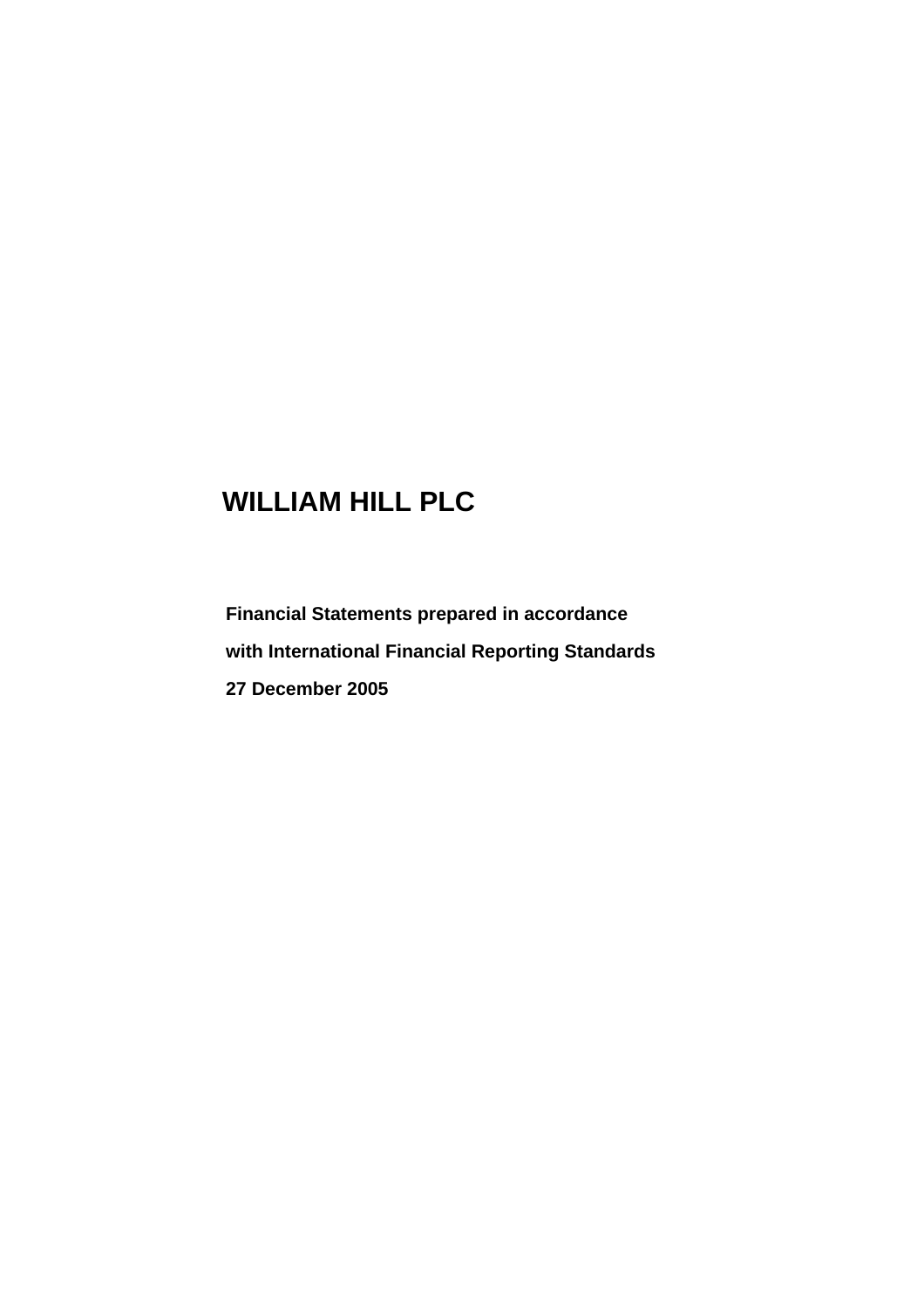# **Report and financial statements 2005**

| <b>Contents</b>                   | Page |
|-----------------------------------|------|
| Independent audit report          | 1    |
| Consolidated income statement     | 2    |
| Consolidated balance sheet        | 3    |
| Consolidated cash flow statement  | 4    |
| Statement of accounting policies  | 5    |
| Notes to the financial statements | 12   |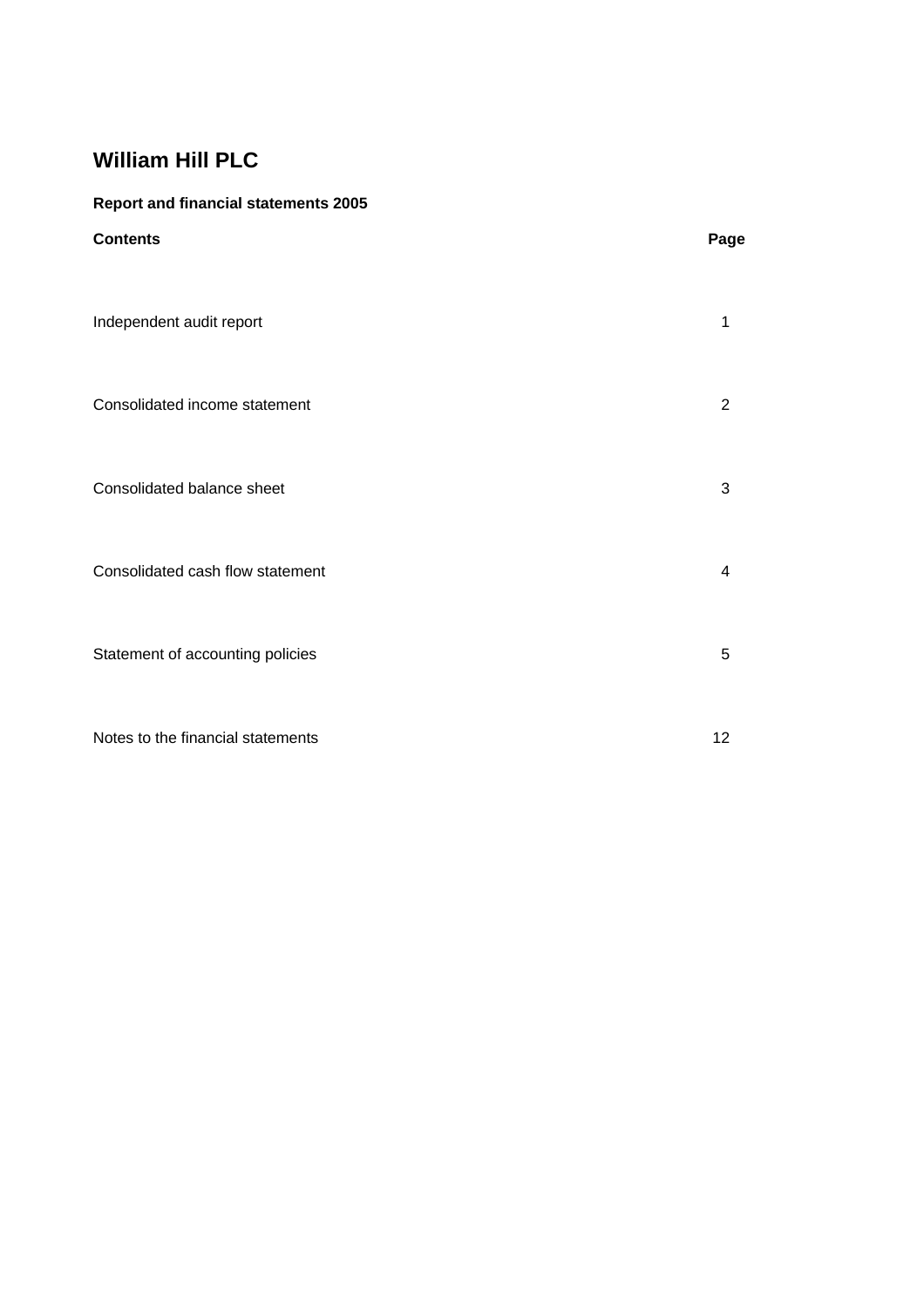### **INDEPENDENT AUDITOR'S REPORT TO THE BOARD OF DIRECTORS OF WILLIAM HILL PLC ON IFRS PRO-FORMA FINANCIAL INFORMATION**

In accordance with our letter of engagement dated 1 March 2006 we have audited the accompanying pro-forma IFRS consolidated statements of income, balance sheet, cash flows, accounting policies and the related notes 1 to 37 for the 52 week period ended 27 December 2005 (together "the IFRS proforma financial information"). This IFRS pro-forma financial information is the responsibility of the Company's directors. It has been prepared as part of the Company's conversion to International Financial Reporting Standards (IFRSs). Our responsibility is to express an opinion on this IFRS proforma financial information based on our audit.

Our audit report is made solely to the Company in accordance with our engagement letter. Our work has been undertaken so that we might state to the Company those matters we are required to state to them in an auditor's report and for no other purpose. To the fullest extent permitted by law, we do not accept or assume responsibility to anyone other than the Company, for our work, for this report, or for the opinions we have formed.

#### **Basis of audit opinion**

We conducted our audit in accordance with International Standards on Auditing. Those Standards require that we plan and perform the audit to obtain reasonable assurance about whether the pro-forma IFRS financial information is free of material misstatement. An audit includes examining, on a test basis, evidence supporting the amounts and disclosures in the pro-forma IFRS financial information. An audit also includes assessing the accounting principles used and significant estimates made by management, as well as evaluating the overall presentation of the pro-forma IFRS financial information. We believe that our audit provides a reasonable basis for our opinion.

#### **Emphasis of matter**

Without qualifying our opinion, we draw attention to the fact that the 'Basis of accounting' as outlined in the Statement of accounting policies explains why there is a possibility that the accompanying IFRS Balance Sheet as at 27 December 2005 may require adjustment before constituting the final opening IFRS Balance Sheet for statutory reporting.

#### **Opinion**

In our opinion, the accompanying pro-forma IFRS financial information as at 27 December 2005 has been prepared, in all material respects, in accordance with the basis set out in the Statement of accounting policies, 'Basis of accounting' section.

**Deloitte & Touche LLP**  Chartered Accountants London 2 March 2006

*Neither an audit nor a review provides assurance on the maintenance and integrity of the website, including controls used to achieve this, and in particular whether any changes may have occurred to the financial information since first published. These matters are the responsibility of the directors but no control procedures can provide absolute assurance in this area.* 

*Legislation in the United Kingdom governing the preparation and dissemination of financial information differs from legislation in other jurisdictions.*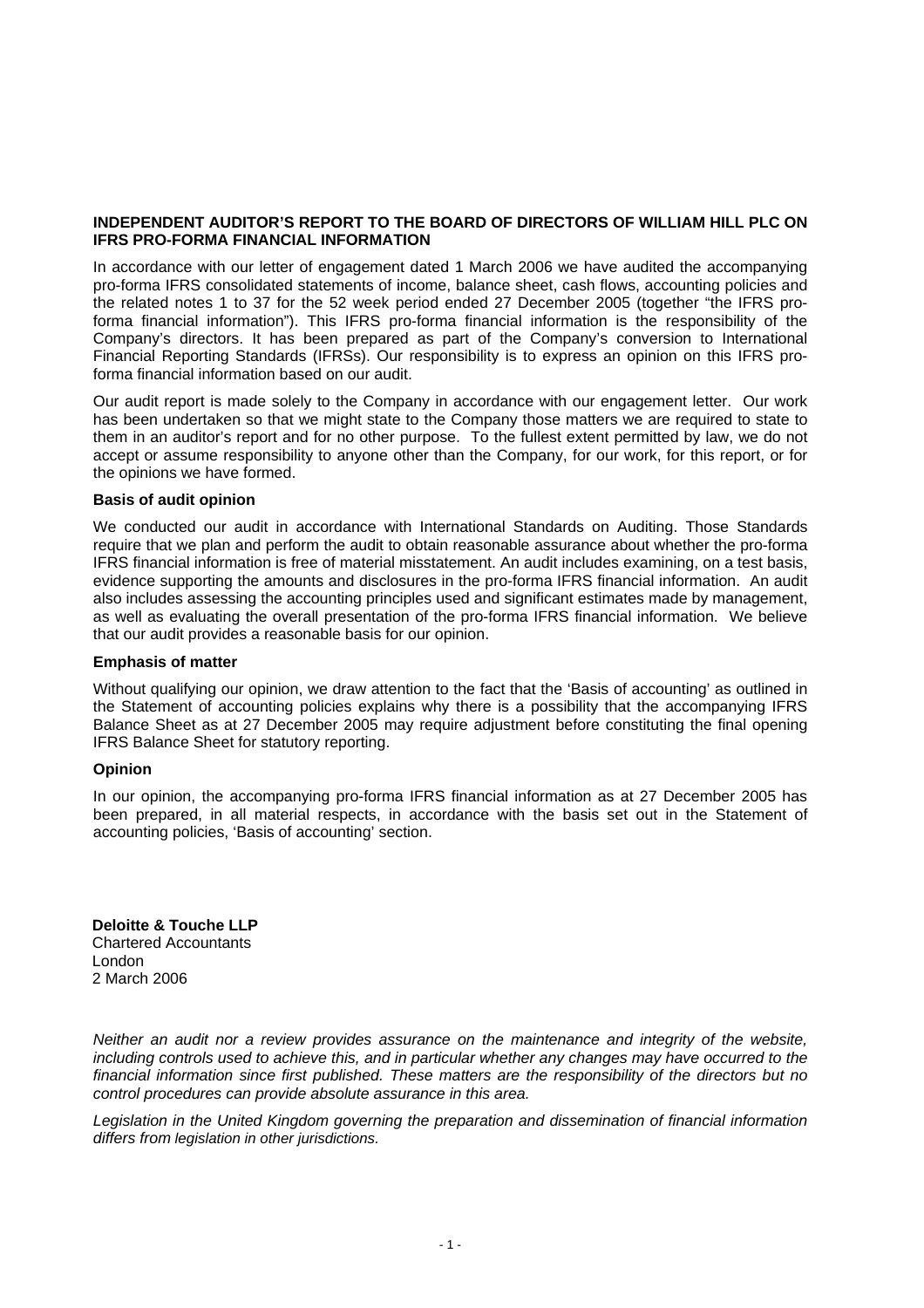# **Consolidated Income Statement**

for the 52 weeks ended 27 December 2005

|                               |                | <b>Before</b>        | <b>Exceptional</b> | 52 weeks<br>ended   | 52 weeks<br>ended   |
|-------------------------------|----------------|----------------------|--------------------|---------------------|---------------------|
|                               |                | exceptional<br>items | items<br>(note 3)  | 27 December<br>2005 | 28 December<br>2004 |
|                               | <b>Notes</b>   | £m                   | £m                 | <b>Total</b><br>£m  | £m                  |
| <b>Amounts wagered</b>        | $\overline{2}$ | 10,746.1             |                    | 10,746.1            | 8,287.7             |
| <b>Revenue</b>                |                |                      |                    |                     |                     |
| <b>Existing operations</b>    |                | 737.0                |                    | 737.0               | 722.1               |
| Acquisitions                  |                | 70.7                 |                    | 70.7                |                     |
|                               | 1,2            | 807.7                |                    | 807.7               | 722.1               |
| Cost of sales                 |                | (176.5)              |                    | (176.5)             | (160.7)             |
| <b>Gross profit</b>           | $\overline{2}$ | 631.2                |                    | 631.2               | 561.4               |
| Other operating income        |                | 5.9                  |                    | 5.9                 | 4.3                 |
| Other operating expenses      |                | (394.7)              | (26.9)             | (421.6)             | (334.8)             |
| Share of results of associate | 4              | 2.6                  |                    | 2.6                 | 2.1                 |
| <b>Operating profit</b>       |                |                      |                    |                     |                     |
| <b>Existing operations</b>    |                | 229.4                | (7.9)              | 221.5               | 233.0               |
| Acquisitions                  |                | 15.6                 | (19.0)             | (3.4)               |                     |
|                               | 5              | 245.0                | (26.9)             | 218.1               | 233.0               |
| Investment income             | $\overline{7}$ | 11.1                 |                    | 11.1                | 9.0                 |
| Finance costs                 | 8              | (52.2)               | (2.4)              | (54.6)              | (35.7)              |
| Profit before tax             | $\overline{2}$ | 203.9                | (29.3)             | 174.6               | 206.3               |
| Tax                           | 9              | (60.9)               | (0.6)              | (61.5)              | (57.4)              |
| Profit for the period         | 30             | 143.0                | (29.9)             | 113.1               | 148.9               |
| Earnings per share (pence)    |                |                      |                    |                     |                     |
| <b>Basic</b>                  | 11             |                      |                    | 29.0                | 36.3                |
| <b>Diluted</b>                | 11             |                      |                    | 28.6                | 35.7                |

## **Consolidated Statement of Recognised Income and Expense**

for the 52 weeks ended 27 December 2005

|                                                     |              | 52 weeks<br>ended<br>27 December<br>2005 | 52 weeks<br>ended<br>28 December<br>2004 |
|-----------------------------------------------------|--------------|------------------------------------------|------------------------------------------|
|                                                     | <b>Notes</b> | £m                                       | £m                                       |
| Loss on cash flow hedges                            | 29           | (0.5)                                    | (0.3)                                    |
| Actuarial loss on defined benefit pension scheme    | 35           | (1.6)                                    | (10.7)                                   |
| Tax on items taken directly to equity               | 23           | 0.2                                      | 2.6                                      |
| Net income recognised directly in equity            |              | (1.9)                                    | (8.4)                                    |
| Transferred to income statement on cash flow hedges | 29           | 1.4                                      | 2.6                                      |
| Profit for the period                               |              | 113.1                                    | 148.9                                    |
| Total recognised income and expense for the period  |              | 112.6                                    | 143.1                                    |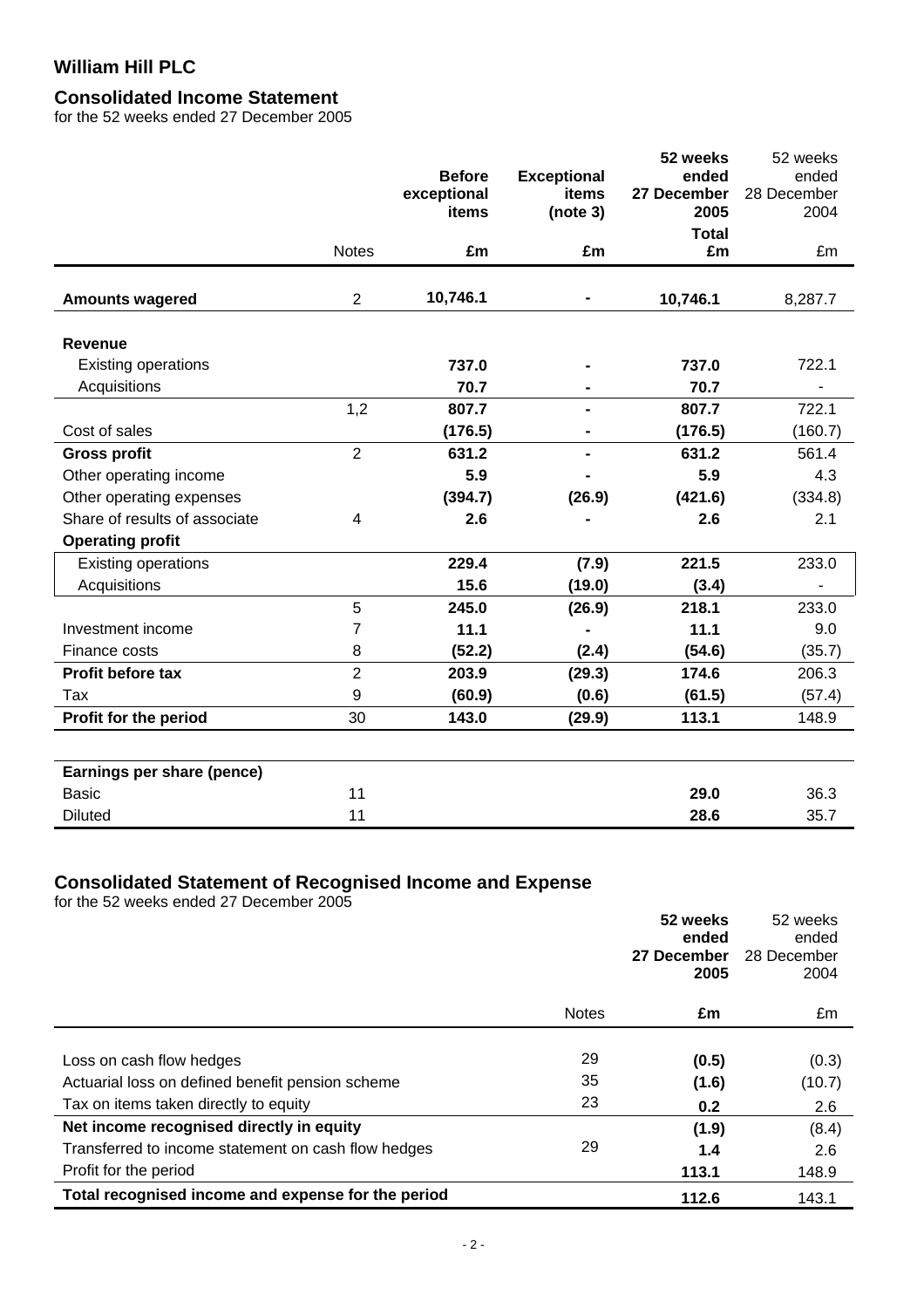# **Consolidated Balance Sheet**

as at 27 December 2005

|                                         |              | 27 December<br>2005 | 28 December<br>2004 |
|-----------------------------------------|--------------|---------------------|---------------------|
|                                         | <b>Notes</b> | £m                  | £m                  |
| <b>Non-current assets</b>               |              |                     |                     |
| Goodwill                                | 12           | 865.7               | 733.3               |
| Other intangible assets                 | 13           | 467.0               | 18.7                |
| Property, plant and equipment           | 14           | 174.5               | 104.2               |
| Interest in associate                   | 16           | 3.4                 | 2.9                 |
| Deferred tax assets                     | 23           | 17.5                | 24.6                |
|                                         |              | 1,528.1             | 883.7               |
| <b>Current assets</b>                   |              |                     |                     |
| Inventories                             | 17           | 0.4                 | 0.3                 |
| Trade and other receivables             | 18           | 20.4                | 15.4                |
| Cash and cash equivalents               |              | 76.6<br>97.4        | 60.5<br>76.2        |
| <b>Total assets</b>                     |              | 1,625.5             | 959.9               |
| <b>Current liabilities</b>              |              |                     |                     |
| Trade and other payables                | 19           | (87.0)              | (67.8)              |
| <b>Tax liabilities</b>                  |              | (56.7)              | (46.9)              |
| Bank overdraft and loans                | 20           |                     | (49.8)              |
|                                         |              | (143.7)             | (164.5)             |
| <b>Non current liabilities</b>          |              |                     |                     |
| Bank loans due after more than one year | 20           | (1,016.1)           | (447.7)             |
| Retirement benefit obligations          | 35           | (49.3)              | (55.3)              |
| Other provisions                        |              | (7.5)               |                     |
| Deferred tax liabilities                | 23           | (160.3)             | (16.1)              |
|                                         |              | (1, 233.2)          | (519.1)             |
| <b>Total liabilities</b>                |              | (1, 376.9)          | (683.6)             |
| <b>Net assets</b>                       |              | 248.6               | 276.3               |
| <b>Equity</b>                           |              |                     |                     |
| Called up share capital                 | 24           | 39.1                | 40.5                |
| Share premium account                   | 25           | 311.3               | 311.3               |
| Capital redemption reserve              | 26           | 3.1                 | 1.7                 |
| Merger reserve                          | 27           | (26.1)              | (26.1)              |
| Own shares held                         | 28           | (57.5)              | (59.3)              |
| Hedging and other reserves              | 29           | (1.1)               | (1.7)               |
| Retained earnings                       | 30           | (20.2)              | 9.9                 |
| <b>Total equity</b>                     |              | 248.6               | 276.3               |

The financial statements were approved by the board of directors on 2 March 2006 and are signed on its behalf by: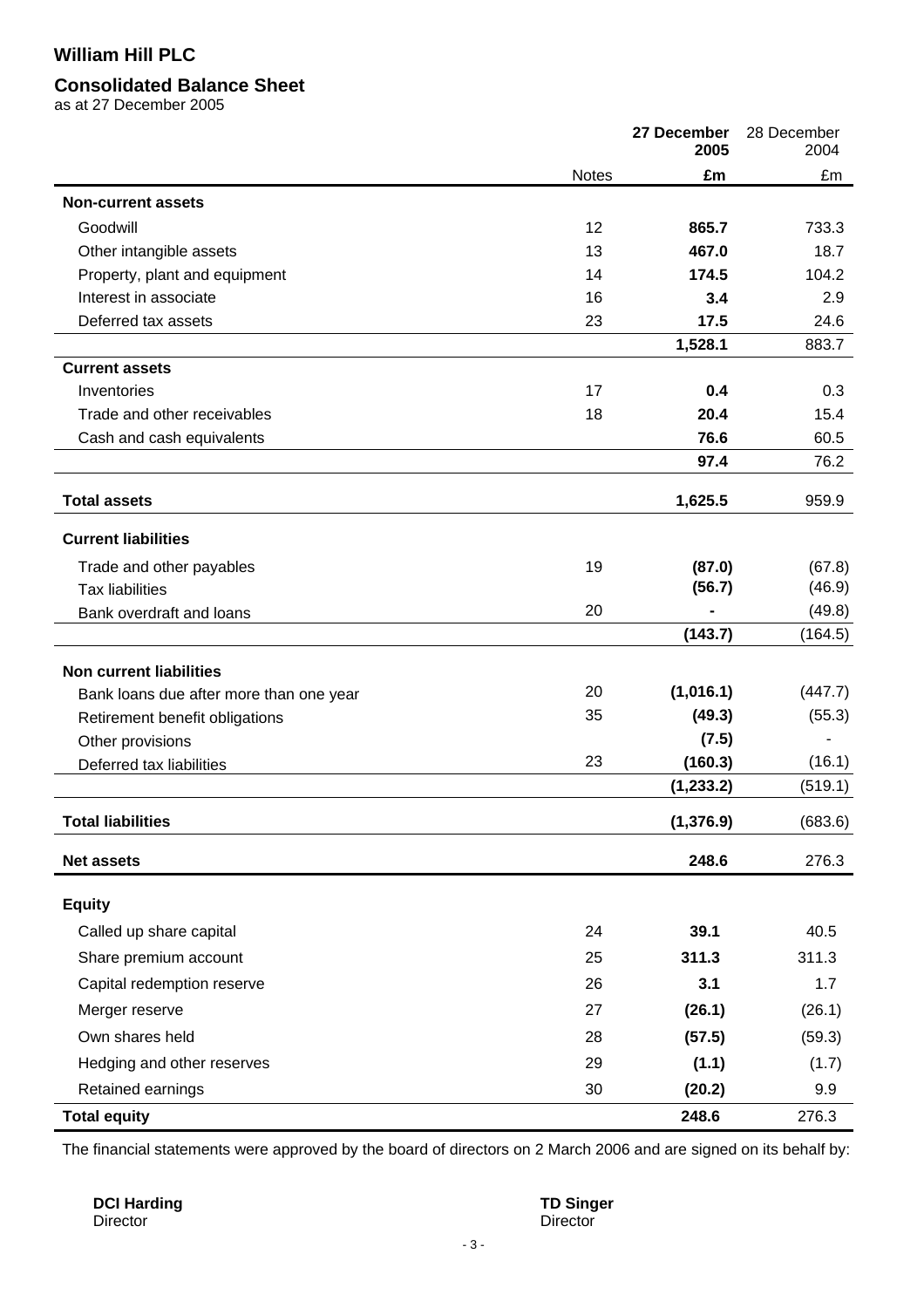# **Consolidated Cash Flow Statement**

for the 52 weeks ended 27 December 2005

|                                                         |              | 52 weeks<br>ended<br>27 December<br>2005 | 52 weeks<br>ended<br>28 December<br>2004 |
|---------------------------------------------------------|--------------|------------------------------------------|------------------------------------------|
|                                                         | <b>Notes</b> | £m                                       | £m                                       |
| Net cash from operating activities                      | 32           | 156.6                                    | 164.7                                    |
| <b>Investing activities</b>                             |              |                                          |                                          |
| Dividend from associate                                 |              | 2.1                                      |                                          |
| Interest received                                       |              | 2.6                                      | 1.9                                      |
| Proceeds on disposal of property, plant and equipment   |              | 0.7                                      | 0.9                                      |
| Purchases of property, plant and equipment              |              | (52.0)                                   | (18.5)                                   |
| Purchases of betting licences                           |              | (1.9)                                    | (0.6)                                    |
| Expenditure on computer software                        |              | (2.5)                                    | (9.7)                                    |
| Acquisition of subsidiary                               | 31           | (498.6)                                  | (3.2)                                    |
| Disposal of LBOs net of costs                           |              | 34.4                                     |                                          |
| Net cash used in investing activities                   |              | (515.2)                                  | (29.2)                                   |
| <b>Financing activities</b>                             |              |                                          |                                          |
| Purchase of own shares                                  |              |                                          |                                          |
|                                                         |              | (76.8)<br>2.7                            | (145.5)                                  |
| SAYE share option redemptions                           |              |                                          |                                          |
| Dividends paid<br>Repayments of borrowings              |              | (66.6)<br>(500.0)                        | (59.6)                                   |
| New bank loans raised                                   |              | 1,020.0                                  | (6.3)<br>90.0                            |
| New facility debt issue costs                           |              |                                          |                                          |
|                                                         |              | (4.6)                                    |                                          |
| Net cash used in financing activities                   |              | 374.7                                    | (121.4)                                  |
| Net increase in cash and cash equivalents in the period |              | 16.1                                     | 14.1                                     |
| Cash and cash equivalents at start of period            |              | 60.5                                     | 46.4                                     |
| Cash and cash equivalents at end of period              |              | 76.6                                     | 60.5                                     |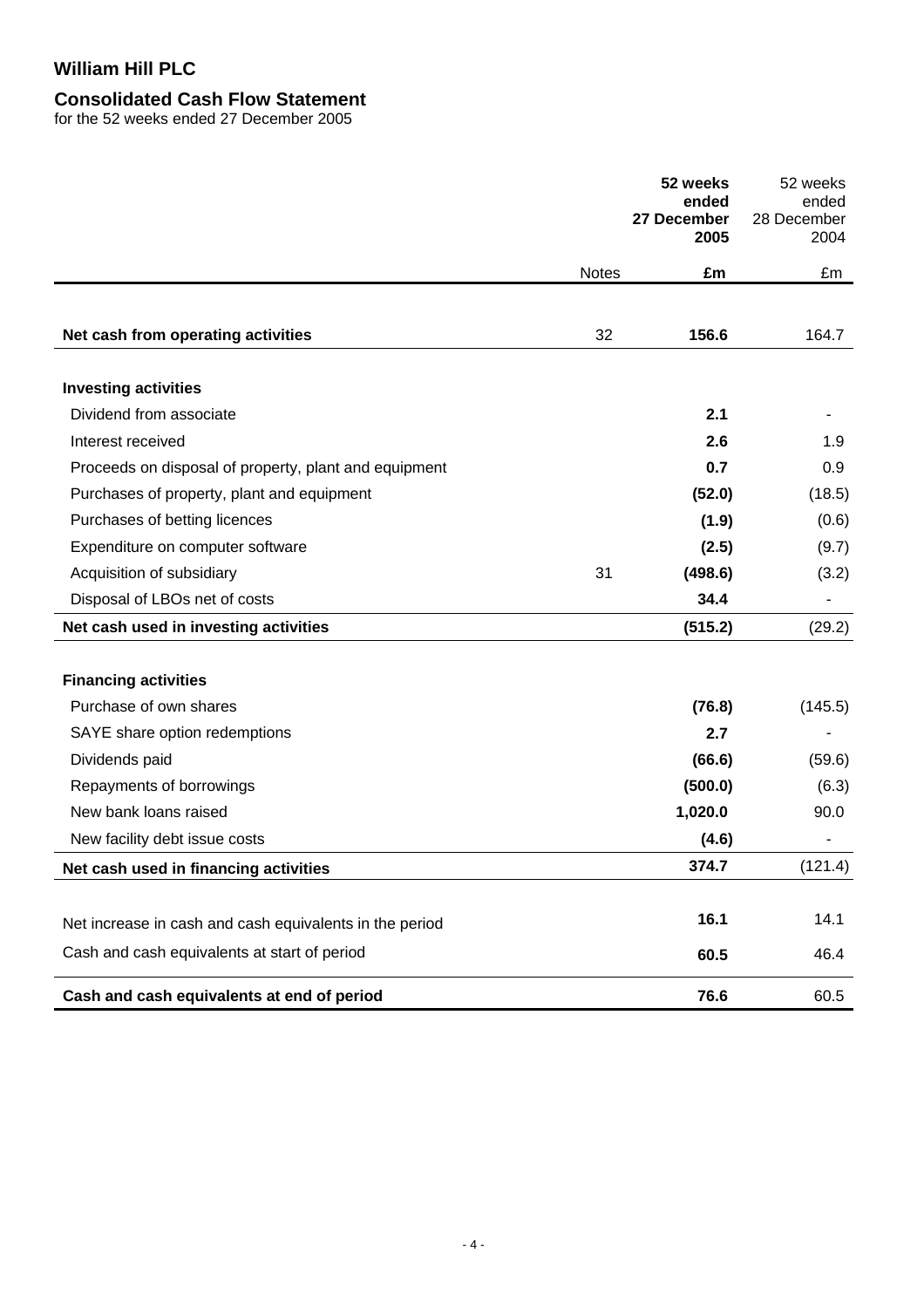### **Statement of accounting policies**

for the 52 weeks ended 27 December 2005

#### **General information**

William Hill PLC is a company incorporated in the United Kingdom under the Companies Act 1985. The address of the registered office is Greenside House, 50 Station Road, London N22 7TP.

These financial statements are presented in pounds sterling because that is the currency of the primary economic environment in which the Group operates. Foreign operations are included in accordance with the policies set out below.

#### **Pro forma financial information for the 52 weeks ended 27 December 2005**

The Group is preparing for the adoption of International Financial Reporting Standards as its primary accounting basis for the period ending 26 December 2006. The Group's date of adoption and transition will therefore be the 29 December 2004, as comparative information will be prepared for the accounting period beginning on this date.

The pro forma financial information for the 52 weeks ended 27 December 2005 produced here has been prepared for illustrative purposes only. It has been prepared on the basis that the IFRS transition date is 30 December 2003. The actual transition date will be 29 December 2004.

### **Basis of accounting**

The financial information presented in this document has been prepared on the basis of International Financial Reporting Standards (IFRS), including International Accounting Standards (IAS) and interpretations issued by the International Accounting Standards Board (IASB) and its committees, and as interpreted by any regulatory bodies applicable to the Group. These are subject to ongoing amendment by the IASB and subsequent endorsement by the European Commission and are therefore subject to possible change. As a result, information contained within the IFRS financial statements will require updating for any subsequent amendment to IFRS required for first time adoption or those new standards that the Group may elect to adopt early.

On 19 November 2004, the European Commission endorsed an amended version of IAS 39 'Financial Instruments: Recognition and Measurement' rather than the full version as previously published by the IASB. In accordance with guidance issued by the UK Accounting Standards Board, the full version of IAS 39, as issued by the IASB, has been adopted in the preparation of this financial information.

### *First-time adoption of International Financial Reporting Standards*

The financial statements have been prepared in accordance with IFRS for the first time. The disclosures required by IFRS 1 'First-time Adoption of International Financial Reporting Standards' concerning the transition from UK GAAP to IFRS are given in note 37.

IFRS 1 sets out the procedures that the Group must follow when it adopts IFRS for the first time as the basis for preparing its consolidated financial statements. Under IFRS 1 the Group will be required to establish its IFRS accounting policies as at 26 December 2006 and, in general, apply these retrospectively to determine the IFRS opening balance sheet at its date of transition, 29 December 2004.

IFRS 1 provides a number of optional exceptions to this general principle. The most significant of these are set out below, together with a description in each case of whether an exception has been adopted by the Group.

#### *Business combinations*

The Group has elected not to apply IFRS 3 'Business Combinations' retrospectively to business combinations that took place before the 30 December 2003. As a result, in the opening balance sheet, goodwill arising from past business combinations amounting to £732.3m remains as stated under UK GAAP at 30 December 2003.

### *Employee benefits*

The Group has recognised actuarial gains and losses in relation to employee benefit schemes at 30 December 2003. The Group has recognised actuarial gains and losses in full in the period in which they occur in the statement of recognised income and expense in accordance with the amendment to IAS 19 'Employee Benefits', issued on 16 December 2004.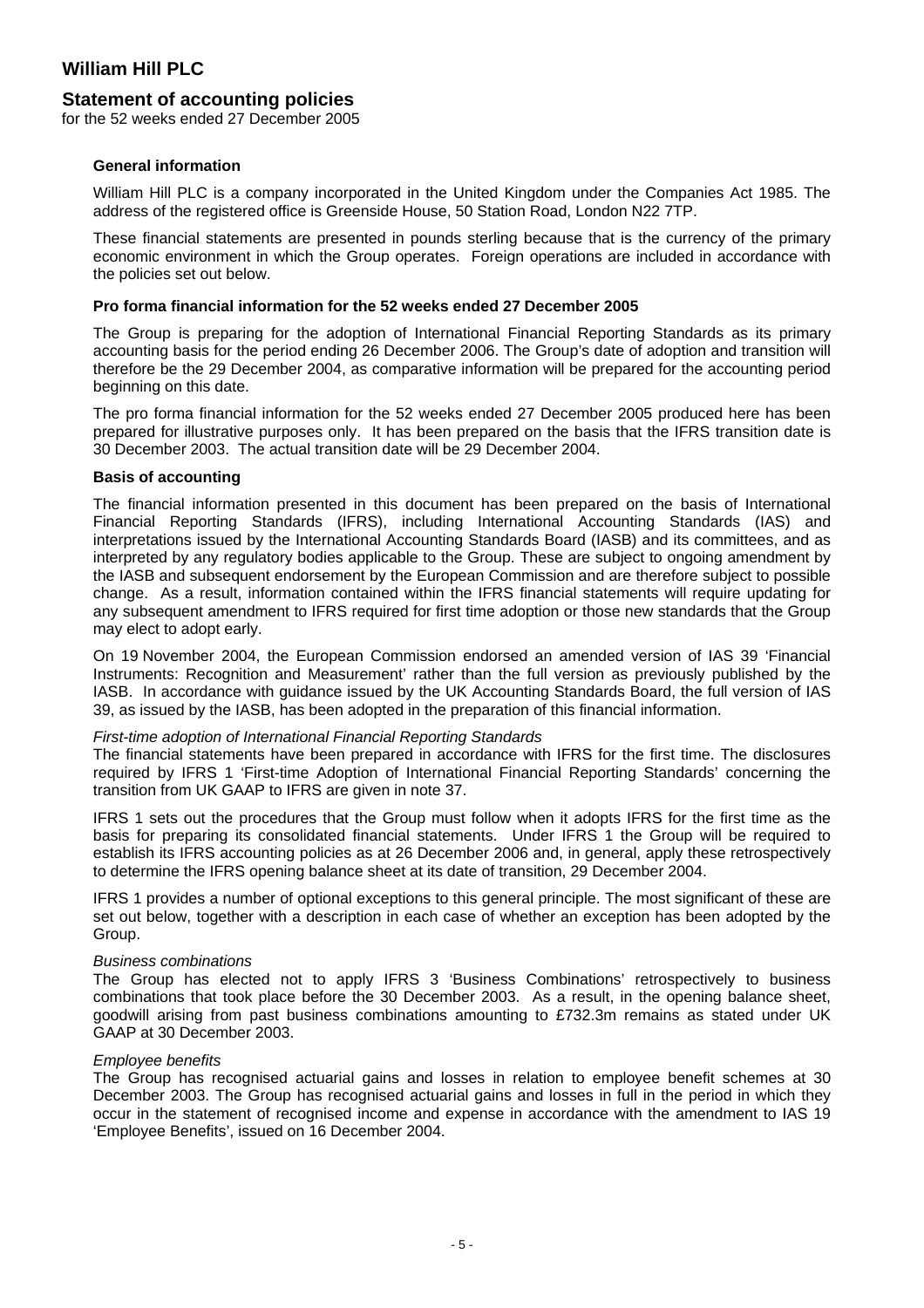### **Statement of accounting policies**

for the 52 weeks ended 27 December 2005

#### **Basis of accounting (continued)**

#### *Share-based payments*

The Group has elected to apply IFRS 2 'Share-based Payment' to all relevant share based payment transactions granted after 7 November 2002 but not fully vested at 31 December 2003.

#### *Financial instruments*

The Group has applied IAS 32 'Financial Instruments: Disclosure and Presentation' and IAS 39 'Financial Instruments: Recognition and Measurement' for all periods presented and has therefore not taken advantage of the exemption in IFRS 1 that would enable the Group to only apply these standards from 28 December 2005.

#### *General*

The financial statements have been prepared on the historical cost basis, except for the revaluation of certain financial instruments. The principal accounting policies adopted are set out below.

The accounting treatment for betting activity under IFRS is currently under discussion across the industry and the treatment adopted in the pro-forma financial statements (as set out in note (a) on page 48) may require modification in the event that further guidance is issued and as practice develops.

#### **Presentation of financial information**

The primary statements within the financial information contained in this document have been presented substantially in accordance with IAS 1 'Presentation of Financial Statements'. However, this format and presentation may require modification in the event that further guidance is issued and as practice develops.

#### **Basis of consolidation**

The consolidated financial statements incorporate the financial statements of the Company and entities controlled by the Company (its subsidiaries) made up to 27 December 2005. Control is achieved where the Company has the power to govern the financial and operating policies of an investee entity so as to obtain benefits from its activities.

On acquisition, the assets, liabilities and contingent liabilities of a subsidiary are measured at their fair values at the date of acquisition. Any excess of the cost of acquisition over the fair values of the identifiable net assets acquired is recognised as goodwill. Any deficiency of the cost of acquisition below the fair values of the identifiable net assets acquired (i.e. discount on acquisition) is credited to profit and loss in the period of acquisition.

The results of subsidiaries acquired or disposed of during the year are included in the consolidated income statement from the effective date of acquisition or up to the effective date of disposal, as appropriate.

Where necessary, adjustments are made to the financial statements of subsidiaries to bring the accounting policies used into line with those used by the Group.

All intra-Group transactions, balances, income and expenses are eliminated on consolidation.

#### **Investment in associate**

An associate is an entity over which the Group is in a position to exercise significant influence, but not control or joint control, through participation in the financial and operating policy decisions of the investee.

The results and assets and liabilities of associates are incorporated in these financial statements using the equity method of accounting. Investments in associates are carried in the balance sheet at cost as adjusted by post-acquisition changes in the Group's share of the net assets of the associate, less any impairment in the value of individual investments. Losses of the associates in excess of the Group's interest in those associates are not recognised.

Any excess of the cost of acquisition over the Group's share of the fair values of the identifiable net assets of the associate at the date of acquisition is recognised as goodwill. Any deficiency of the cost of acquisition below the Group's share of the fair values of the identifiable net assets of the associate at the date of acquisition (i.e. discount on acquisition) is credited in profit and loss in the period of acquisition.

Where a Group company transacts with an associate of the Group, profits and losses are eliminated to the extent of the Group's interest in the relevant associate. Losses may provide evidence of an impairment of the asset transferred in which case appropriate provision is made for impairment.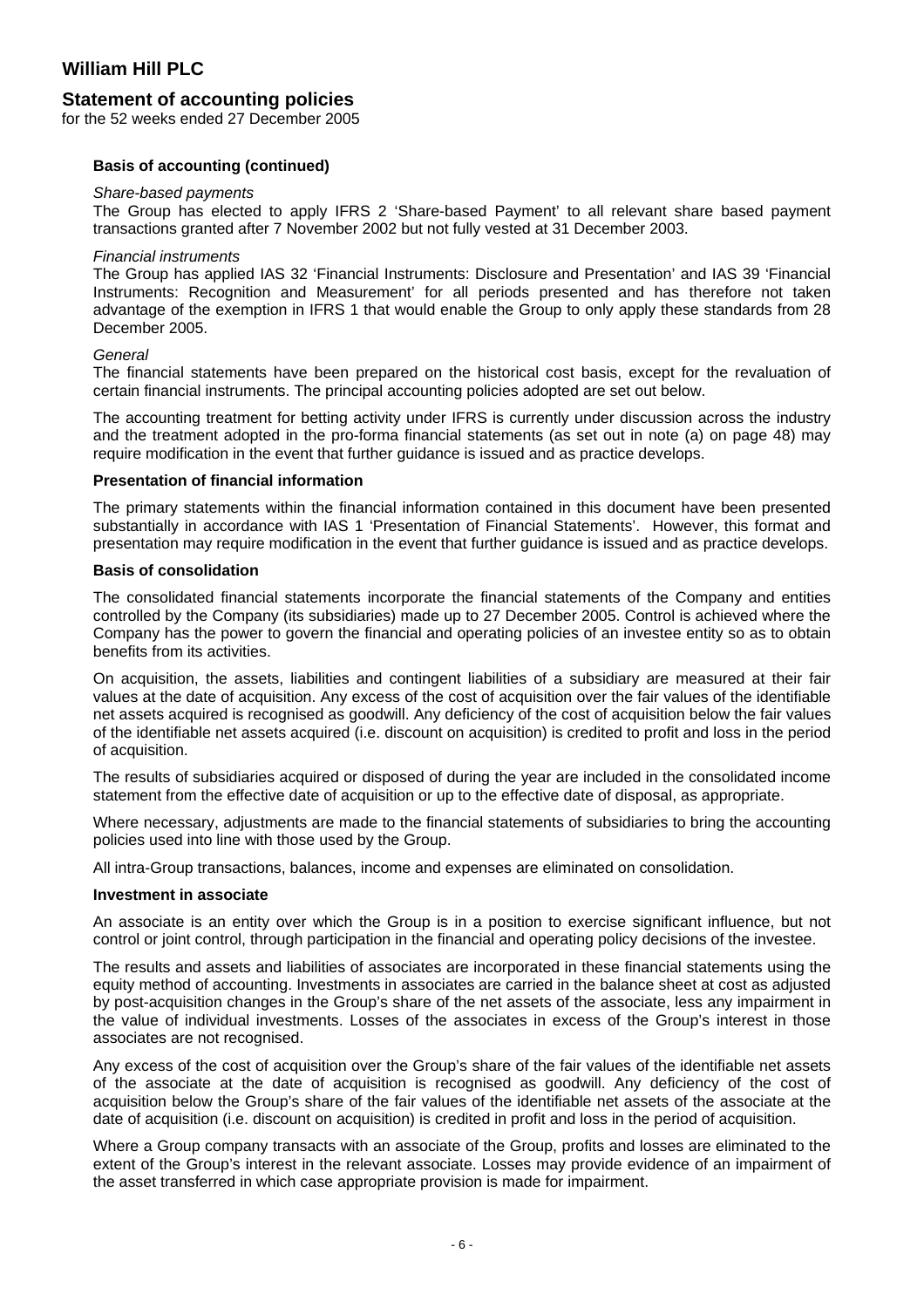### **Statement of accounting policies**

for the 52 weeks ended 27 December 2005

#### **Goodwill**

Goodwill arising on consolidation represents the excess of the cost of acquisition over the Group's interest in the fair value of the identifiable assets and liabilities of a subsidiary, associate or jointly controlled entity at the date of acquisition.

On disposal of a subsidiary, associate or jointly controlled entity, the attributable amount of goodwill is included in the determination of the profit or loss on disposal.

Goodwill arising on acquisitions before the date of transition to IFRS has been retained at the previous UK GAAP amounts subject to being tested for impairment at that date.

#### **Revenue recognition**

Revenue is measured at the fair value of the consideration received or receivable from customers and represents amounts receivable for goods and services that the Group is in business to provide, as set out below.

In the case of the LBO, telephone, interactive sportsbook businesses and online casino operations (including games on the online arcade and other numbers bets), revenue represents gains and losses from betting activity in the period. Open positions are carried at fair market value and gains and losses arising on this valuation are recognised in revenue, as well as gains and losses realised on positions that have closed.

Revenue from the online poker business reflects the net income ('rake') earned from poker games completed by the period end.

Amounts wagered represents the gross takings receivable from customers in respect of individual bets placed in the period on events for LBO, telephone and interactive sports businesses, net winnings on gaming activity completed by period end for AWP and online casinos and net income earned from poker games completed by period end.

In the case of the greyhound stadia, revenue represents income arising from the operation of the greyhound stadia in the period, including sales of refreshments and tote income.

Interest income is accrued on a time basis, by reference to the principal outstanding and at the effective interest rate applicable. Dividend income from investments is recognised when the shareholders' rights to receive payment have been established.

#### **Leasing**

Leases are classified as finance leases whenever the terms of the lease transfer substantially all the risks and rewards of ownership to the lessee. All other leases are classified as operating leases.

Rentals payable under operating leases are charged to income on a straight-line basis over the term of the relevant lease.

Benefits received and receivable as an incentive to enter into an operating lease are also spread on a straight-line basis over the lease term.

#### **Foreign currencies**

Transactions in currencies other than pounds sterling are recorded at the rates of exchange prevailing on the dates of the transactions. At each balance sheet date, monetary assets and liabilities that are denominated in foreign currencies are retranslated at the rates prevailing on the balance sheet date. Nonmonetary assets and liabilities carried at fair value that are denominated in foreign currencies are translated at the rates prevailing at the date when the fair value was determined. Gains and losses arising on retranslation are included in net profit or loss for the period, except for exchange differences arising on non-monetary assets and liabilities where the changes in fair value are recognised directly in equity.

In order to hedge its exposure to certain foreign exchange risks, the Group makes every effort to match its foreign currency assets and liabilities.

On consolidation, the assets and liabilities of the Group's overseas operations are translated at exchange rates prevailing on the balance sheet date. Income and expense items are translated at the average exchange rates for the period unless exchange rates fluctuate significantly. Exchange differences arising, if any, are classified as equity and transferred to the Group's translation reserve. Such translation differences are recognised as income or as expenses in the period in which the operation is disposed of.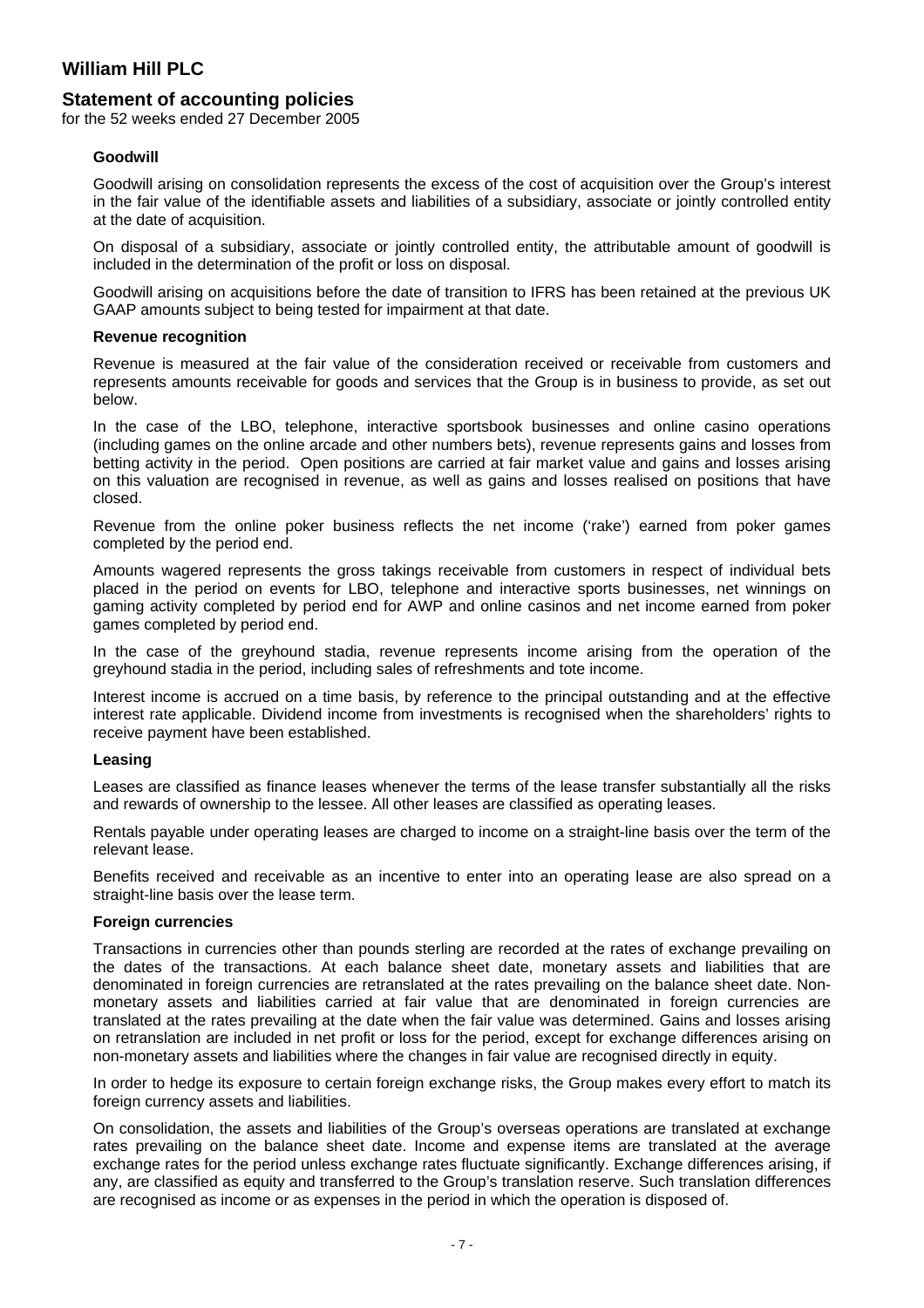### **Statement of accounting policies**

for the 52 weeks ended 27 December 2005

#### **Finance costs**

Finance costs of borrowings are recognised in the profit and loss account over the term of those borrowings at a constant rate on the carrying amount.

#### **Government grants**

Government grants relating to property, plant and equipment are treated as deferred income and released to profit and loss over the expected useful lives of the assets concerned.

#### **Operating profit**

Operating profit is stated after charging restructuring costs and after the share of results of associates but before investment income and finance costs.

#### **Retirement benefit costs**

Payments to defined contribution retirement benefit schemes are charged as an expense as they fall due.

For defined benefit retirement benefit schemes, the cost of providing benefits is determined using the Projected Unit Credit Method, with actuarial valuations being carried out at each balance sheet date. Actuarial gains and losses are recognised in full in the period in which they occur. They are recognised outside profit or loss and presented in the statement of recognised income and expense.

Past service cost is recognised immediately to the extent that the benefits are already vested, and otherwise is amortised on a straight-line basis over the average period until the benefits become vested. The interest cost and the expected return on assets are shown as a net amount of other finance costs or income.

The retirement benefit obligation recognised in the balance sheet represents the present value of the defined benefit obligation as adjusted for unrecognised past service cost, and as reduced by the fair value of scheme assets. Any asset resulting from this calculation is limited to past service cost, plus the present value of available refunds and reductions in future contributions to the plan.

#### **Taxation**

The tax expense represents the sum of the tax currently payable and deferred tax.

The tax currently payable is based on taxable profit for the period. Taxable profit differs from net profit as reported in the income statement because it excludes items of income or expense that are taxable or deductible in other years and it further excludes items that are never taxable or deductible. The Group's liability for current tax is calculated using tax rates that have been enacted or substantively enacted by the balance sheet date.

Deferred tax is the tax expected to be payable or recoverable on differences between the carrying amounts of assets and liabilities in the financial statements and the corresponding tax bases used in the computation of taxable profit, and is accounted for using the balance sheet liability method. Deferred tax liabilities are generally recognised for all taxable temporary differences and deferred tax assets are recognised to the extent that it is probable that taxable profits will be available against which deductible temporary differences can be utilised. Such assets and liabilities are not recognised if the temporary difference arises from goodwill or from the initial recognition (other than in a business combination) of other assets and liabilities in a transaction that affects neither the tax profit nor the accounting profit.

Deferred tax liabilities are recognised for taxable temporary differences arising on investments in subsidiaries and associates, except where the Group is able to control the reversal of the temporary difference and it is probable that the temporary difference will not reverse in the foreseeable future.

The carrying amount of deferred tax assets is reviewed at each balance sheet date and reduced to the extent that it is no longer probable that sufficient taxable profits will be available to allow all or part of the asset to be recovered.

Deferred tax is calculated at the tax rates that are expected to apply in the period when the liability is settled or the asset is realised. Deferred tax is charged or credited in the income statement, except when it relates to items charged or credited directly to equity, in which case the deferred tax is also dealt with in equity.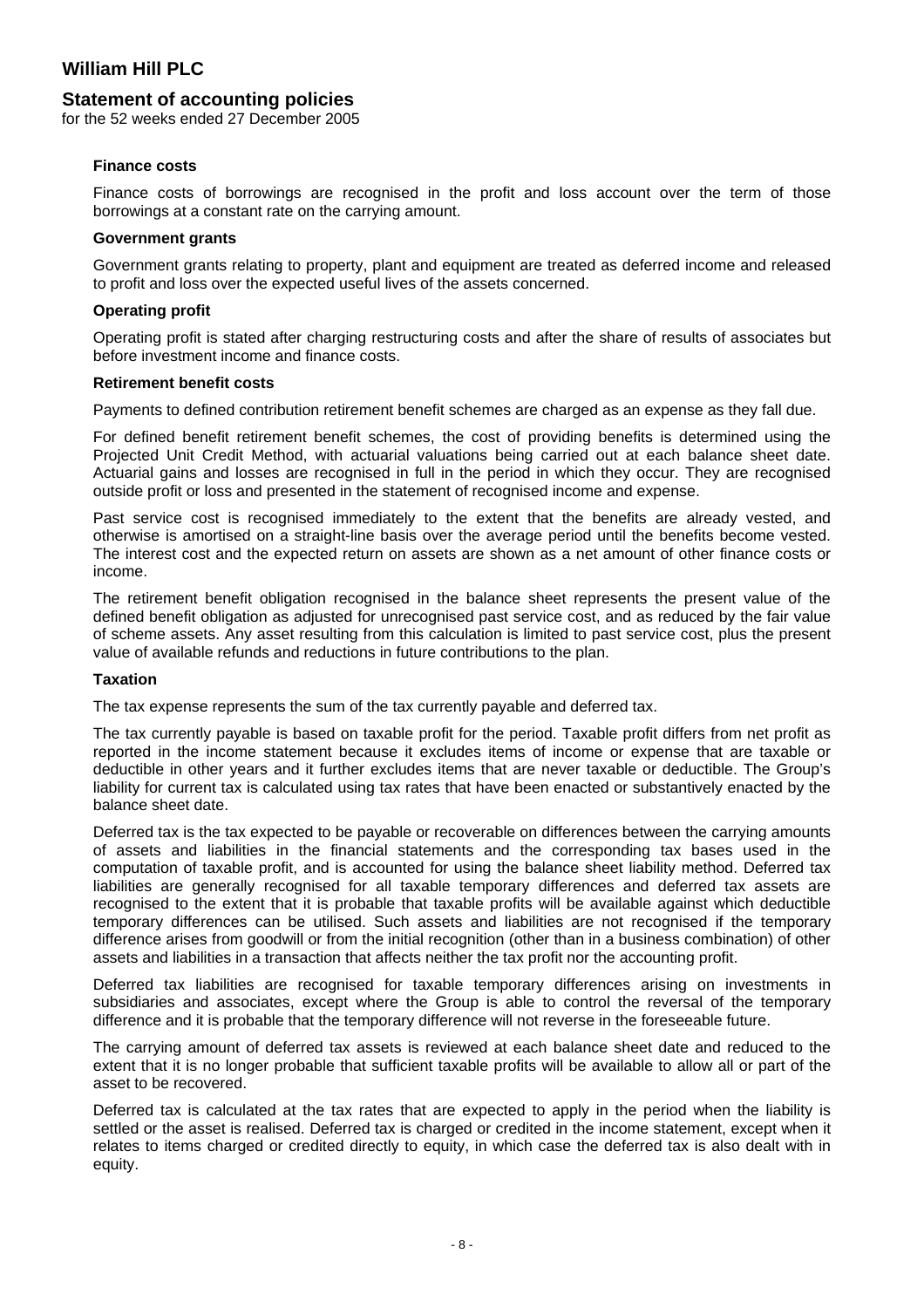### **Statement of accounting policies**

for the 52 weeks ended 27 December 2005

### **Property, plant and equipment**

Land and buildings held for use in the supply of goods or services, or for administrative purposes, are stated in the balance sheet at their cost, less any subsequent accumulated depreciation and subsequent accumulated impairment losses.

Fixtures and equipment are stated at cost less accumulated depreciation and any recognised impairment loss.

Depreciation is provided on all tangible fixed assets, other than freehold land, at rates calculated to write off the cost or valuation, less estimated residual value, of each asset on a straight-line basis over its expected useful life, as follows:

| Freehold buildings                                  | $-50$ years                                |
|-----------------------------------------------------|--------------------------------------------|
| Long leasehold properties                           | $-50$ years                                |
| Short leasehold properties                          | - over the unexpired period of the lease   |
| Fixtures, fittings and equipment and motor vehicles | - at variable rates between 3 and 10 years |

The gain or loss arising on the disposal or retirement of an asset is determined as the difference between the sales proceeds and the carrying amount of the asset and is recognised in income.

#### **Internally generated intangible assets – computer software and systems**

Expenditure on initial investigation and design of computer software and systems is recognised as an expense in the period in which it is incurred.

An internally generated intangible asset arising from the Group's development of computer systems is recognised only if all of the following conditions are met:

- $\triangleright$  An asset is created that can be identified (such as software and new processes);
- $\triangleright$  It is probable that the asset created will generate future economic benefits; and
- $\triangleright$  The development cost of the asset can be measured reliably.

Internally generated intangible assets are amortised on a straight-line basis over their useful lives, generally between three and ten years. Where no internally generated intangible asset can be recognised, development expenditure is recognised as an expense in the period in which it is incurred.

#### **Intangible assets – licences**

Betting licences are recorded at cost or if arising in an acquisition at their fair value. They are judged to have an indefinite life and are accordingly not amortised but are subject to annual impairment reviews. The directors consider that the Group's licences have an indefinite life due to: the fact that the Group is a significant operator in a well established market; the proven and sustained demand for bookmaking services; the operation of current law that acts as a barrier to entry for new entrants; and the Group's track record of successfully renewing its betting permits and licences.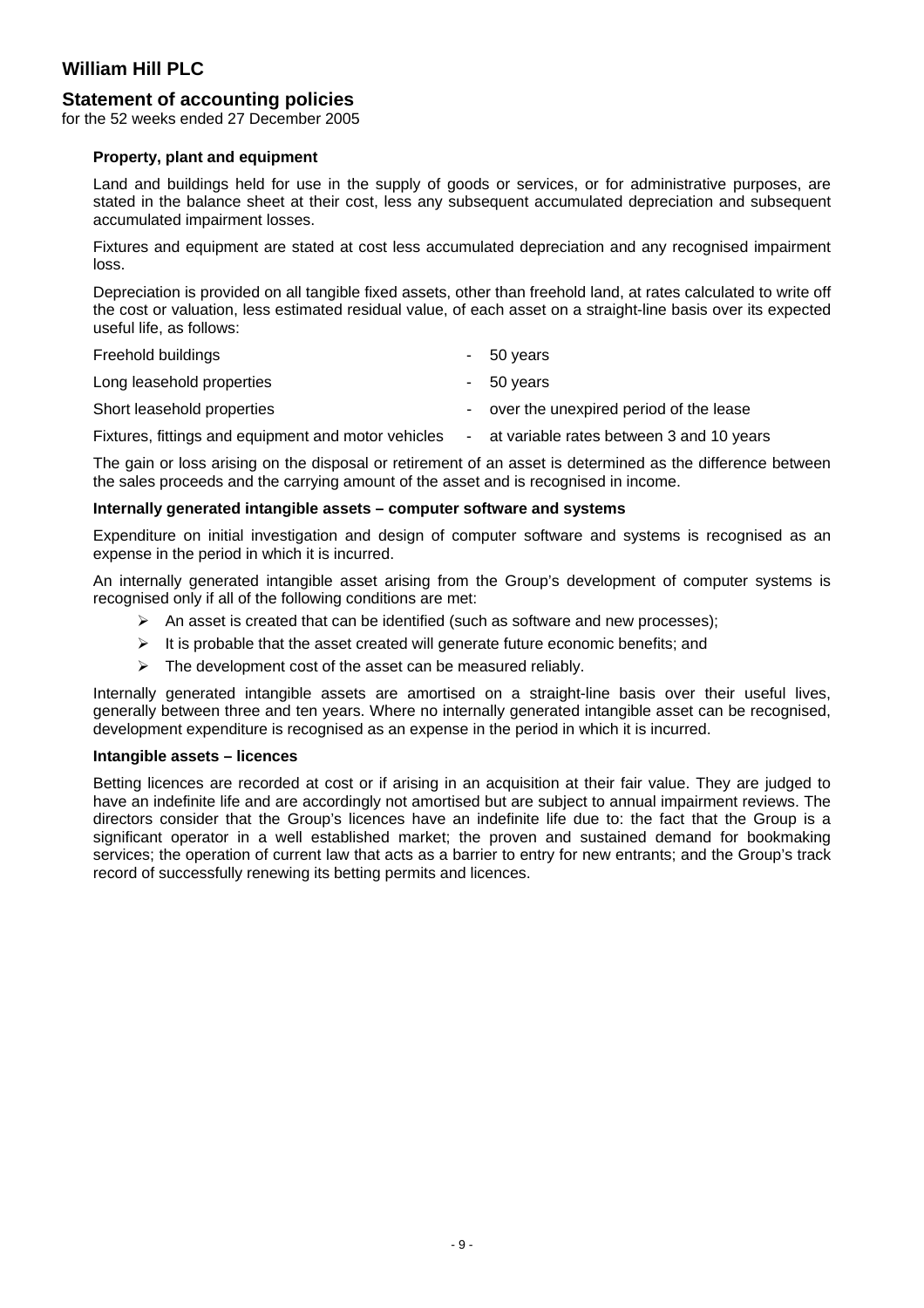### **Statement of accounting policies**

for the 52 weeks ended 27 December 2005

#### **Impairment of tangible and intangible assets**

At each balance sheet date, the Group reviews the carrying amounts of its goodwill, tangible and intangible assets to determine whether there is any indication that those assets have suffered an impairment loss. If any such indication exists, the recoverable amount of the asset is estimated in order to determine the extent of the impairment loss (if any). Where the asset does not generate cash flows that are independent from other assets, the Group estimates the recoverable amount of the cash-generating unit to which the asset belongs. An intangible asset with an indefinite useful life is tested for impairment annually and whenever there is an indication that the asset may be impaired.

Recoverable amount is the higher of fair value less costs to sell and value in use. In assessing value in use, the estimated future cash flows, which are based on the budgeted figures for the following year and subsequently an annual growth rate of 2.4%, are discounted to their present value using a pre-tax discount rate that reflects current market assessments of the time value of money and the risks specific to the asset for which the estimates of future cash flows have not been adjusted.

If the recoverable amount of an asset (or cash-generating unit) is estimated to be less than its carrying amount, the carrying amount of the asset (cash-generating unit) is reduced to its recoverable amount. An impairment loss is recognised as an expense immediately.

Where an impairment loss subsequently reverses, the carrying amount of the asset (cash-generating unit) is increased to the revised estimate of its recoverable amount, but so that the increased carrying amount does not exceed the carrying amount that would have been determined had no impairment loss been recognised for the asset (cash-generating unit) in prior years. A reversal of an impairment loss is recognised as income immediately.

#### **Inventories**

Inventories represent stocks of consumables in stores and goods for resale within the greyhound stadia. They are stated at the lower of cost and net realisable value.

#### **Share-based payments**

On 31 December 2003, the Group applied the requirements of IFRS 2 'Share-based Payment'. In accordance with the transition provisions included in IFRS 2, its provisions have been applied to all grants after 7 November 2002 that were unvested as of 31 December 2003.

The Group issues equity-settled share-based payments to certain employees and operates an Inland Revenue approved Save As You Earn (SAYE) share option scheme open to all eligible employees which allows the purchase of shares at a discount. The cost to the Group of share-based payment plans is measured at fair value at the date of grant. Fair value is expensed on a straight-line basis over the vesting period, based on the Group's estimate of shares that will eventually vest.

Fair value is measured by use of the Black-Scholes-Merton pricing formula. The expected life used in the model has been adjusted, based on management's best estimates, for the effects of non-transferability, exercise restrictions and behavioural considerations. Where relevant, the value of the option has also been adjusted to take into account any market conditions applicable to the option.

Further descriptions of the Group's share-based payment plans are given in note 34.

#### **Cash and cash equivalents**

Cash and cash equivalents comprise cash and short-term bank deposits held by the Group with an original maturity of three months or less.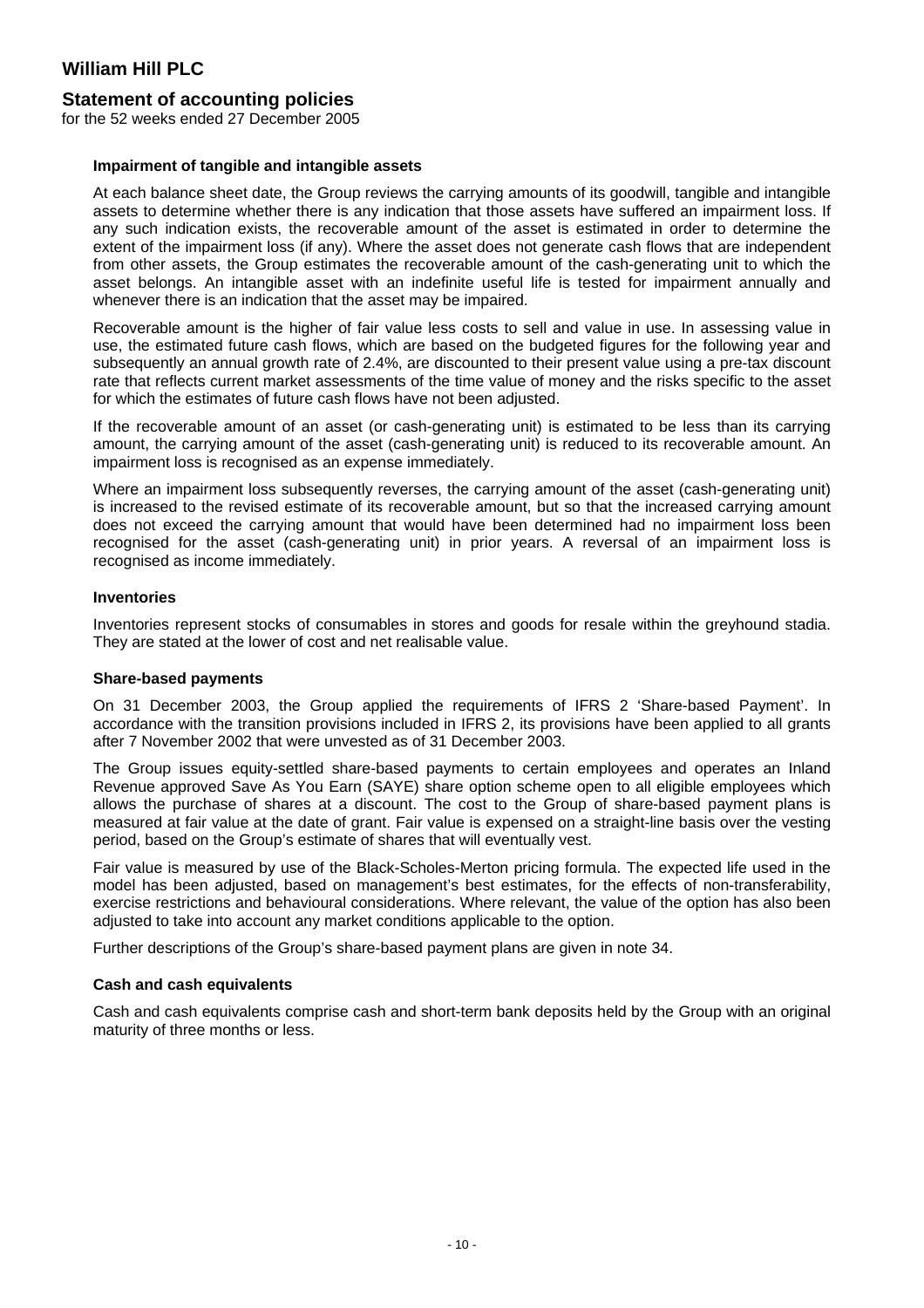### **Statement of accounting policies**

for the 52 weeks ended 27 December 2005

#### **Financial instruments**

Financial assets and financial liabilities are recognised on the Group's balance sheet when the Group becomes a party to the contractual provisions of the instrument.

#### *Trade receivables*

Trade receivables do not carry any interest and are stated at their nominal value as reduced by appropriate allowances for estimated irrecoverable amounts.

#### *Financial liability and equity*

Financial liabilities and equity instruments are classified according to the substance of the contractual arrangements entered into. An equity instrument is any contract that evidences a residual interest in the assets of the Group after deducting all of its liabilities.

#### *Bank borrowings*

Interest-bearing bank loans and overdrafts are recorded at the proceeds received, net of direct issue costs. Finance charges, including premiums payable on settlement or redemption and direct issue costs, are accounted for on an accrual basis to the profit and loss account using the effective interest method. Any accrued finance costs are included in accruals and deferred income within trade and other payables.

#### *Trade payables*

Trade payables are not interest-bearing and are stated at their nominal value.

#### *Equity instruments*

Equity instruments issued by the Company are recorded at the proceeds received, net of direct issue costs.

#### *Derivative financial instruments and hedge accounting*

The Group's activities expose it primarily to the financial risks of changes in interest rates and foreign currency exchange rates. The Group uses interest rate swap and collar contracts to hedge its interest rate exposure and retains cash balances in foreign currencies matched against its foreign currency liabilities (client deposit accounts) to hedge its exposure to foreign currency exchange rates. The Group does not use derivative financial instruments for speculative purposes.

The use of financial derivatives is governed by the Group's policies approved by the board of directors, which provide written principles on the use of financial derivatives.

Changes in the fair value of derivative financial instruments that are designated and effective as hedges of future cash flows are recognised directly in equity and the ineffective portion is recognised immediately in the income statement. If the cash flow hedge of a firm commitment or forecasted transaction results in the recognition of an asset or a liability, then, at the time the asset or liability is recognised, the associated gains or losses on the derivative that had previously been recognised in equity are included in the initial measurement of the asset or liability. For hedges that do not result in the recognition of an asset or a liability, amounts deferred in equity are recognised in the income statement in the same period in which the hedged item affects net profit or loss.

Changes in the fair value of derivative financial instruments that do not qualify for hedge accounting are recognised in the income statement as they arise.

Hedge accounting is discontinued when the hedging instrument expires or is sold, terminated, or exercised, or no longer qualifies for hedge accounting. At that time, any cumulative gain or loss on the hedging instrument recognised in equity is retained in equity until the forecasted transaction occurs. If a hedged transaction is no longer expected to occur, the net cumulative gain or loss recognised in equity is transferred to net profit or loss for the period.

Derivatives embedded in other financial instruments or other host contracts are treated as separate derivatives when their risks and characteristics are not closely related to those of host contracts and the host contracts are not carried at fair value with unrealised gains or losses reported in the income statement.

Bets are carried at fair market value as they meet the definition of a derivative. The resulting gains and losses from bets are included in revenue. Assets or liabilities resulting from open positions are reported gross in financial assets and financial liabilities under the term "Financial derivatives".

#### **Provisions**

Provisions for restructuring costs are recognised when the Group has a detailed formal plan for the restructuring that has been communicated to affected parties.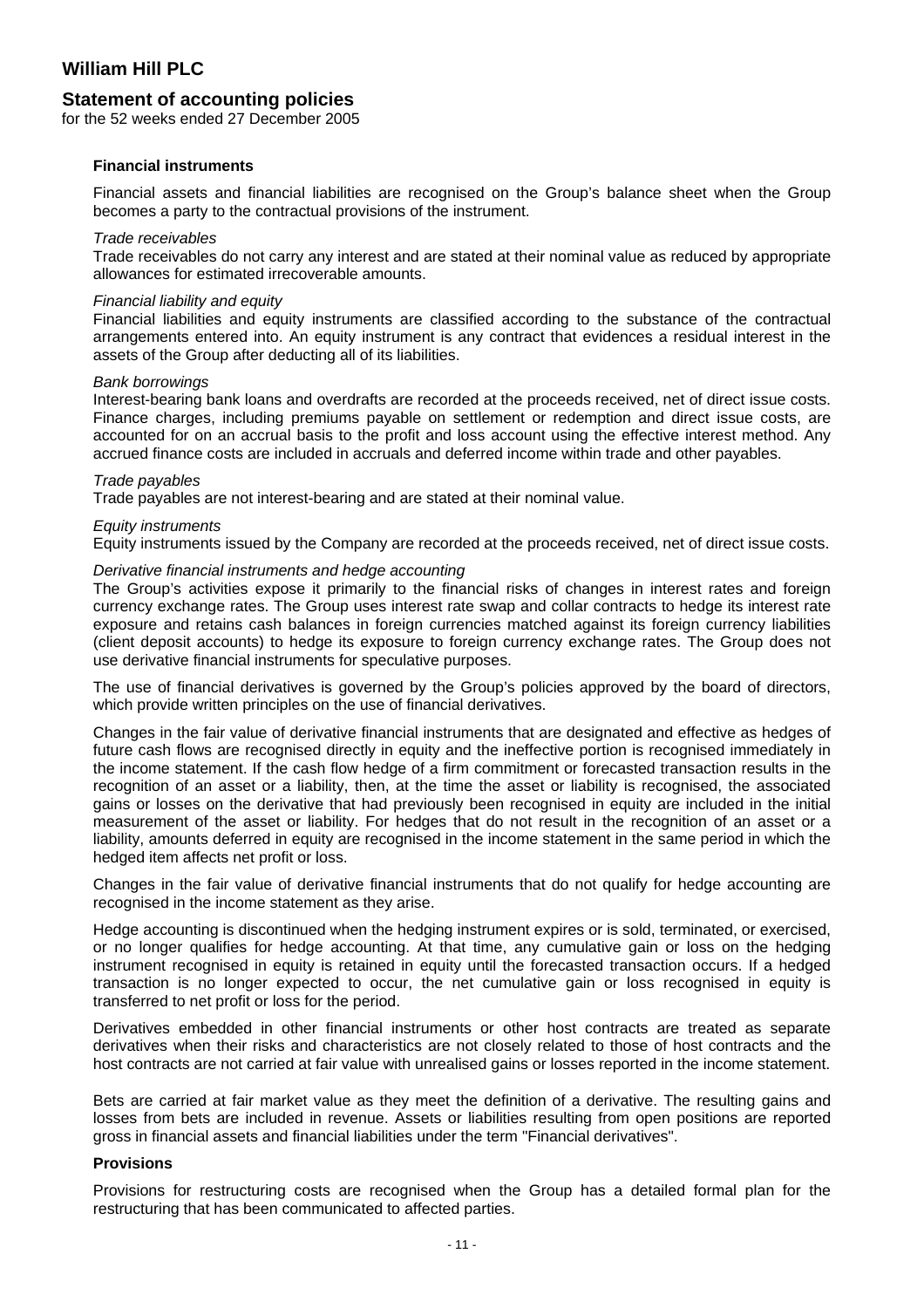# **Notes to the financial statements**

for the 52 weeks ended 27 December 2005

### **1. Revenue**

An analysis of the Group's revenue is as follows:

|                                                       | 52 weeks<br>ended | 52 weeks<br>ended |
|-------------------------------------------------------|-------------------|-------------------|
|                                                       | 27 December       | 28 December       |
|                                                       | 2005              | 2004              |
|                                                       | £m                | £m                |
| Rendering of services and revenue as disclosed in the |                   |                   |
| consolidated income statement                         | 807.7             | 722.1             |
| Other operating income                                | 5.9               | 4.3               |
| Investment income                                     | 11.1              | 9.0               |
| Total revenue as defined in IAS 18                    | 824.7             | 735.4             |

### **2. Segmental information**

For management purposes, the Group is currently organised into three operating divisions – retail, telephone and interactive. These divisions are the basis on which the Group reports its primary segment information.

Business segment information for the 52 weeks ended 27 December 2005:

|                                  | Retail<br>£m | £m      | Telephone Interactive<br>£m | £m     | Other Corporate<br>£m | Group<br>£m |
|----------------------------------|--------------|---------|-----------------------------|--------|-----------------------|-------------|
|                                  |              |         |                             |        |                       |             |
| Amounts wagered                  | 9,285.5      | 605.8   | 826.0                       | 28.8   |                       | 10,746.1    |
| Payout                           | (8,662.1)    | (552.4) | (702.7)                     | (21.2) | $\blacksquare$        | (9,938.4)   |
| <b>Revenue</b>                   | 623.4        | 53.4    | 123.3                       | 7.6    |                       | 807.7       |
| GPT, duty, levies, VAT and other |              |         |                             |        |                       |             |
| cost of sales                    | (138.7)      | (13.8)  | (23.0)                      | (1.0)  |                       | (176.5)     |
| Gross profit                     | 484.7        | 39.6    | 100.3                       | 6.6    |                       | 631.2       |
| Depreciation                     | (17.4)       | (1.3)   | (1.8)                       | (0.4)  | (0.7)                 | (21.6)      |
| Other administrative expenses    | (283.1)      | (25.3)  | (37.3)                      | (6.3)  | (15.2)                | (367.2)     |
| Share of result of associate     |              |         |                             |        | 2.6                   | 2.6         |
| <b>Operating profit/(loss)</b>   | 184.2        | 13.0    | 61.2                        | (0.1)  | (13.3)                | 245.0       |
| <b>Exceptional items</b>         | $(23.9)^{a}$ |         |                             |        | (3.0)                 | (26.9)      |
| Operating profit/(loss) after    |              |         |                             |        |                       |             |
| exceptional items                | 160.3        | 13.0    | 61.2                        | (0.1)  | (16.3)                | 218.1       |
| Investment income                |              |         |                             |        | 11.1                  | 11.1        |
| Finance costs                    |              |         |                             |        | (54.6)                | (54.6)      |
| Profit/(loss) before tax         | 160.3        | 13.0    | 61.2                        | (0.1)  | (59.8)                | 174.6       |
|                                  |              |         |                             |        |                       |             |
| <b>Balance sheet information</b> |              |         |                             |        |                       |             |
| <b>Total assets</b>              | 1,316.9      | 87.0    | 120.3                       | 14.8   | 86.5                  | 1,625.5     |
| <b>Total liabilities</b>         | (208.5)      | (4.8)   | (20.4)                      | (0.5)  | (1, 142.7)            | (1,376.9)   |
| Investment in associate          |              |         |                             |        | 3.4                   | 3.4         |
| Capital additions                | 46.6         | 2.1     | 3.6                         |        | 1.0                   | 53.3        |

a Included in £23.9m of exceptional items relating to the Retail channel are asset impairments of £5.4m in respect of technology and fascia assets acquired as part of Stanley Retail but of limited subsequent value to the integrated Group.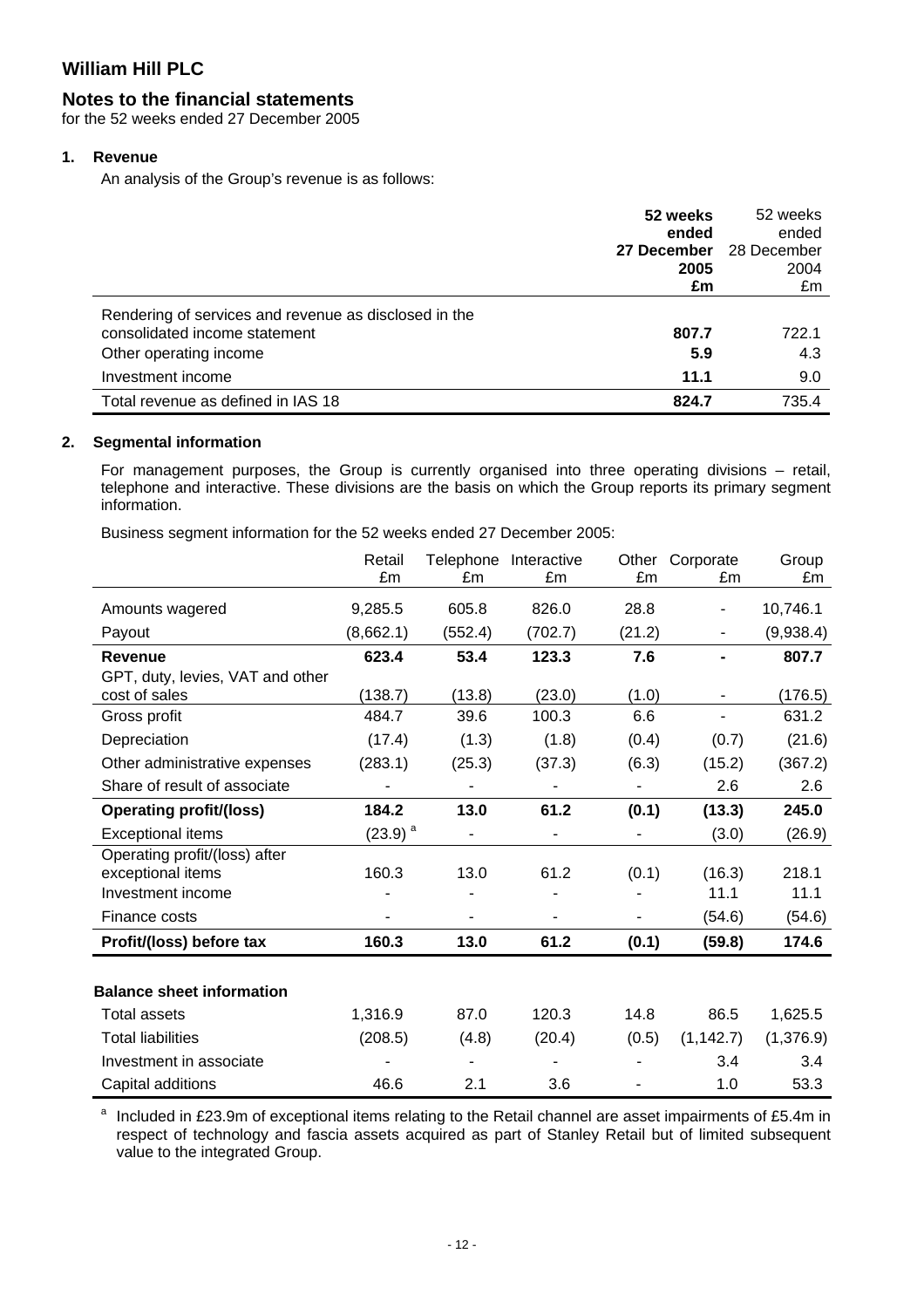### **Notes to the financial statements**

for the 52 weeks ended 27 December 2005

### **2. Segmental information (continued)**

Business segment information for the 52 weeks ended 28 December 2004:

|                                                   | Retail     | Telephone | Interactive | Other  | Corporate | Group     |
|---------------------------------------------------|------------|-----------|-------------|--------|-----------|-----------|
|                                                   | £m         | £m        | £m          | £m     | £m        | £m        |
| Amounts wagered                                   | 7,020.7    | 540.8     | 696.3       | 29.9   |           | 8,287.7   |
| Payout                                            | (6, 472.6) | (480.5)   | (590.2)     | (22.3) | ۰         | (7,565.6) |
| <b>Revenue</b>                                    | 548.1      | 60.3      | 106.1       | 7.6    |           | 722.1     |
| GPT, duty, levies, VAT and other<br>cost of sales | (123.6)    | (14.3)    | (21.9)      | (0.9)  |           | (160.7)   |
| Gross profit                                      | 424.5      | 46.0      | 84.2        | 6.7    |           | 561.4     |
| Depreciation                                      | (14.2)     | (0.5)     | (0.5)       | (0.3)  | (0.7)     | (16.2)    |
| Other administrative expenses                     | (244.8)    | (23.4)    | (32.0)      | (6.7)  | (7.4)     | (314.3)   |
| Share of result of associate                      |            |           |             |        | 2.1       | 2.1       |
| <b>Operating profit/(loss)</b>                    | 165.5      | 22.1      | 51.7        | (0.3)  | (6.0)     | 233.0     |
| Investment income                                 |            |           |             |        | 9.0       | 9.0       |
| Finance costs                                     |            |           |             |        | (35.7)    | (35.7)    |
| Profit/(loss) before tax                          | 165.5      | 22.1      | 51.7        | (0.3)  | (32.7)    | 206.3     |
|                                                   |            |           |             |        |           |           |
| <b>Balance sheet information</b>                  |            |           |             |        |           |           |
| <b>Total assets</b>                               | 647.3      | 79.9      | 134.9       | 15.1   | 82.7      | 959.9     |
| <b>Total liabilities</b>                          | (38.5)     | (4.2)     | (16.3)      | (0.8)  | (623.8)   | (683.6)   |
| Investment in associate                           |            |           |             |        | 2.9       | 2.9       |
| Capital additions                                 | 31.2       | 0.8       | 2.3         | 0.6    | 0.1       | 35.0      |

The retail distribution channel comprises all activity undertaken in LBOs including AWPs and FOBTs. Other activities include on-course betting and greyhound stadia operations.

Net assets/(liabilities) have been allocated by segment where assets and liabilities can be identified with a particular channel. Corporate net assets include corporation and deferred tax, net borrowings, pension liability and dividends payable as well as any assets and liabilities that cannot be allocated to a particular channel other than on an arbitrary basis. Included within total assets by segment are £681.0m, £80.4m, £97.2m and £7.1m (28 December 2004 - £548.6m, £80.4m, £97.2m and £7.1m), which relates to goodwill allocated to the retail, telephone, interactive and stadia operations respectively.

There are no inter-segmental sales within the Group.

In accordance with IAS 14 'Segment Reporting', segmental information by geographical location is not presented as the Group's revenue and profits arise primarily from customers in the United Kingdom with significantly less than 10% (the minimum required by IAS 14 to necessitate disclosure) of revenue and profits generated from customers outside of this jurisdiction. All of the Group's net assets are located in the United Kingdom.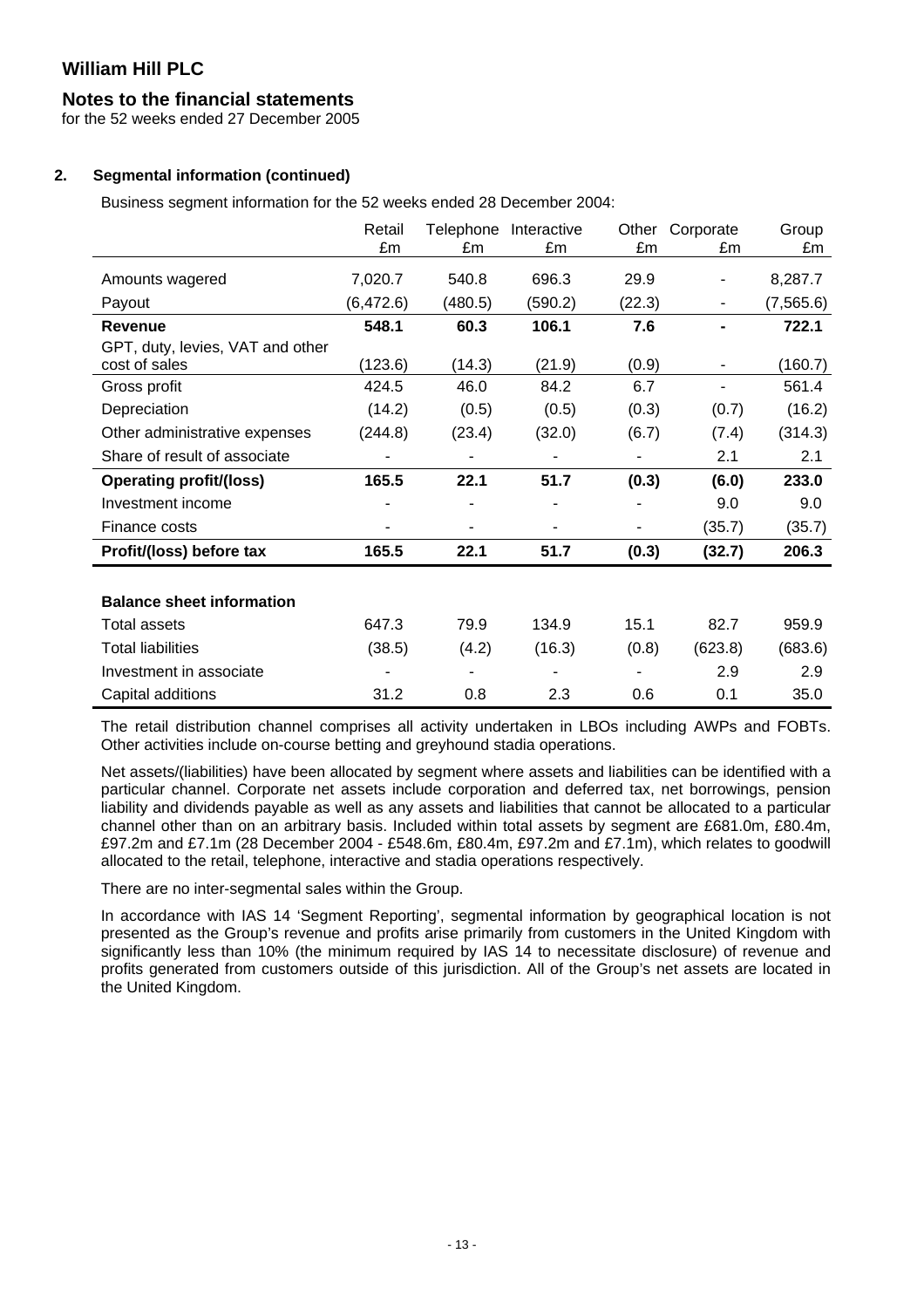### **Notes to the financial statements**

for the 52 weeks ended 27 December 2005

### **3. Exceptional items**

Exceptional items are those items the Group considers to be one-off or material in nature that should be brought to the readers' attention.

Exceptional operating costs are as follows:

|                                                                 | 52 weeks    | 52 weeks    |
|-----------------------------------------------------------------|-------------|-------------|
|                                                                 | ended       | ended       |
|                                                                 | 27 December | 28 December |
|                                                                 | 2005        | 2004        |
|                                                                 | £m          | £m          |
| Costs of implementation of EPOS and text systems <sup>1</sup>   | 7.4         |             |
| Costs of integration of Stanley Retail acquisition <sup>2</sup> | 19.0        |             |
| Costs of aborted return of capital scheme <sup>3</sup>          | 3.0         |             |
| Profit on sale of LBOs disposed 4                               | (2.5)       |             |
|                                                                 | 26.9        |             |

1 Costs arose from the roll out of electronic point of sale and text systems across the LBO network and primarily encompass training and consultancy costs.

2 Costs arose from the due diligence on and the integration of Stanley Retail (as defined in note 31) and comprise primarily external consultancy costs, redundancy and related staff costs and asset impairments.

3 Costs represent professional fees incurred in respect of an aborted plan to return capital.

4 Gain made on the disposal of the 12 William Hill LBOs, as part of the sale of 76 LBOs undertaken after the Office of Fair Trading review of the purchase of Stanley Retail.

Exceptional interest costs are as follows:

|                                                       | 52 weeks<br>ended | 52 weeks<br>ended |
|-------------------------------------------------------|-------------------|-------------------|
|                                                       | 27 December       | 28 December       |
|                                                       | 2005              | 2004              |
|                                                       | £m                | £m                |
| Write off of previously capitalised bank facility fee | 2.3               |                   |
| Breakage fee                                          | 0.1               |                   |
|                                                       | 2.4               |                   |

Following the negotiation of new banking arrangements and the consequent repayment of the old bank facility, the unamortised costs of £2.3m associated with the old facility were written off.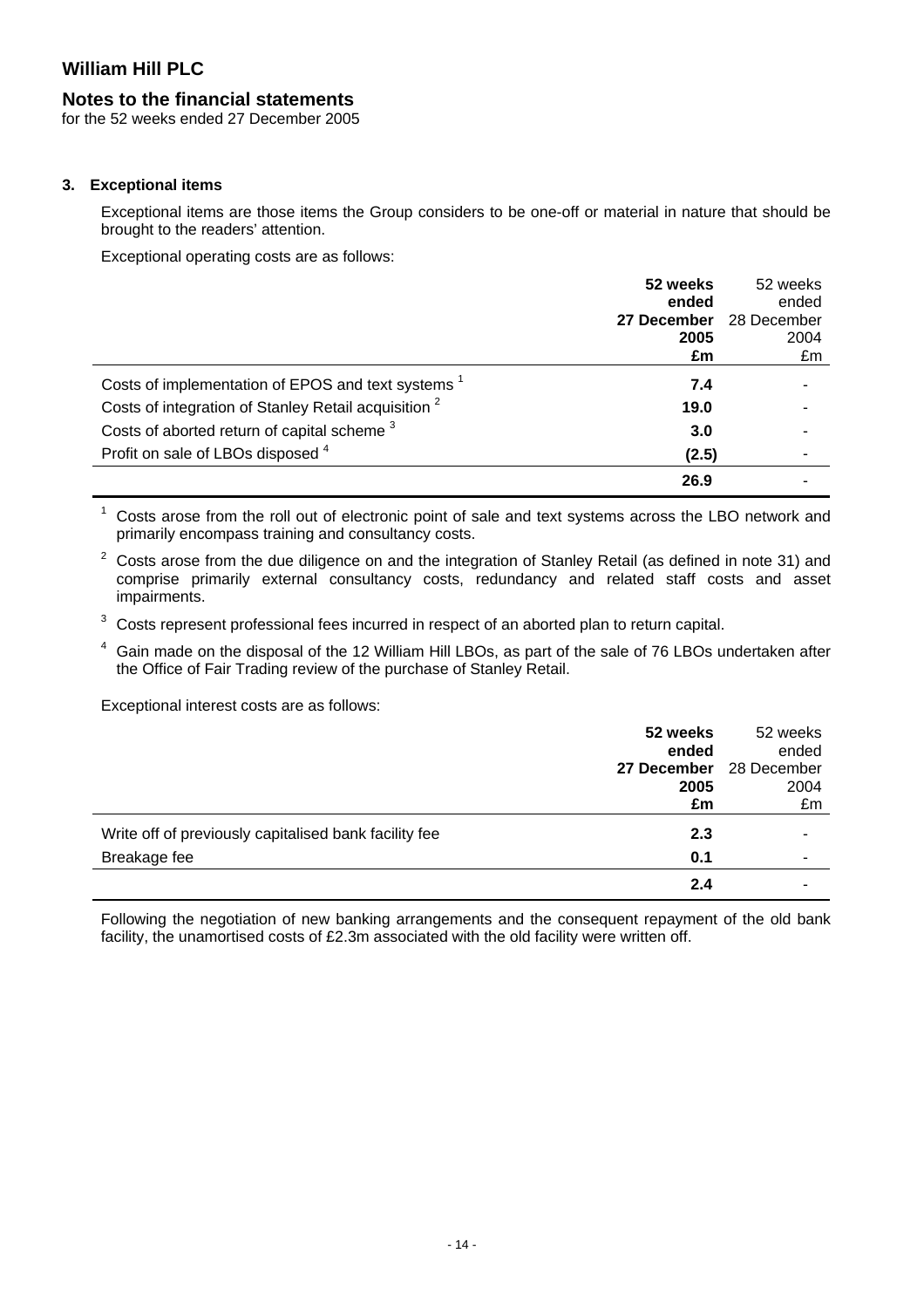### **Notes to the financial statements**

for the 52 weeks ended 27 December 2005

### **3. Exceptional items (continued)**

A tax charge of £0.6m was recognised in respect of the exceptional items. This represents the net increase in corporation tax payable, which the Group expects to incur in respect of these exceptional items and comprises:

|                                                                | 52 weeks    | 52 weeks    |
|----------------------------------------------------------------|-------------|-------------|
|                                                                | ended       | ended       |
|                                                                | 27 December | 28 December |
|                                                                | 2005        | 2004        |
|                                                                | £m          | £m          |
|                                                                |             |             |
| Capital gain on disposal of 76 LBOs <sup>1</sup>               | 7.1         |             |
| Tax relief expected in respect of operating and interest costs | (6.5)       |             |
|                                                                | 0.6         |             |

Due to the accounting rules governing the subsequent disposal of acquired operations, the profit and loss account bears the full tax charge relating to the capital gain on the disposal of 76 LBOs, while the gain on disposal is only recognised in the income statement in respect of the sale of the 12 William Hill shops. The net proceeds of the remaining 64 Stanley Retail LBOs have been used to determine fair values and hence have been reflected through adjusted goodwill recognised as set out in note 31.

### **4. Share of results of associate**

|                                                          | 52 weeks<br>ended | 52 weeks<br>ended       |
|----------------------------------------------------------|-------------------|-------------------------|
|                                                          |                   | 27 December 28 December |
|                                                          | 2005              | 2004                    |
|                                                          | £m                | £m                      |
|                                                          |                   |                         |
| Share of profit after taxation in associated undertaking | 2.6               | 2.1                     |

The above represents the Group's share of the operating profit of Satellite Information Services (Holdings) Limited (note 16).

### **5. Operating profit**

Operating profit has been arrived at after charging:

|                                                            | 52 weeks<br>ended<br>27 December<br>2005<br>£m | 52 weeks<br>ended<br>28 December<br>2004<br>£m |
|------------------------------------------------------------|------------------------------------------------|------------------------------------------------|
| Net foreign exchange losses                                | 0.2                                            | 0.3                                            |
| Depreciation of property, plant and equipment <sup>1</sup> | 24.3                                           | 15.3                                           |
| Depreciation of software                                   | 2.7                                            | 0.9                                            |
| Staff costs (see note 6)                                   | 218.0                                          | 191.9                                          |
| Auditors' remuneration for audit services (see below)      | 0.4                                            | 0.4                                            |

1 Included within ddepreciation of property, plant and equipment of £24.3m is£5.4m impairment in respect of technology and fascia assets acquired as part of Stanley Retail but of limited subsequent value to the integrated Group. The impairment charge is incorporated within the exceptional costs relating to the integration of Stanley Retail (note 3)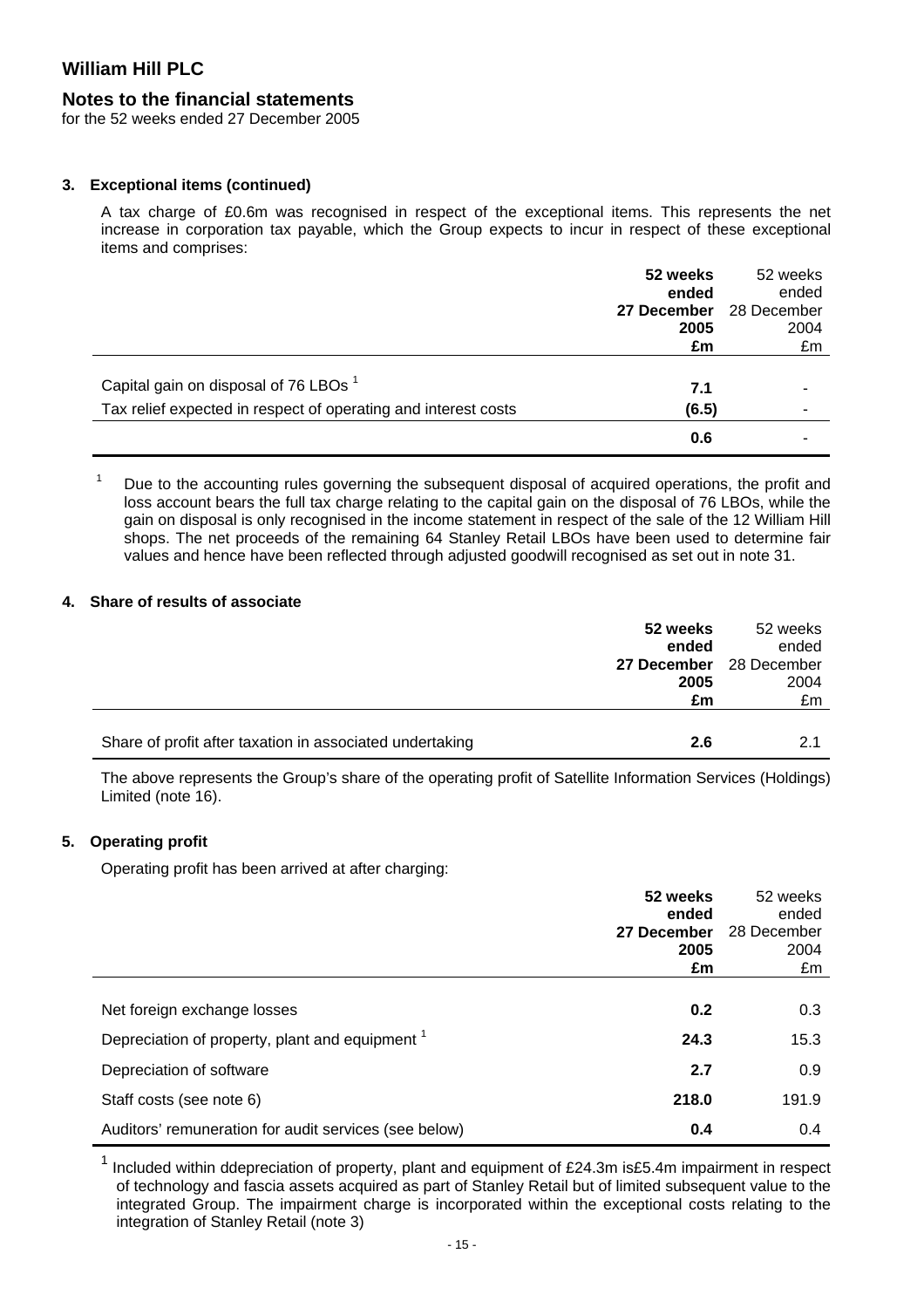### **Notes to the financial statements**

for the 52 weeks ended 27 December 2005

### **5. Operating profit (continued)**

Amounts payable to Deloitte & Touche LLP and their associates by the Company and its UK subsidiary undertakings in respect of non-audit services were £1.5m (52 weeks ended 28 December 2004 - £0.2m). A more detailed breakdown of amounts payable to Deloitte & Touche LLP is as follows:

|                                                 | 52 weeks    | 52 weeks    |
|-------------------------------------------------|-------------|-------------|
|                                                 | ended       | ended       |
|                                                 | 27 December | 28 December |
|                                                 | 2005        | 2004        |
|                                                 | £m          | £m          |
| Audit fees and related work:                    |             |             |
| Statutory audit                                 | 0.3         | 0.3         |
| Further assurance services                      | 0.1         | 0.1         |
|                                                 | 0.4         | 0.4         |
|                                                 |             |             |
| Fees for other services:                        |             |             |
| Integration consultancy                         | 0.6         |             |
| Consultancy regarding aborted return of capital | 0.3         |             |
| Acquisition due diligence                       | 0.4         |             |
| Tax services                                    |             |             |
| - compliance services                           | 0.2         | 0.1         |
| - advisory services                             |             | 0.1         |
|                                                 | 1.5         | 0.2         |

'Further assurance services' in the table above includes fees paid in respect of auditing industry levy calculations and amounts paid in respect of the audit of financial statements prepared in accordance with International Financial Reporting Standards.

All of the above fees payable to Deloitte & Touche LLP were charged to the income statement with the exception of £0.4m incurred in respect of the acquisition due diligence which is included in intangible assets.

The audit fees payable to Deloitte & Touche LLP are reviewed by the Audit Committee to ensure such fees are competitive. The Committee sets the policy for awarding non-audit work to the auditors and reviews the nature and extent of such work and related fees in order to ensure that independence is maintained. The fees disclosed above consolidate all payments made to Deloitte & Touche LLP by the Company and its subsidiaries.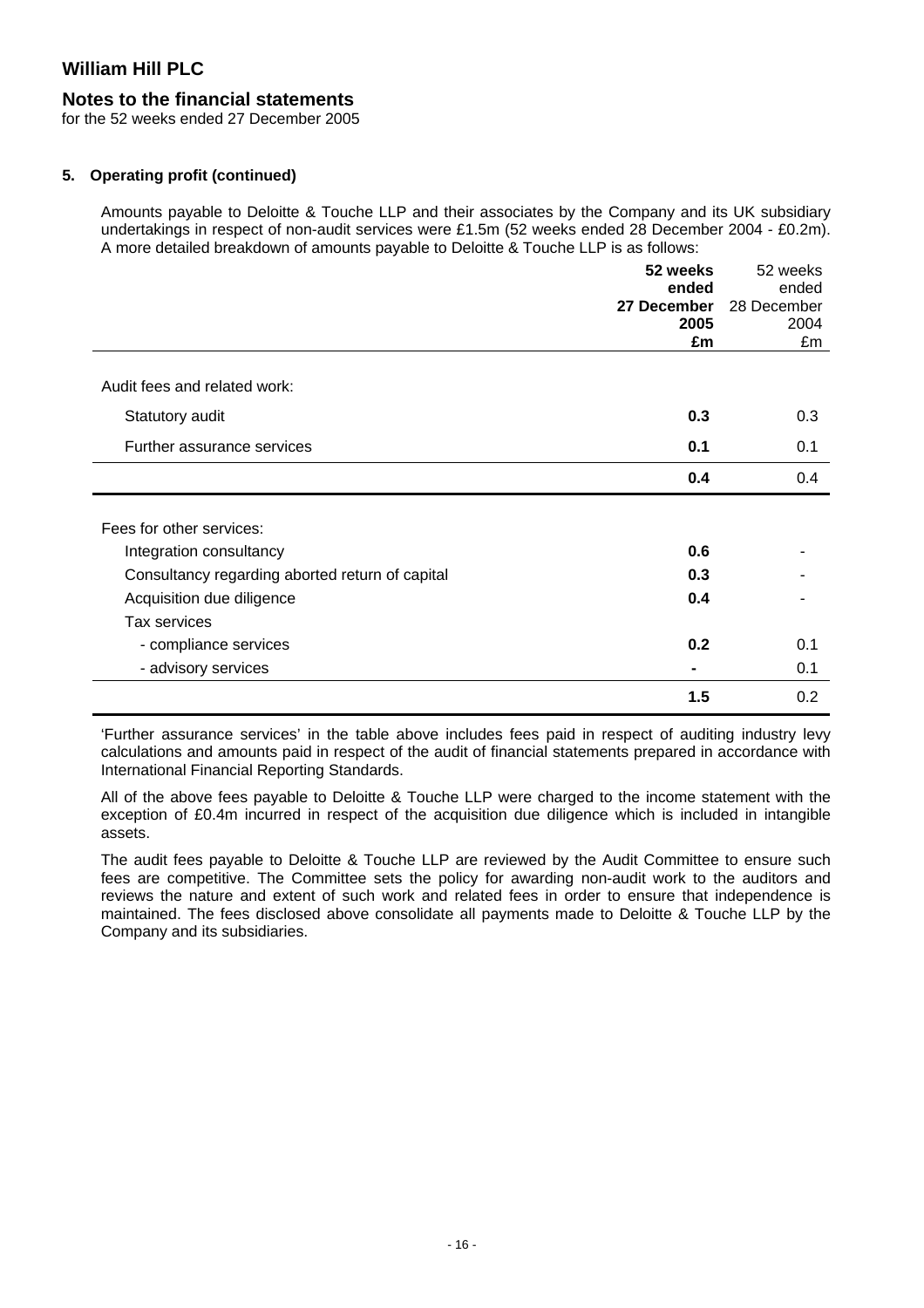### **Notes to the financial statements**

for the 52 weeks ended 27 December 2005

### **6. Staff costs**

The average monthly number of persons employed, including directors, during the period was 13,174 (52 weeks ended 28 December 2004 - 11,217) all of whom are engaged in the administration and provision of betting services. Their aggregate remuneration comprised:

|                               | 52 weeks    | 52 weeks    |
|-------------------------------|-------------|-------------|
|                               | ended       | ended       |
|                               | 27 December | 28 December |
|                               | 2005        | 2004        |
|                               | £m          | £m          |
|                               |             |             |
| Wages and salaries            | 194.0       | 158.6       |
| Social security costs         | 14.1        | 14.4        |
| Other pension costs (note 35) | 9.9         | 18.9        |
|                               | 218.0       | 191.9       |

Included in other pension costs is £1.6m relating to actuarial losses (52 weeks ended 28 December 2004 - £10.7m), which have been credited to the statement of recognised income and expense.

### **7. Investment income**

|                                          | 52 weeks    | 52 weeks    |
|------------------------------------------|-------------|-------------|
|                                          | ended       | ended       |
|                                          | 27 December | 28 December |
|                                          | 2005        | 2004        |
|                                          | £m          | £m          |
|                                          |             |             |
| Interest on bank deposits                | 2.5         | 1.9         |
| Expected return on pension scheme assets | 8.6         | 7.1         |
|                                          | 11.1        | 9.0         |

### **8. Finance costs**

|                                        | 52 weeks<br>ended | 52 weeks<br>ended |
|----------------------------------------|-------------------|-------------------|
|                                        | 27 December       | 28 December       |
|                                        | 2005              | 2004              |
|                                        | £m                | £m                |
| Interest payable and similar charges:  |                   |                   |
| Bank loans and overdrafts              | (41.5)            | (25.6)            |
| Guaranteed unsecured loan notes 2005   |                   | (0.2)             |
| Amortisation of finance costs          | (1.0)             | (1.3)             |
|                                        | (42.5)            | (27.1)            |
| Exceptional interest costs (note 3)    | (2.4)             |                   |
| Net interest payable                   | (44.9)            | (27.1)            |
| Interest on pension scheme liabilities | (9.7)             | (8.6)             |
|                                        | (54.6)            | (35.7)            |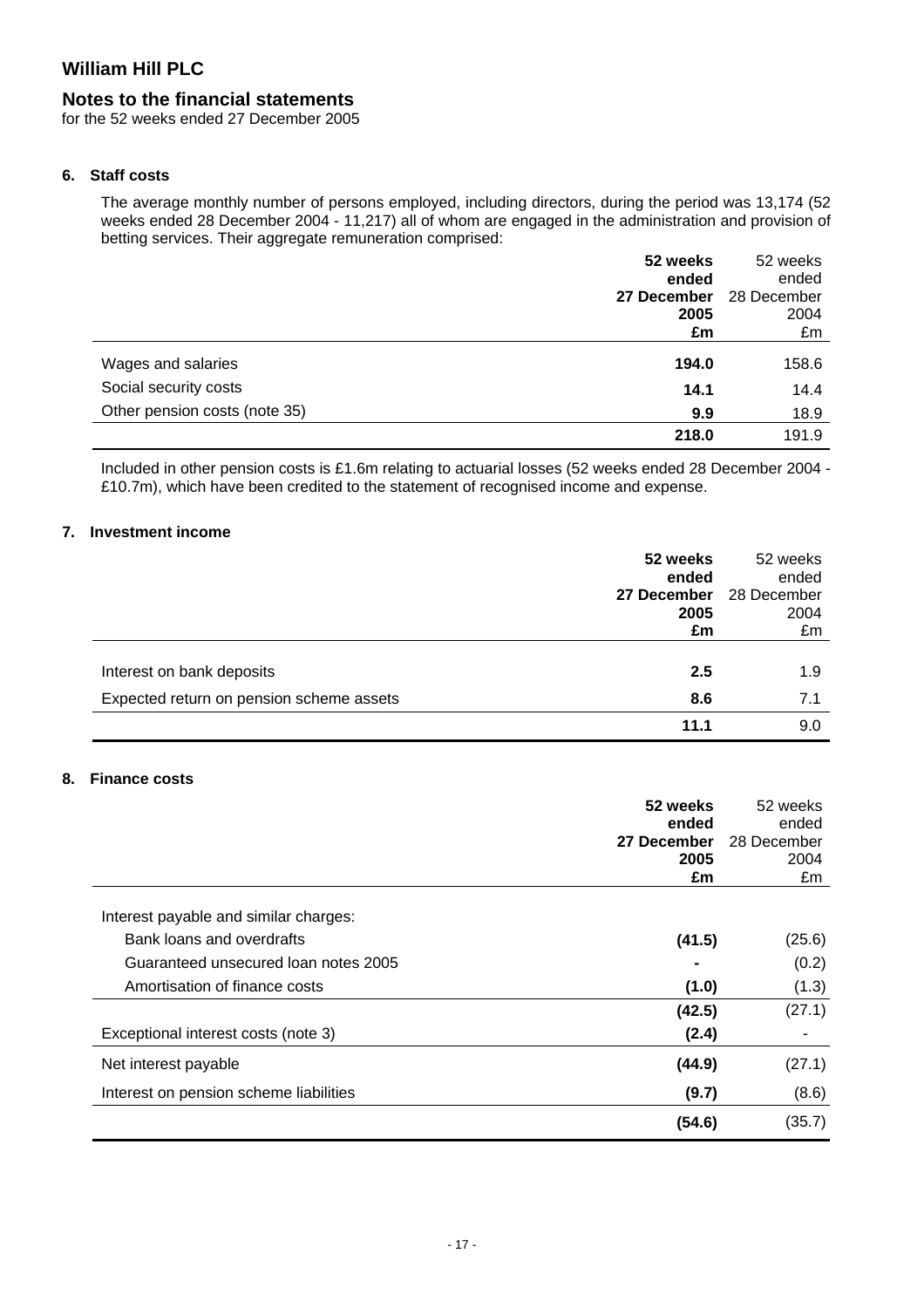### **Notes to the financial statements**

for the 52 weeks ended 27 December 2005

### **9. Tax on profit on ordinary activities**

The tax charge comprises:

|                                                               | 52 weeks    | 52 weeks    |
|---------------------------------------------------------------|-------------|-------------|
|                                                               | ended       | ended       |
|                                                               | 27 December | 28 December |
|                                                               | 2005        | 2004        |
|                                                               | £m          | £m          |
|                                                               |             |             |
| UK corporation tax at 30%                                     | 51.4        | 57.4        |
| UK corporation $tax - prior$ periods                          |             | (1.7)       |
| Overseas tax                                                  | 0.5         | 0.3         |
| Total current tax charge                                      | 51.9        | 56.0        |
| Deferred tax – origination and reversal of timing differences |             |             |
| (note 23)                                                     | 9.6         | 1.4         |
| Total tax on profit on ordinary activities                    | 61.5        | 57.4        |

The effective tax rate in respect of ordinary activities before exceptional items was 29.9% (52 weeks ended 28 December 2004 - 27.8%). The effective tax rate in respect of ordinary activities after exceptional items was 36.6%. This is higher than the statutory rate of 30% due to:

- $\triangleright$  Chargeable gains arising on the sale of the Stanley Retail LBOs being treated as part of the tax charge whereas for accounting purposes the gains are dealt with in arriving at goodwill (note 3); and
- $\triangleright$  The Group incurred a number of expenses on which it will not get tax relief.

The relatively low tax rate in the prior period resulted from the utilisation of certain tax losses in that period.

The differences between the total current tax shown above and the amount calculated by applying the standard rate of UK corporation tax to the profit before tax is as follows:

|                                                                   | 52 weeks ended<br>27 December<br>2005 |       | 52 weeks ended | 28 December<br>2004 |
|-------------------------------------------------------------------|---------------------------------------|-------|----------------|---------------------|
|                                                                   | £m                                    | %     | £m             | %                   |
| Profit before tax                                                 | 174.6                                 | 100.0 | 206.3          | 100.0               |
| Tax on Group profit at standard UK corporation tax rate<br>of 30% | 52.4                                  | 30.0  | 61.9           | 30.0                |
| Non taxable income of associate                                   | (0.8)                                 | (0.5) | (0.7)          | (0.3)               |
| Adjustment in respect of prior periods                            |                                       |       | (1.7)          | (0.8)               |
| Permanent differences                                             | 3.5                                   | 2.0   | 0.5            | 0.2                 |
| Held over gains crystallising                                     |                                       |       | 1.3            | 0.6                 |
| Utilisation of tax losses                                         |                                       |       | (3.9)          | (1.9)               |
| Tax on profits credited against goodwill                          | 6.4                                   | 3.7   |                |                     |
| Total tax charge                                                  | 61.5                                  | 35.2  | 57.4           | 27.8                |

The Group earns its profits primarily in the UK, therefore the tax rate used for tax on profit on ordinary activities is the standard rate for UK corporation tax, currently 30%.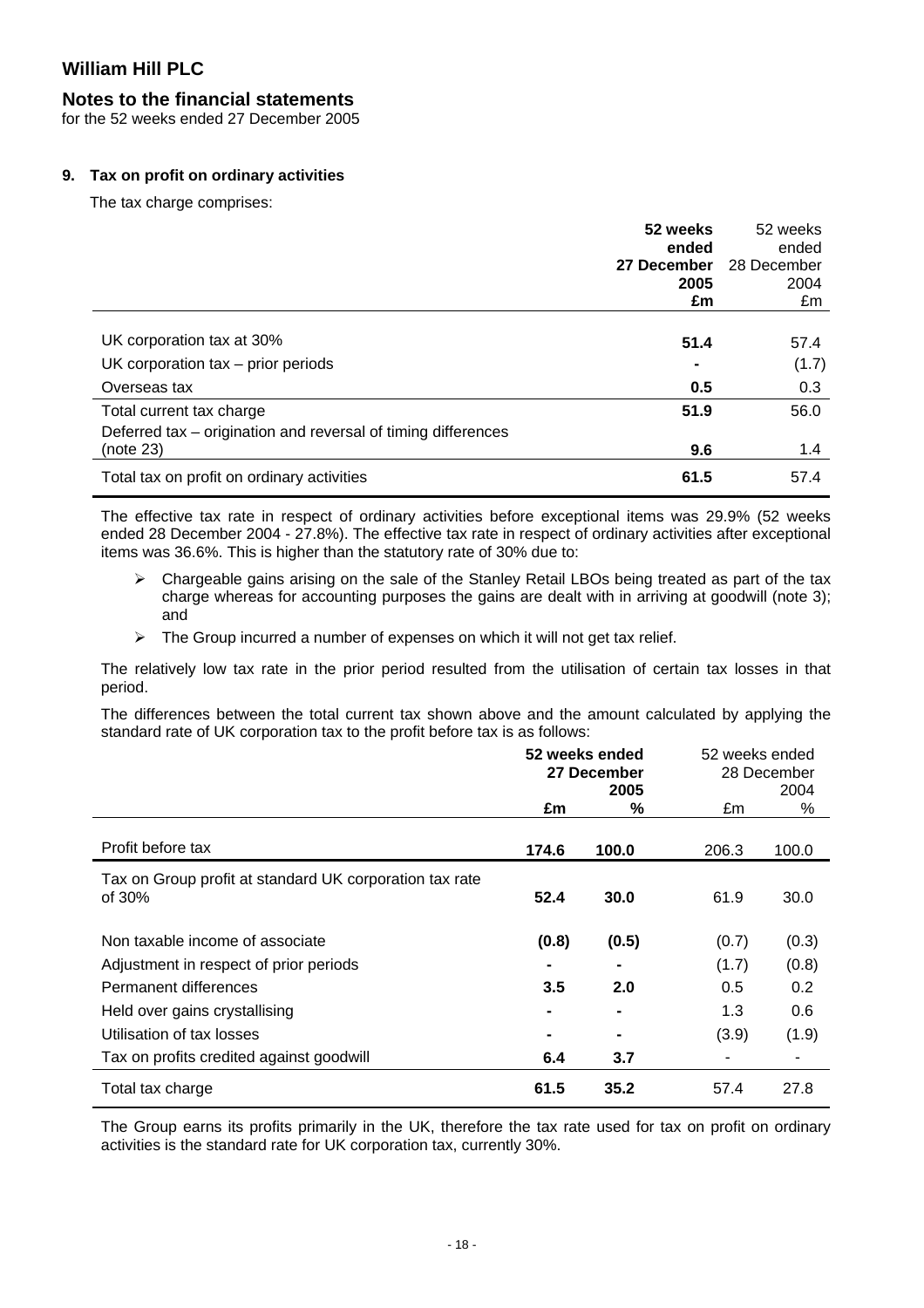### **Notes to the financial statements**

for the 52 weeks ended 27 December 2005

### **10. Dividends proposed and paid**

|                                                                                      | 52 weeks    | 52 weeks    |
|--------------------------------------------------------------------------------------|-------------|-------------|
|                                                                                      | ended       | ended       |
|                                                                                      | 27 December | 28 December |
|                                                                                      | 2005        | 2004        |
|                                                                                      | £m          | £m          |
| Equity shares:                                                                       |             |             |
| - final dividend of 11.0p per share for the 52 weeks ended 28<br>December 2004       | 43.1        | 37.6        |
| - interim dividend of 6.1p per share for the 26 weeks ended 28 June<br>December 2005 | 23.5        | 22.0        |
|                                                                                      | 66.6        | 59.6        |
| Proposed final dividend of 12.2p per share for the 52 weeks ended 27                 |             |             |
| December 2005                                                                        | 46.1        | 43.1        |

The proposed final dividend is subject to approval by shareholders at the Annual General Meeting and has not been included as a liability in these financial statements. The proposed final dividend of 12.2p will, subject to shareholder approval, be paid on 6 June 2006 to all shareholders on the register on 5 May 2006.

Under an agreement signed in November 2002, The William Hill Holdings 2001 Employee Benefit Trust agreed to waive all dividends. As at 27 December 2005, the trust held 1.2m ordinary shares. In addition, the Company does not pay dividends on the 10.5m shares held in treasury. The Company estimates that 378.2m shares will qualify for the final dividend.

### **11. Earnings per share**

The earnings per share figures for the respective periods are as follows:

|                  | 52 weeks     | 52 weeks    |
|------------------|--------------|-------------|
|                  | ended        | ended       |
|                  | 27 December  | 28 December |
|                  | 2005         | 2004        |
|                  | <b>Pence</b> | Pence       |
|                  |              |             |
| Basic - adjusted | 36.6         | 36.3        |
| <b>Basic</b>     | 29.0         | 36.3        |
| <b>Diluted</b>   | 28.6         | 35.7        |

An adjusted earnings per share based on profit for the financial period before exceptional items has been presented in order to highlight the underlying performance of the Group.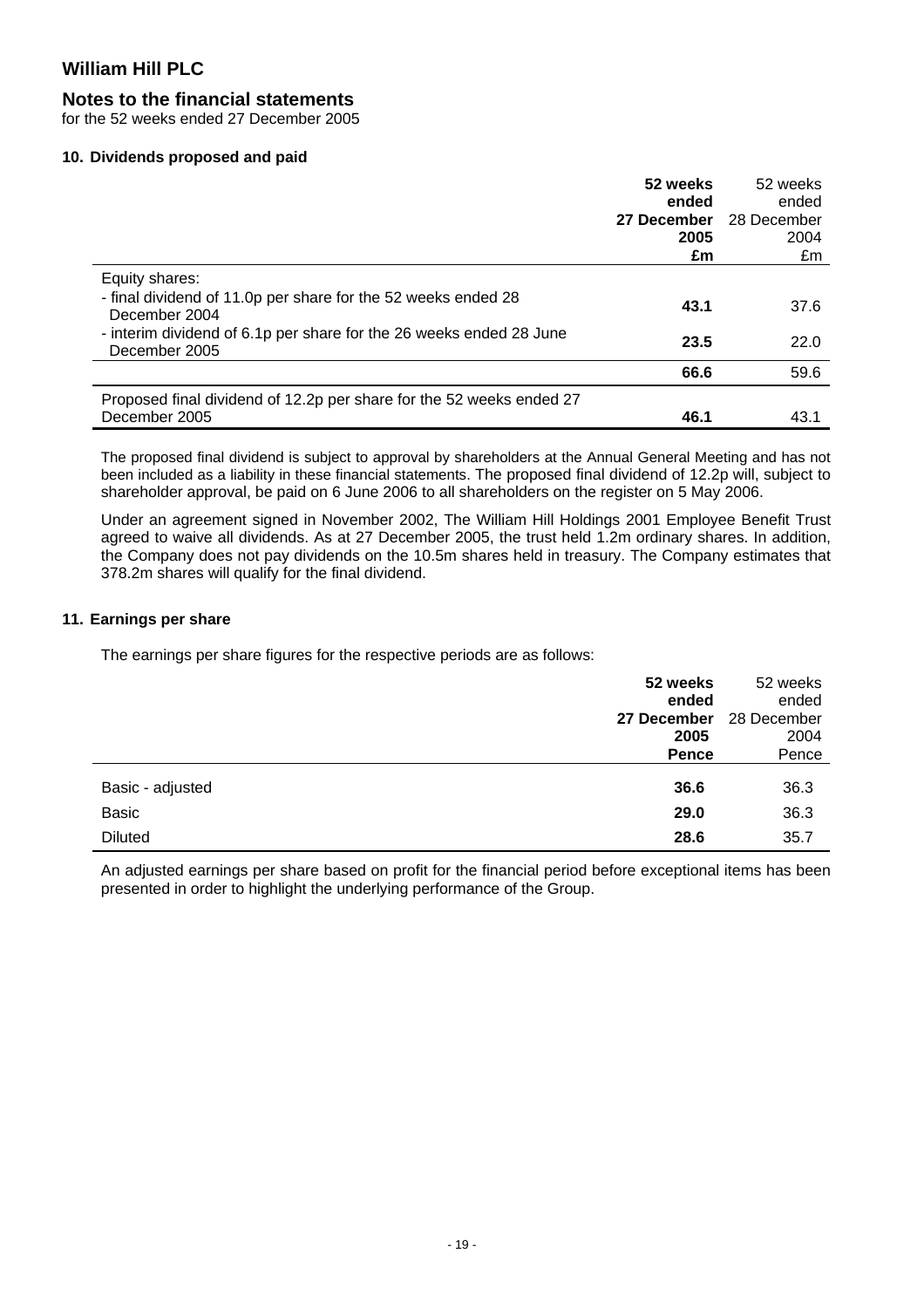### **Notes to the financial statements**

for the 52 weeks ended 27 December 2005

### **11. Earnings per share (continued)**

The calculation of the basic and diluted earnings per share is based on the following data:

|                                                                    | 52 weeks<br>ended | 52 weeks<br>ended |
|--------------------------------------------------------------------|-------------------|-------------------|
|                                                                    | 27 December       | 28 December       |
|                                                                    | 2005              | 2004              |
|                                                                    | £m                | £m                |
| Profit after tax for the financial period                          | 113.1             | 148.9             |
| Exceptional items – operating expenses                             | 26.9              |                   |
| Exceptional items - interest                                       | 2.4               |                   |
| Exceptional items - tax charge                                     | 0.6               |                   |
| Profit after tax for the financial period before exceptional items | 143.0             | 148.9             |

|                                                                                                                                             | Number (m) | Number (m) |
|---------------------------------------------------------------------------------------------------------------------------------------------|------------|------------|
| Weighted average number of ordinary shares for the purposes<br>of basic earnings per share<br>Effect of dilutive potential ordinary shares: | 390.5      | 410.1      |
| Employee share awards and options                                                                                                           | 5.5        | 7.4        |
| Weighted average number of ordinary shares for the purposes<br>of diluted earnings per share                                                | 396.0      | 417.5      |

The basic weighted average number of shares excludes shares held by The William Hill Holdings 2001 Employee Benefit Trust and those shares held in treasury as such shares do not qualify for dividends. The effect of this is to reduce the average number of shares by 12.7m in the 52 weeks ended 27 December 2005 (52 weeks ended 28 December 2004 – 8.7m).

### **12. Goodwill**

|                                                     | £m    |
|-----------------------------------------------------|-------|
|                                                     |       |
| Cost and net book value:                            |       |
| At 31 December 2003                                 | 732.3 |
| Recognised on acquisition of a subsidiary           | 1.0   |
| At 28 December 2004                                 | 733.3 |
| Recognised on acquisition of a subsidiary (note 31) | 134.1 |
| Disposal of 12 LBOs (note 3)                        | (1.7) |
| At 27 December 2005                                 | 865.7 |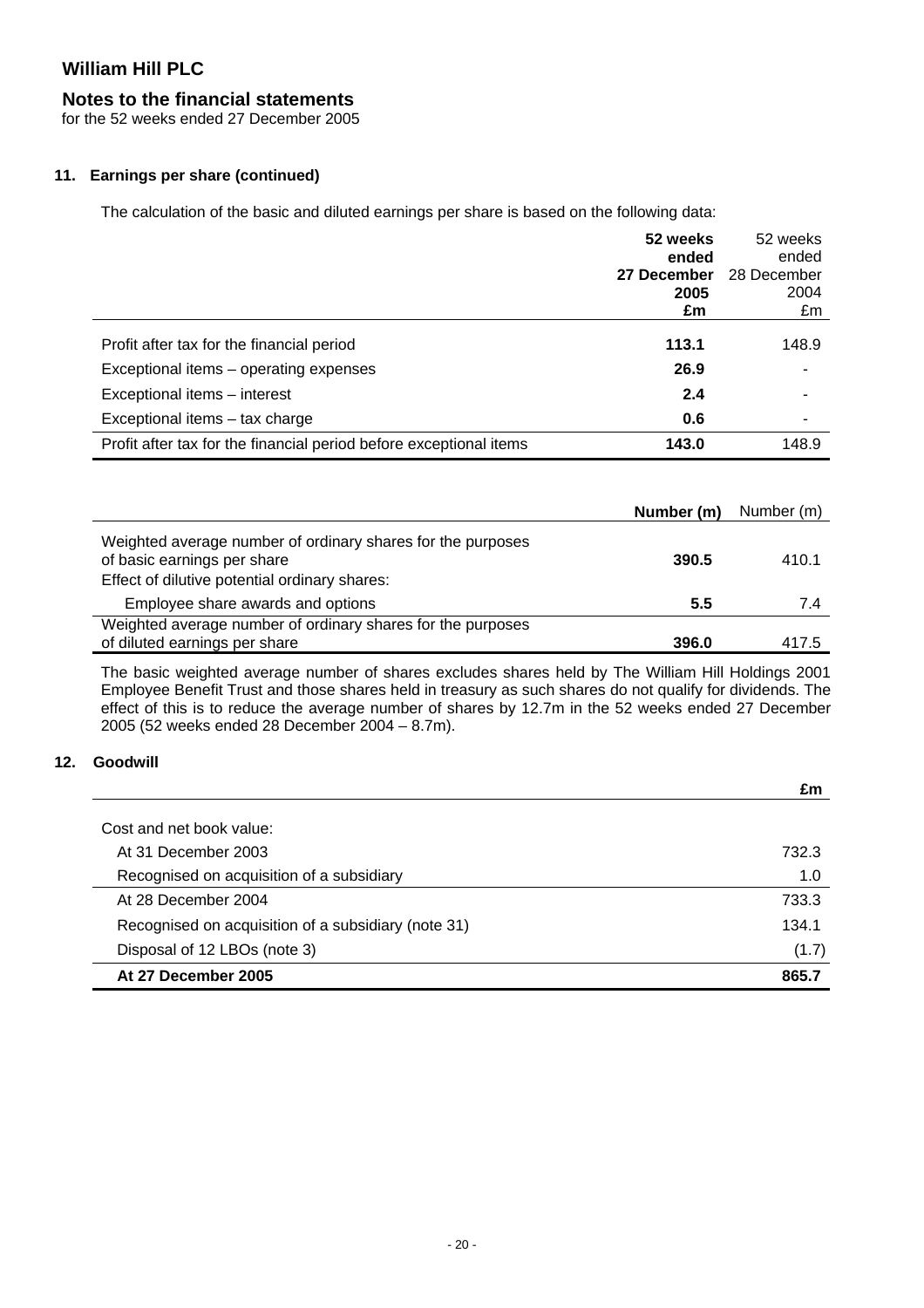### **Notes to the financial statements**

for the 52 weeks ended 27 December 2005

### **13. Other intangible assets**

|                                       | Licence<br>value | Computer |       |
|---------------------------------------|------------------|----------|-------|
|                                       |                  | software | Total |
|                                       | £m               | £m       | £m    |
| Cost:                                 |                  |          |       |
| At 31 December 2003                   |                  | 3.5      | 3.5   |
| Additions                             | 0.6              | 12.9     | 13.5  |
| Acquired on acquisition of subsidiary | 3.3              | ۰        | 3.3   |
| At 28 December 2004                   | 3.9              | 16.4     | 20.3  |
| Additions                             | 1.9              | 2.1      | 4.0   |
| Acquired on acquisition of subsidiary | 447.0            |          | 447.0 |
| At 27 December 2005                   | 452.8            | 18.5     | 471.3 |
| Accumulated amortisation:             |                  |          |       |
| At 31 December 2003                   |                  | 0.7      | 0.7   |
| Charge for the period                 |                  | 0.9      | 0.9   |
| At 28 December 2004                   |                  | 1.6      | 1.6   |
| Charge for the period                 |                  | 2.7      | 2.7   |
| At 27 December 2005                   | $\blacksquare$   | 4.3      | 4.3   |
| Net book value:                       |                  |          |       |
| At 27 December 2005                   | 452.8            | 14.2     | 467.0 |
| At 28 December 2004                   | 3.9              | 14.8     | 18.7  |

The amortisation period for the Group's computer software is between three and ten years. The use of a ten year life in respect of some of the software is supported by warranties written into the relevant software supply contract.

Licences are judged to have an indefinite life and are accordingly not amortised but are subject to annual impairment reviews. The directors consider that the Group's licences have an indefinite life due to: the fact that the Group is a significant operator in a well established market; the proven and sustained demand for bookmaking services; the operation of current law that acts as a barrier to entry for new entrants; and the Group's track record of successfully renewing its betting permits and licences.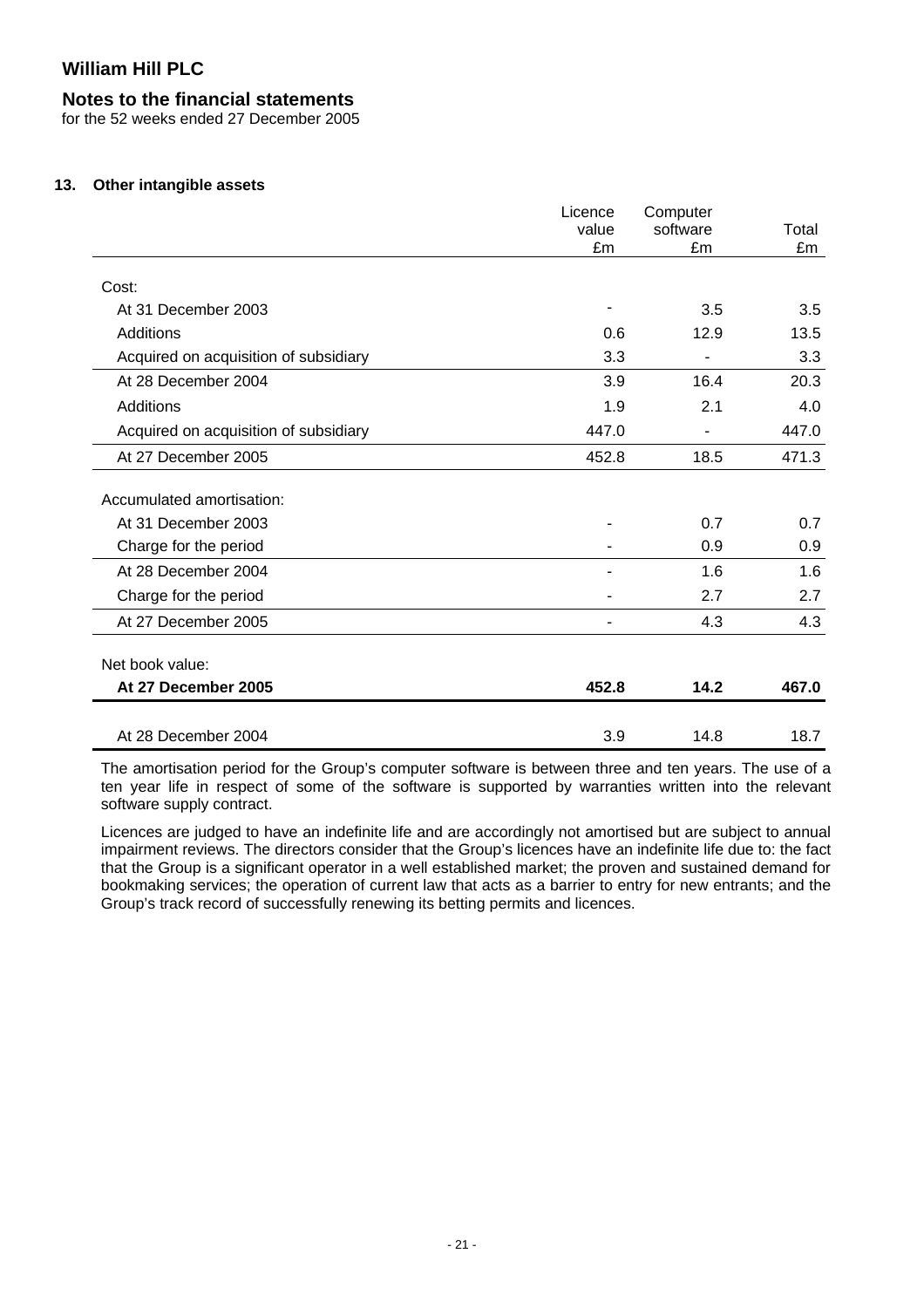# **Notes to the financial statements**

for the 52 weeks ended 27 December 2005

# **14. Property, plant and equipment**

|          | Fixtures,       |                                         |                       |
|----------|-----------------|-----------------------------------------|-----------------------|
| Land and |                 | Motor                                   |                       |
|          |                 |                                         | Total<br>£m           |
|          |                 |                                         |                       |
|          |                 |                                         |                       |
| 125.3    | 81.9            | 4.3                                     | 211.5                 |
| 16.3     | 4.4             | 0.8                                     | 21.5                  |
| 0.1      |                 |                                         | 0.1                   |
| (2.6)    | (6.0)           | (0.9)                                   | (9.5)                 |
| 139.1    | 80.3            | 4.2                                     | 223.6                 |
| 10.1     | 39.9            | 1.2                                     | 51.2                  |
| 41.3     | 2.6             |                                         | 43.9                  |
| (0.7)    | (2.6)           | (1.0)                                   | (4.3)                 |
| 189.8    | 120.2           | 4.4                                     | 314.4                 |
|          |                 |                                         |                       |
| 44.4     | 66.4            | 2.5                                     | 113.3                 |
| 10.3     | 4.2             | 0.8                                     | 15.3                  |
| (2.4)    | (6.0)           | (0.8)                                   | (9.2)                 |
| 52.3     | 64.6            | 2.5                                     | 119.4                 |
| 11.2     | 12.2            | 0.9                                     | 24.3                  |
| (0.6)    | (2.3)           | (0.9)                                   | (3.8)                 |
| 62.9     | 74.5            | 2.5                                     | 139.9                 |
|          |                 |                                         |                       |
| 126.9    |                 |                                         | 174.5                 |
|          |                 |                                         |                       |
| 86.8     | 15.7            | 1.7                                     | 104.2                 |
|          | buildings<br>£m | fittings and<br>equipment<br>£m<br>45.7 | vehicles<br>£m<br>1.9 |

**27 December 28 December 2005 2004 £m £m** Freehold **48.1** 32.6 Long leasehold **7.9** 5.0 Short leasehold **70.9** 49.2  **126.9** 86.8

Out of the total net book value of land and buildings, £2.1m (28 December 2004 - £2.2m) relates to administration buildings and the remainder represents licensed betting offices. The gross value of assets on which depreciation is not provided amounts to £7.6m representing freehold land (28 December 2004 - £1.1m).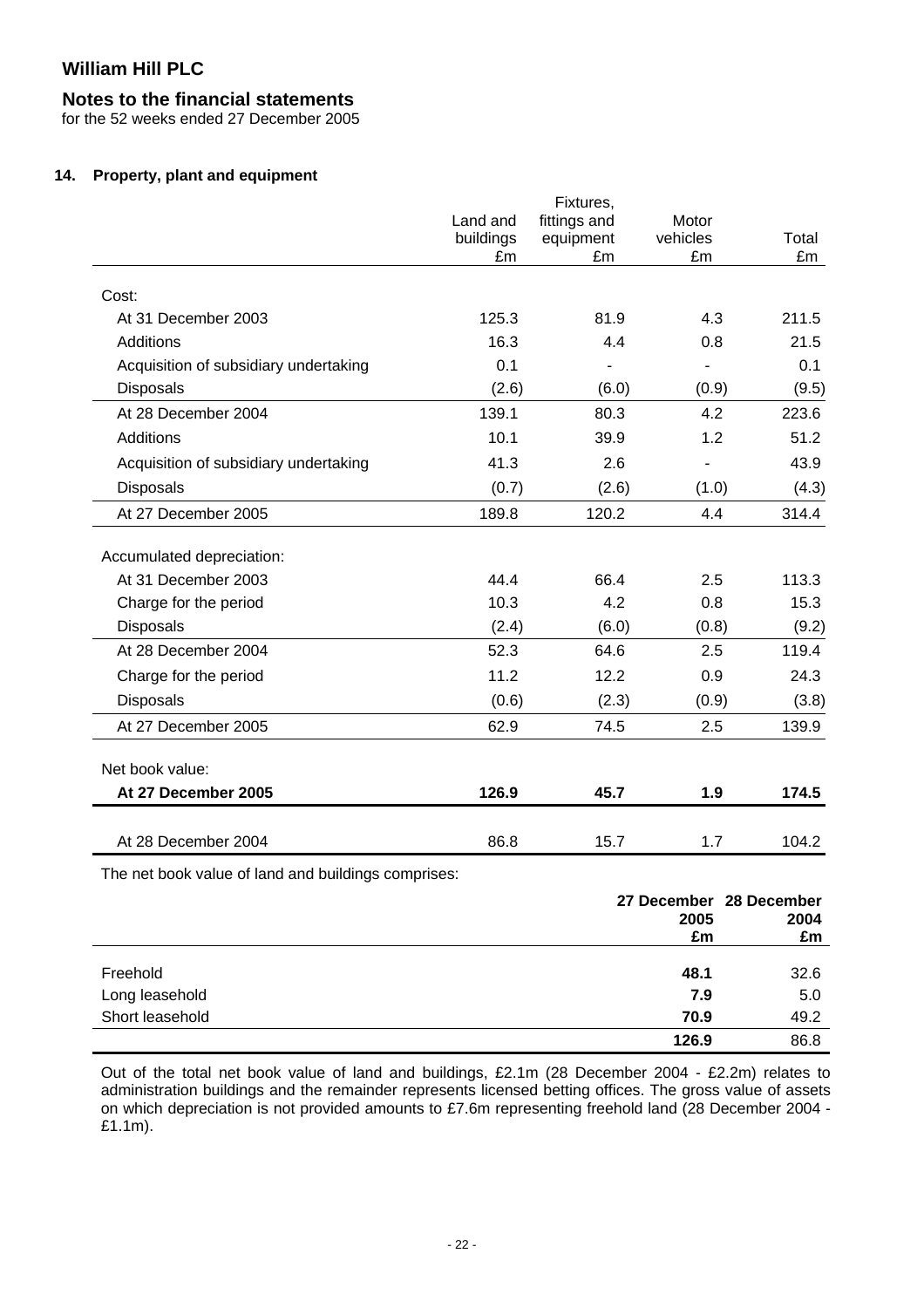### **Notes to the financial statements**

for the 52 weeks ended 27 December 2005

#### **15. Subsidiaries**

The principal subsidiaries of the Company, their country of incorporation, ownership of their share capital and the nature of their trade are listed below:

|                                                                                    | <b>Country of</b>                                                    | <b>Proportion of</b><br>all classes of<br>issued share<br>capital<br>owned by the | <b>Nature of trade</b>                                                        |
|------------------------------------------------------------------------------------|----------------------------------------------------------------------|-----------------------------------------------------------------------------------|-------------------------------------------------------------------------------|
| Directly owned:                                                                    | incorporation                                                        | Company                                                                           |                                                                               |
| William Hill Holdings Limited                                                      | <b>Great Britain</b>                                                 | 100%                                                                              | Holding company                                                               |
| Held through intermediate companies:                                               |                                                                      |                                                                                   |                                                                               |
| William Hill Investments Limited                                                   | <b>Great Britain</b>                                                 | 100%                                                                              | Holding company                                                               |
| Will Hill Limited                                                                  | <b>Great Britain</b>                                                 | 100%                                                                              | Holding company                                                               |
| Windsors (Sporting Investments) Limited                                            | <b>Great Britain</b>                                                 | 100%                                                                              | Holding company                                                               |
| <b>Camec Limited</b>                                                               | <b>Great Britain</b>                                                 | 100%                                                                              | <b>Betting services</b>                                                       |
| William Hill Organization Limited                                                  | <b>Great Britain</b>                                                 | 100%                                                                              | <b>Betting services</b>                                                       |
| William Hill (Course) Limited                                                      | <b>Great Britain</b>                                                 | 100%                                                                              | <b>Betting services</b>                                                       |
| William Hill Credit Limited                                                        | <b>Great Britain</b>                                                 | 100%                                                                              | <b>Betting services</b>                                                       |
| William Hill (North Eastern) Limited                                               | <b>Great Britain</b>                                                 | 100%                                                                              | <b>Betting services</b>                                                       |
| William Hill (North Western) Limited                                               | <b>Great Britain</b>                                                 | 100%                                                                              | <b>Betting services</b>                                                       |
| William Hill (Southern) Limited                                                    | <b>Great Britain</b>                                                 | 100%                                                                              | <b>Betting services</b>                                                       |
| William Hill (Football) Limited                                                    | <b>Great Britain</b>                                                 | 100%                                                                              | <b>Betting services</b>                                                       |
| William Hill (Strathclyde) Limited                                                 | <b>Great Britain</b>                                                 | 100%                                                                              | <b>Betting services</b>                                                       |
| William Hill (Caledonian) Limited                                                  | <b>Great Britain</b>                                                 | 100%                                                                              | <b>Betting services</b>                                                       |
| William Hill (Grampian) Limited                                                    | <b>Great Britain</b>                                                 | 100%                                                                              | <b>Betting services</b>                                                       |
| William Hill (London) Limited                                                      | <b>Great Britain</b>                                                 | 100%                                                                              | <b>Betting services</b>                                                       |
| William Hill (Midlands) Limited                                                    | <b>Great Britain</b>                                                 | 100%                                                                              | <b>Betting services</b>                                                       |
| William Hill (Scotland) Limited                                                    | <b>Great Britain</b>                                                 | 100%                                                                              | <b>Betting services</b>                                                       |
| William Hill (Western) Limited<br>William Hill (Essex) Limited                     | <b>Great Britain</b><br><b>Great Britain</b><br><b>Great Britain</b> | 100%<br>100%                                                                      | <b>Betting services</b><br><b>Betting services</b>                            |
| Camec (Provincial) Limited<br>Camec (Scotland) Limited<br>Camec (Southern) Limited | <b>Great Britain</b><br><b>Great Britain</b>                         | 100%<br>100%<br>100%                                                              | <b>Betting services</b><br><b>Betting services</b><br><b>Betting services</b> |
| Laystall Limited                                                                   | <b>Great Britain</b>                                                 | 100%                                                                              | <b>Betting services</b>                                                       |
| <b>Brooke Bookmakers Limited</b>                                                   | <b>Great Britain</b>                                                 | 100%                                                                              | <b>Betting services</b>                                                       |
| James Lane Group Limited                                                           | <b>Great Britain</b>                                                 | 100%                                                                              | <b>Betting services</b>                                                       |
| Arena Racing Limited                                                               | <b>Great Britain</b>                                                 | 100%                                                                              | <b>Betting services</b>                                                       |
| <b>Transdawn Limited</b>                                                           | <b>Great Britain</b>                                                 | 100%                                                                              | <b>Betting services</b>                                                       |
| Willstan Racing Limited                                                            | <b>Great Britain</b>                                                 | 100%                                                                              | <b>Betting services</b>                                                       |
| Willstan Racing (Ireland) Limited                                                  | Republic of Ireland                                                  | 100%                                                                              | <b>Betting services</b>                                                       |
| L Willstan Limited                                                                 | Northern Ireland                                                     | 100%                                                                              | Betting services                                                              |
| <b>BJ O'Connor Limited</b>                                                         | Jersey                                                               | 100%                                                                              | <b>Betting services</b>                                                       |
| Willstan (IOM) Limited                                                             | Isle Of Man                                                          | 100%                                                                              | <b>Betting services</b>                                                       |
| The Regal Sunderland Stadium Limited                                               | <b>Great Britain</b>                                                 | 100%                                                                              | Stadium operation                                                             |
| Team Greyhounds (Brough Park) Limited                                              | <b>Great Britain</b>                                                 | 100%                                                                              | Stadium operation                                                             |
| William Hill Casino NV                                                             | <b>Netherland Antilles</b>                                           | 100%                                                                              | On-line casino                                                                |
| William Hill Online NV                                                             | <b>Netherland Antilles</b>                                           | 100%                                                                              | On-line casino                                                                |

The proportion of voting rights held is the same as the proportion of shares held.

A full list of the Company's subsidiaries will be appended to the Company's Annual Return.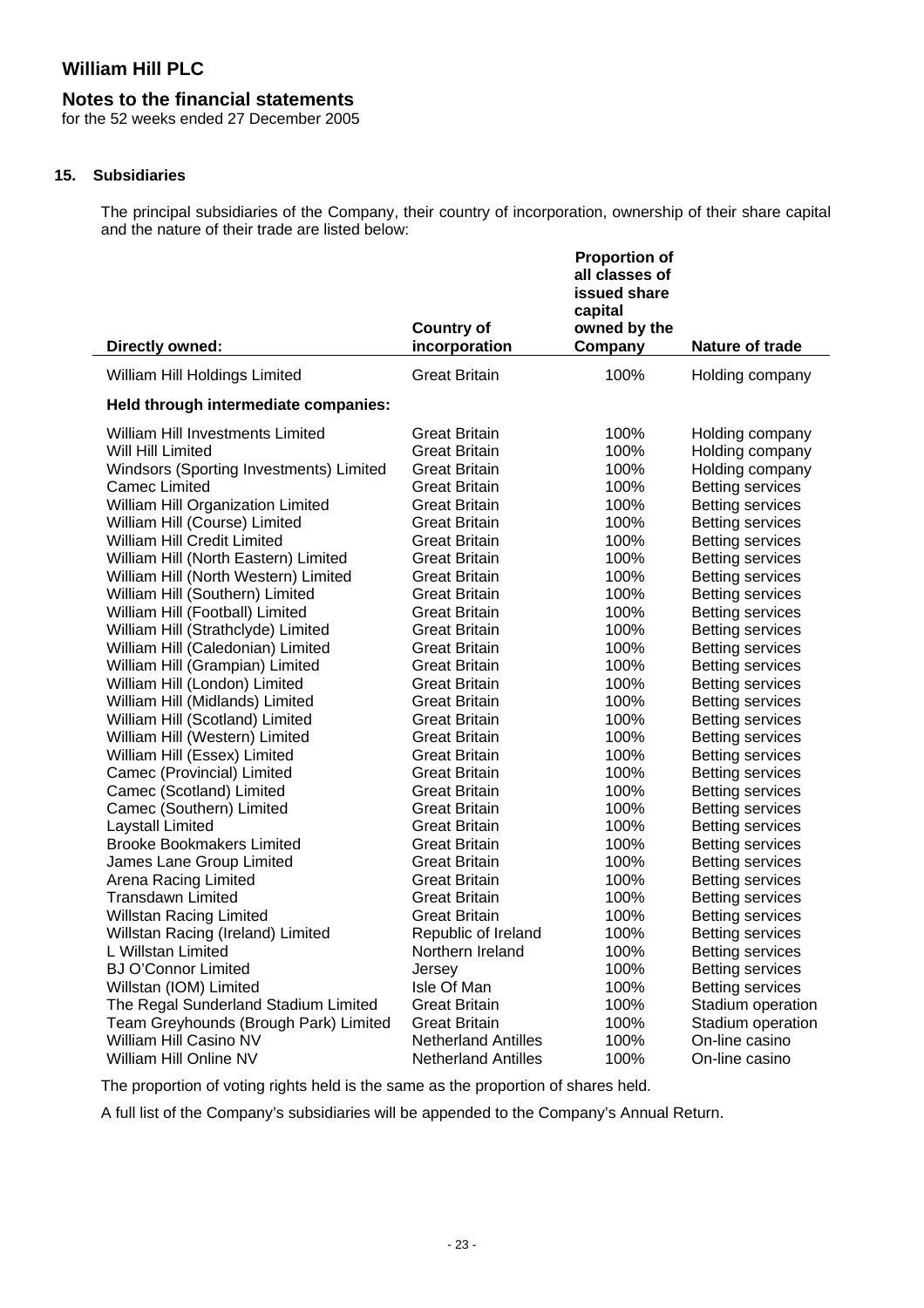### **Notes to the financial statements**

for the 52 weeks ended 27 December 2005

### **16. Interests in associate**

|                                 | Goodwill<br>£m | Provision for<br>impairment of<br>goodwill<br>£m | Share of net<br>assets<br>£m | Total<br>£m |
|---------------------------------|----------------|--------------------------------------------------|------------------------------|-------------|
| At 31 December 2003             | 24.0           | (24.0)                                           | 0.8                          | 0.8         |
| Share of profit before taxation |                |                                                  | 3.1                          | 3.1         |
| Share of taxation               |                |                                                  | (1.0)                        | (1.0)       |
| At 28 December 2004             | 24.0           | (24.0)                                           | 2.9                          | 2.9         |
| Share of profit before taxation |                |                                                  | 3.6                          | 3.6         |
| Share of interest               |                |                                                  | 0.1                          | 0.1         |
| Share of taxation               |                |                                                  | (1.1)                        | (1.1)       |
| Dividend received               |                |                                                  | (2.1)                        | (2.1)       |
| At 27 December 2005             | 24.0           | (24.0)                                           | 3.4                          | 3.4         |

At 27 December 2005 William Hill Organization Limited, a principal subsidiary of the Company, held an investment of 20.95% (28 December 2004 – 19%) of the ordinary share capital of Satellite Information Services (Holdings) Limited (SIS), a company incorporated in Great Britain. William Hill Organization Limited's shareholding has increased in the period from 19% to 20.95% due to SIS repurchasing and cancelling a portion of its ordinary share capital. The investment has been accounted for as an associated undertaking using the equity method and the change in the Group's share of its net assets is shown above.

The SIS group of companies provides real time pre-event information and results, as well as live coverage of horse racing, greyhound racing and certain numbers draws, via satellite. The statutory financial statements of SIS are prepared to the year ending 31 March. The consolidated figures above are based on management accounts for the calendar year 2005.

A provision was made in 1999 against goodwill relating to the acquisition of shares in SIS to recognise impairment in the carrying value.

The following financial information relates to SIS:

|                          | 27 December<br>2005 | 28 December<br>2004 |
|--------------------------|---------------------|---------------------|
|                          | £m                  | £m                  |
|                          |                     |                     |
| Total assets             | 46.9                | 46.5                |
| <b>Total liabilities</b> | (28.8)              | (30.7)              |
| Total revenue            | 126.9               | 114.7               |
| Total profit after tax   | 13.2                | 11.3                |

William Hill Organization Limited also holds directly or indirectly 33% of the entire share capital of Lucky Choice Limited and of 49's Limited. These companies were formed for the purpose of promoting and publicising certain numbers betting formats. In the opinion of the directors, the results of these companies are not material to the results of the Group. Consequently, the investments have been stated at cost and have not been accounted for under the equity method, which would normally be appropriate for an associated undertaking.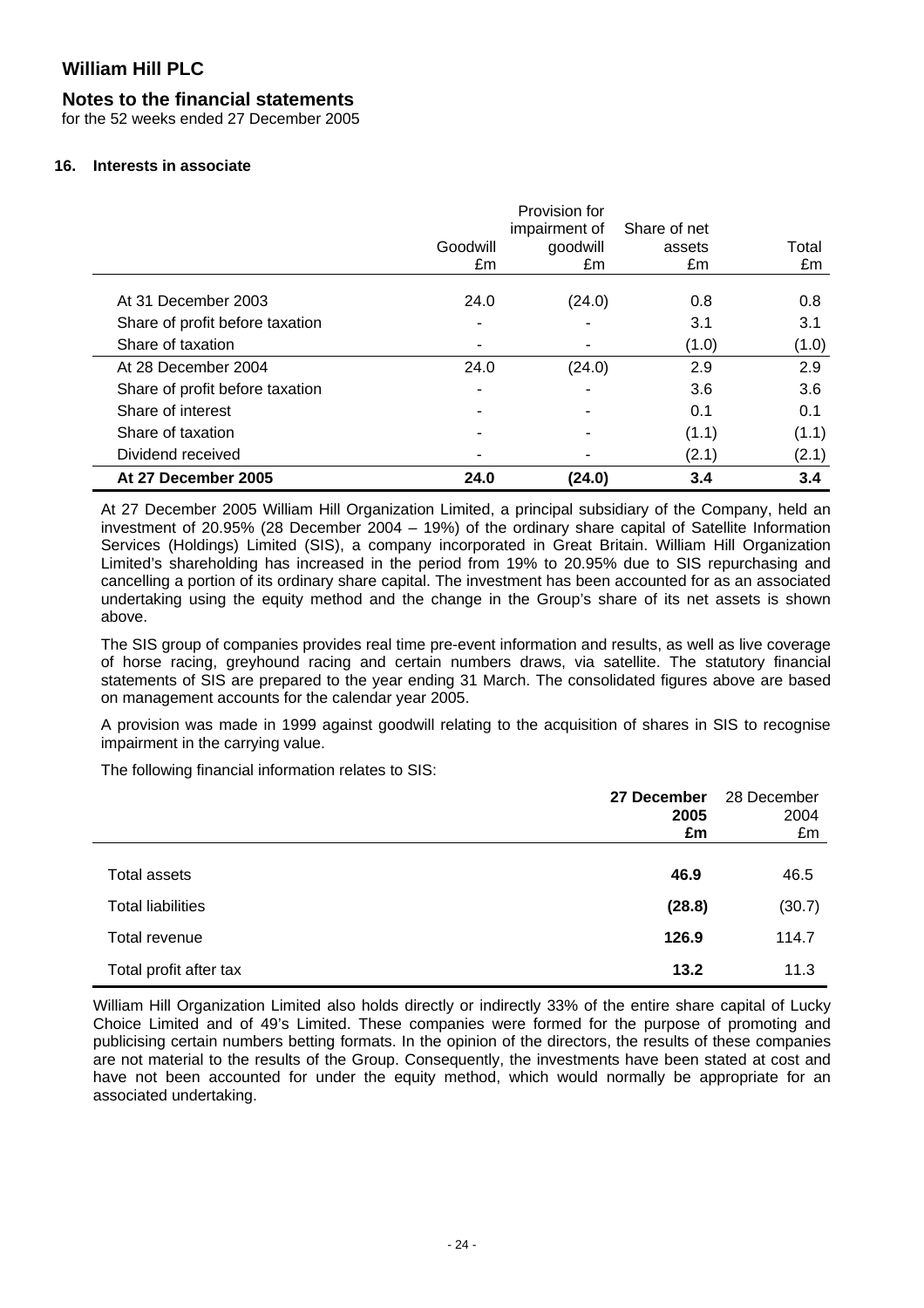### **Notes to the financial statements**

for the 52 weeks ended 27 December 2005

#### **17. Inventories**

| 27 December 28 December                          |      |
|--------------------------------------------------|------|
| 2005                                             | 2004 |
| £m                                               | £m   |
|                                                  |      |
| Raw materials, consumables and bar stocks<br>0.4 | 0.3  |

#### **18. Other financial assets**

Trade and other receivables comprise:

|               | 27 December<br>2005 | 28 December<br>2004 |
|---------------|---------------------|---------------------|
|               | £m                  | £m                  |
| Trade debtors | 2.7                 | 1.9                 |
| Other debtors | 2.2                 | 1.1                 |
| Prepayments   | 15.5                | 12.4                |
|               | 20.4                | 15.4                |

The directors consider that the carrying amount of trade and other receivables approximates their fair value.

Bank balances and cash comprise cash and short-term bank deposits held by the Group with an original maturity of three months or less. The carrying amount of these assets approximates their fair value.

#### **Credit risk**

The Group's principal financial assets are bank balances and cash and trade and other receivables, which represent the Group's maximum exposure to credit risk in relation to financial assets. The Group's credit risk is primarily attributable to its trade receivables. The amounts presented in the balance sheet are net of allowances for doubtful receivables, estimated by the Group's management based on prior experience and their assessment of the current economic environment. The credit risk on liquid funds and derivative financial instruments is limited because the counterparties are banks with high credit ratings assigned by international credit-rating agencies. The Group has no significant concentration of credit risk, with exposure spread over a large number of counterparties and customers.

#### **19. Other financial liabilities**

Trade and other payables comprise:

|                              | 27 December<br>2005<br>£m | 28 December<br>2004<br>£m |
|------------------------------|---------------------------|---------------------------|
|                              |                           |                           |
| Trade creditors              | 29.1                      | 23.7                      |
| <b>Financial derivatives</b> | 7.5                       | 6.4                       |
| Other creditors              | 5.6                       | 3.0                       |
| Accruals and deferred income | 44.8                      | 34.7                      |
|                              | 87.0                      | 67.8                      |

The average credit period taken for trade purchases is 19 days (28 December 2004 – 20 days).

The directors consider that the carrying amount of trade payables approximates to their fair value.

Included in trade creditors is an amount of £16.0m (28 December 2004 - £13.1m) in respect of amounts due to clients, representing deposits received and customer winnings. This is offset by an equivalent amount of client funds held, which is included in cash at bank and in hand.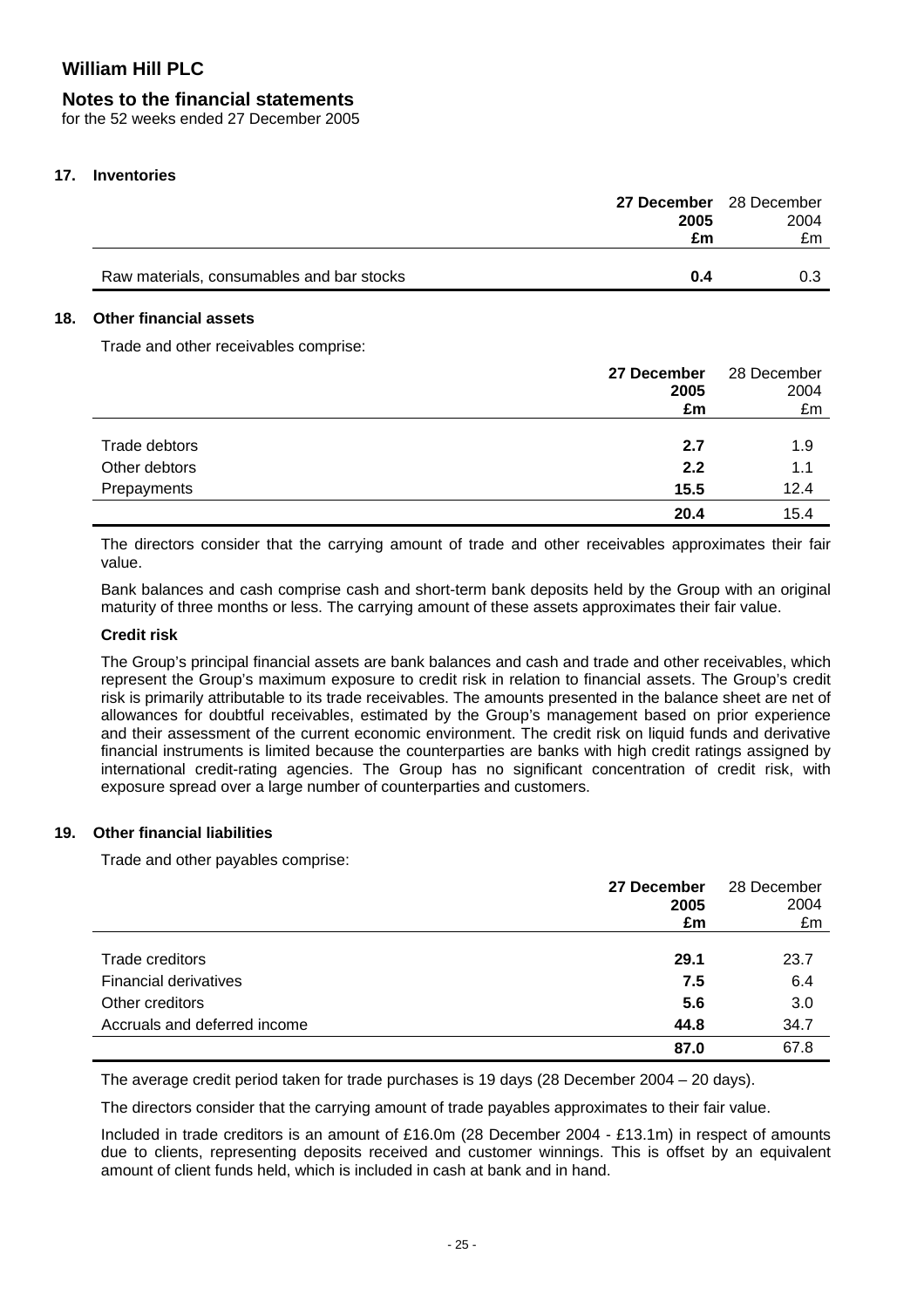# **Notes to the financial statements**

for the 52 weeks ended 27 December 2005

# **20. Bank overdrafts and loans**

|                                                                                       | 27 December<br>2005<br>£m | 28 December<br>2004<br>£m |
|---------------------------------------------------------------------------------------|---------------------------|---------------------------|
| <b>Bank loans</b>                                                                     | 1,020.0                   | 500.0                     |
| The borrowings are repayable as follows:                                              |                           |                           |
| On demand or within one year                                                          |                           | 50.0                      |
| In the second year                                                                    |                           | 60.0                      |
| In the third to fifth years inclusive                                                 | 1,020.0                   | 390.0                     |
|                                                                                       | 1,020.0                   | 500.0                     |
| Less: expenses relating to loan                                                       | (3.9)                     | (2.5)                     |
|                                                                                       | 1,016.1                   | 497.5                     |
| Less: amount due for settlement within 12 months (shown<br>under current liabilities) |                           | (49.8)                    |
| Amount due for settlement after 12 months                                             | 1,016.1                   | 447.7                     |
| <b>Bank loans</b>                                                                     |                           |                           |

|                                                           | 52 weeks<br>ended<br>27 December<br>2005<br>% | 52 weeks<br>ended<br>28 December<br>2004<br>% |
|-----------------------------------------------------------|-----------------------------------------------|-----------------------------------------------|
| The weighted average interest rates paid were as follows: |                                               |                                               |
| <b>Bank loans</b>                                         | 5.5                                           | 6.0                                           |

At 27 December 2005, the Group had total bank facilities of £1,200m available to it, split into two tranches:

- ¾ Tranche A comprising a term loan of £600m repayable on 1 March 2010;
- ¾ Tranche B comprising a revolving facility of £600m available until 1 March 2010.

Mandatory repayments are required to be made under the terms of the loan documentation, including, but not limited to, the net proceeds of certain asset sales. The maturity profile above is analysed on the basis of calendar years from the balance sheet date.

The bank facilities bear interest at a variable margin of between 0.4% and 0.75% above LIBOR, dependent on certain financial ratios. The applicable margin at 27 December 2005 was 0.525%.

A commitment fee of 37.5% of the applicable margin is payable on the undrawn element of the revolving facility. The revolving facility drawn down at 27 December 2005 was £420.0m (28 December 2004 - £330.0m).

The total facility is secured by guarantees given by the Company and certain of its subsidiaries.

### *Overdraft facility*

At 27 December 2005, the Group had an overdraft facility with National Westminster Bank plc of £5.0m (28 December 2004 - £5.0m). The balance of this facility at 27 December 2005 was £nil (28 December 2004 - £nil).

### *Fair value of loans and facilities*

It is the directors' opinion that due to the floating nature of the Group's borrowings and the proven cash generation of the Group, there is no significant difference between book and fair value of the Group's bank facilities and other borrowings.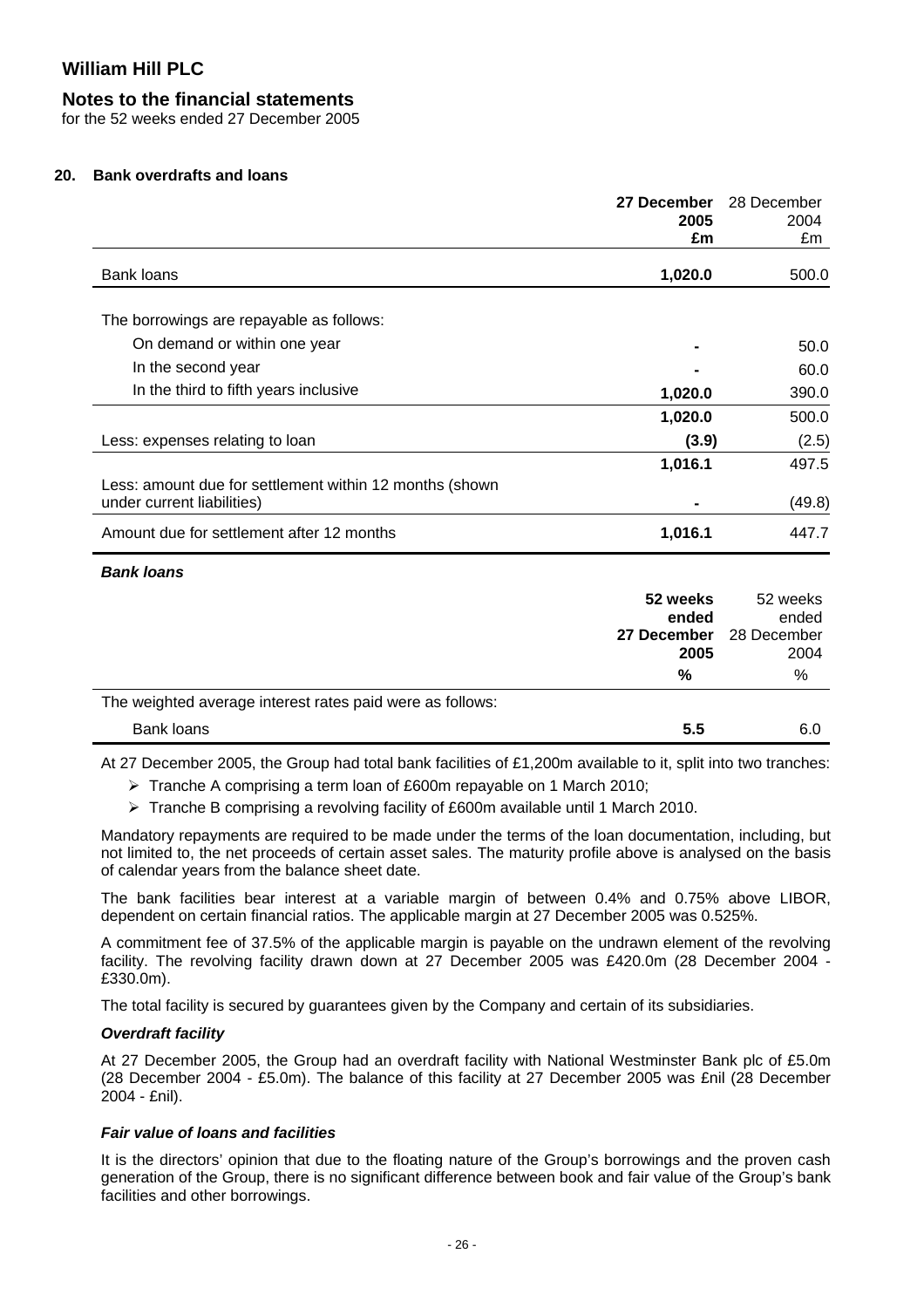### **Notes to the financial statements**

for the 52 weeks ended 27 December 2005

#### **21. Derivatives and other financial instruments**

#### *Interest rate swaps*

The Group uses interest rate swaps to manage its exposure to interest rate movements on its bank borrowings. The Group had the following interest rate hedging arrangements at 27 December 2005 under which the LIBOR element of the interest payable is swapped for fixed rate payments:

- Two interest rate swaps, each for a notional principal of £12.5m and expiring on 23 June 2006. The average fixed rate to be paid under these swaps is 5.11725%;
- $\triangleright$  Four amortising interest rate swaps, each for a notional principal of £43.8m at 27 December 2005 reducing to £26.3m by 30 September 2006 and expiring on 31 December 2006. The average fixed rate to be paid under these swaps is 5.35%;
- $\triangleright$  One interest rate swap, for a notional principal of £165.0m reducing to £120.0m by 30 September 2006 and expiring on 31 December 2007. The average fixed rate to be paid under this swap is 4.925%; and
- $\triangleright$  Seven interest rate swaps entered into during the period but not taking effect until after the period end for a total notional principal of £300.0m and expiring on 31 December 2009. The weighted average fixed rate to be paid under these swaps is 4.57%.

In addition the Group has also entered into interest rate collars expiring on 31 December 2009 under which:

- ¾ the floating LIBOR rate applicable to £300.0m of notional principal is capped at 5.00% with a floor rate of 4.00%; and
- $\triangleright$  the floating LIBOR rate applicable to £40.0m of notional principal is capped at 4.75% with a floor rate of 3.75%.

The unrecognised fair value of swaps and collars entered into at 27 December 2005 is estimated at a liability of £1.6m (28 December 2004 - £2.5m). Derivative pricing models have been used to calculate these fair values. All of these interest rate swaps are designated and effective as cash flow hedges and the fair value thereof has been deferred in equity. An amount of £1.4m (52 weeks ended 28 December 2004 - £2.6m) has been paid against hedged interest payments made in the period.

#### *Currency risk*

The main functional currency of the Group is sterling. A number of transactions are conducted in other currencies which give rise to monetary assets and liabilities denominated in other currencies. None of these currency amounts are considered material enough to disclose separately.

Net foreign currency monetary assets/(liabilities) at 27 December 2005:

|                      | Net foreign currency assets/(liabilities)<br>Other |                  |             |
|----------------------|----------------------------------------------------|------------------|-------------|
|                      | <b>Sterling</b><br>£m                              | currencies<br>£m | Total<br>£m |
| Functional currency: |                                                    |                  |             |
| Sterling             |                                                    | (3.9)            | (3.9)       |
| Other currencies     | 0.1                                                |                  | 0.1         |
|                      | 0.1                                                | (3.9)            | (3.8)       |

Net foreign currency monetary assets at 28 December 2004:

|                      |          | Net foreign currency assets/(liabilities)<br>Other |       |  |
|----------------------|----------|----------------------------------------------------|-------|--|
|                      | Sterling | currencies                                         | Total |  |
|                      | £m       | £m                                                 | £m    |  |
| Functional currency: |          |                                                    |       |  |
| Sterling             |          |                                                    |       |  |
| Other currencies     |          |                                                    |       |  |
|                      |          |                                                    |       |  |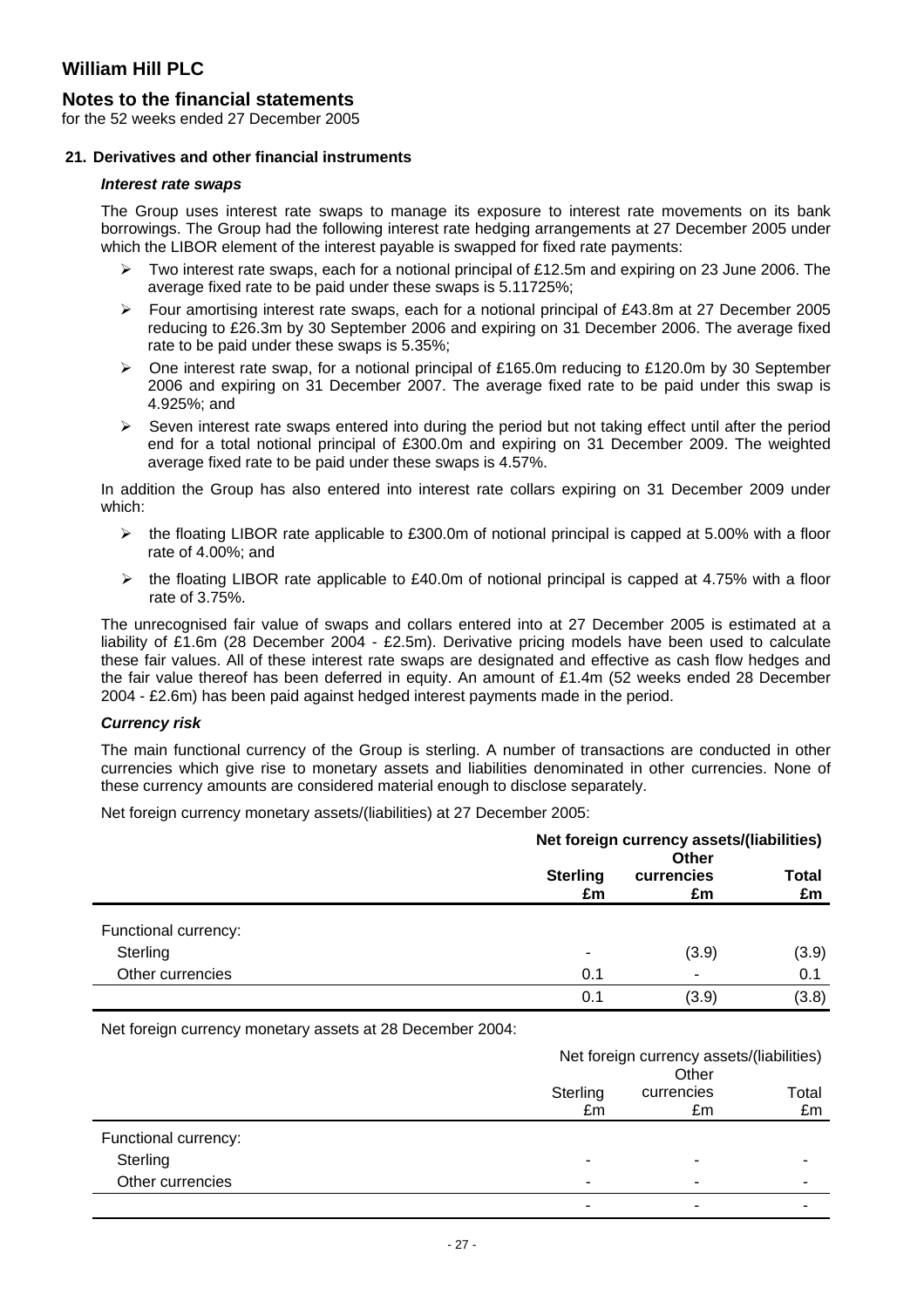### **Notes to the financial statements**

for the 52 weeks ended 27 December 2005

### **22. Other provisions**

|                       | £m     |
|-----------------------|--------|
|                       |        |
| At 29 December 2004   |        |
| Provided in period    | 19.0   |
| Acquisition (note 31) | 1.4    |
| Utilised              | (12.9) |
| At 27 December 2005   | 7.5    |

The provisions relate to the costs of integrating the Stanley Retail acquisition.

#### **23. Deferred tax**

The following are the major deferred tax (liabilities) and assets recognised by the Group and movements thereon during the current and prior period:

|                                                  | At 29<br><b>December</b><br>2004<br>£m | <b>Acquired</b><br>during<br>period<br>£m | Amount<br>credited/<br>(charged) to<br>income<br>£m | Amount<br>credited/<br>(charged) to<br>statement of<br>recognised<br>income and<br>expenses<br>£m | At 27<br><b>December</b><br>2005<br>£m |
|--------------------------------------------------|----------------------------------------|-------------------------------------------|-----------------------------------------------------|---------------------------------------------------------------------------------------------------|----------------------------------------|
| Accelerated capital                              |                                        |                                           |                                                     |                                                                                                   |                                        |
| allowances                                       | (1.2)                                  | (2.0)                                     | (4.0)                                               |                                                                                                   | (7.2)                                  |
| Held over gains                                  | (0.1)                                  |                                           | 0.1                                                 |                                                                                                   |                                        |
| <b>Retirement benefit</b>                        |                                        |                                           |                                                     |                                                                                                   |                                        |
| obligations                                      | 16.6                                   |                                           | (2.3)                                               | 0.5                                                                                               | 14.8                                   |
| Licences                                         | (1.0)                                  | (134.1)                                   |                                                     |                                                                                                   | (135.1)                                |
| Share remuneration                               | 0.7                                    | 0.1                                       | 0.8                                                 |                                                                                                   | 1.6                                    |
| Derivatives                                      | 0.8                                    |                                           |                                                     | (0.3)                                                                                             | 0.5                                    |
| Tax losses                                       | 6.5                                    |                                           | (5.9)                                               |                                                                                                   | 0.6                                    |
| Properties acquired via<br>business combinations | (13.8)                                 | (5.9)                                     | 1.7                                                 |                                                                                                   | (18.0)                                 |
|                                                  | 8.5                                    | (141.9)                                   | (9.6)                                               | 0.2                                                                                               | (142.8)                                |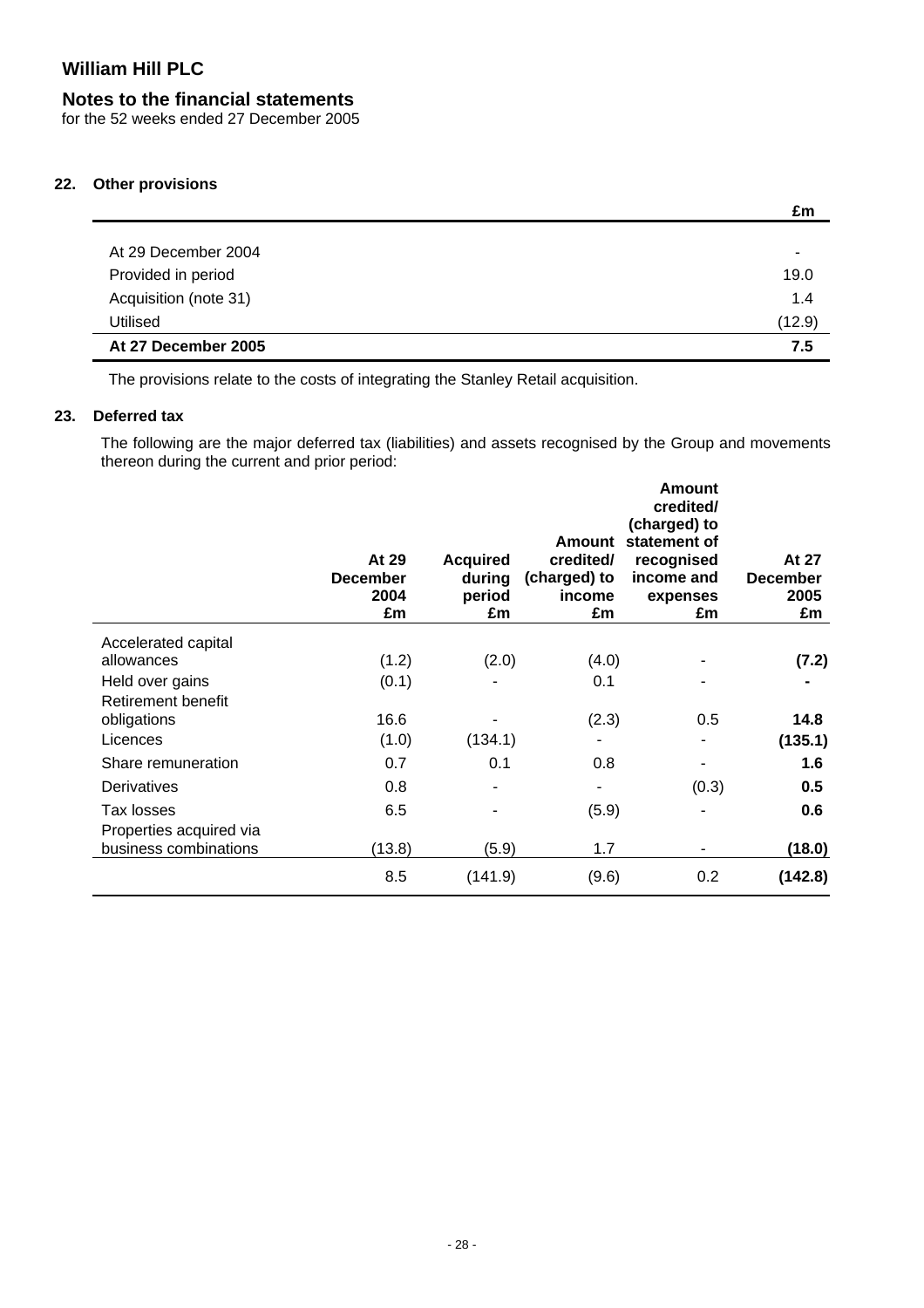# **Notes to the financial statements**

for the 52 weeks ended 27 December 2005

# **23. Deferred tax (continued)**

|                         |          |               |              | Amount<br>credited/<br>(charged) to |          |
|-------------------------|----------|---------------|--------------|-------------------------------------|----------|
|                         |          |               | Amount       | statement of                        |          |
|                         | At 31    |               | credited/    | recognised                          | At 28    |
|                         | December | Acquired      | (charged) to | income and                          | December |
|                         | 2003     | during period | income       | expenses                            | 2004     |
|                         | £m       | £m            | £m           | £m                                  | £m       |
| Accelerated capital     |          |               |              |                                     |          |
| allowances              | 1.0      |               | (2.2)        |                                     | (1.2)    |
| Held over gains         | (0.6)    |               | 0.5          |                                     | (0.1)    |
| Retirement benefit      |          |               |              |                                     |          |
| obligations             | 13.7     |               | (0.3)        | 3.2                                 | 16.6     |
| Licences                |          | (1.0)         |              |                                     | (1.0)    |
| Share remuneration      | ۰        |               | 0.7          |                                     | 0.7      |
| Derivatives             | 1.4      |               |              | (0.6)                               | 0.8      |
| Tax losses              | 5.8      |               | 0.7          |                                     | 6.5      |
| Properties acquired via |          |               |              |                                     |          |
| business combinations   | (13.0)   |               | (0.8)        |                                     | (13.8)   |
|                         | 8.3      | (1.0)         | (1.4)        | 2.6                                 | 8.5      |

The current rate of UK corporation tax of 30% has been used to calculate the amount of deferred tax.

Certain deferred tax assets and liabilities have been offset. The following is the analysis of the deferred tax balances (after offset) for financial reporting purposes:

|                                                 | 27 December 28 December<br>2005<br>£m | 2004<br>£m     |
|-------------------------------------------------|---------------------------------------|----------------|
| Deferred tax liabilities<br>Deferred tax assets | (160.3)<br>17.5                       | (16.1)<br>24.6 |
|                                                 | (142.8)                               | 8.5            |

Deferred tax assets of £10.1m (28 December 2004 - £10.1m) in respect of carried forward tax losses have not been recognised, as it is not expected that taxable profits will arise in the foreseeable future in the companies with the losses.

Temporary differences arising in connection with interests in the associate are insignificant.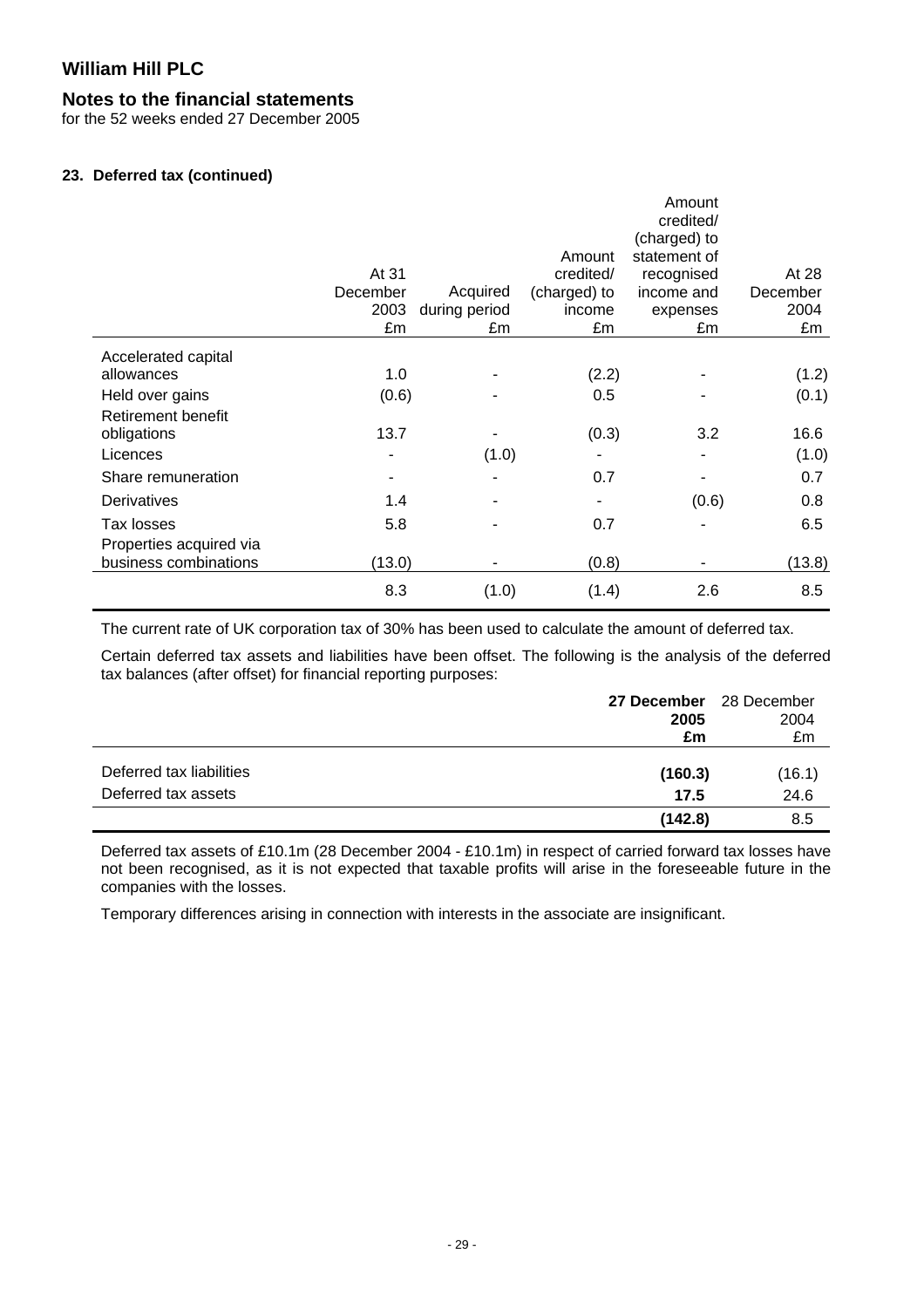### **Notes to the financial statements**

for the 52 weeks ended 27 December 2005

#### **24. Called up share capital**

|                                                                      | 27 December 2005<br>Number of |       | 28 December 2004<br>Number of |       |
|----------------------------------------------------------------------|-------------------------------|-------|-------------------------------|-------|
|                                                                      | shares                        | £m    | shares                        | £m    |
| Authorised - ordinary shares of 10p each                             |                               |       |                               |       |
| At 27 December 2005 and 28 December 2004                             | 800,000,000                   | 80.0  | 800,000,000                   | 80.0  |
| Called up, allotted and fully paid - ordinary<br>shares of 10p each: |                               |       |                               |       |
| At start of period                                                   | 404.881.389                   | 40.5  | 421.811.111                   | 42.2  |
| Shares cancelled                                                     | (14, 142, 398)                | (1.4) | (16,929,722)                  | (1.7) |
| At end of period                                                     | 390,738,991                   | 39.1  | 404,881,389                   | 40.5  |

The shares were cancelled during the period as part of the Company's share buy back programme.

The Company has one class of ordinary shares, which carry no right to fixed income.

### **25. Share premium**

|                                                                                                                                                           | £m    |
|-----------------------------------------------------------------------------------------------------------------------------------------------------------|-------|
| At 31 December 2003, 28 December 2004 and 27 December 2005                                                                                                | 311.3 |
| The share premium reserve records the excess of the cash actually received on the issue of shares<br>over the nominal amount of the share capital issued. |       |

#### **26. Capital redemption reserve**

|                            | £m  |
|----------------------------|-----|
|                            |     |
| At 31 December 2003        |     |
| Shares cancelled (note 24) | 1.7 |
| At 28 December 2004        | 1.7 |
| Shares cancelled (note 24) | 1.4 |
| At 27 December 2005        | 3.1 |

The capital redemption reserve arose on the cancellation of previously issued shares and represents the nominal value of those shares cancelled.

#### **27. Merger reserve**

| At 31 December 2003, 28 December 2004 and 27 December 2005 | (26.1) |
|------------------------------------------------------------|--------|

The merger reserve arose following a Group reorganisation in 2002 in preparation for the flotation of the Company.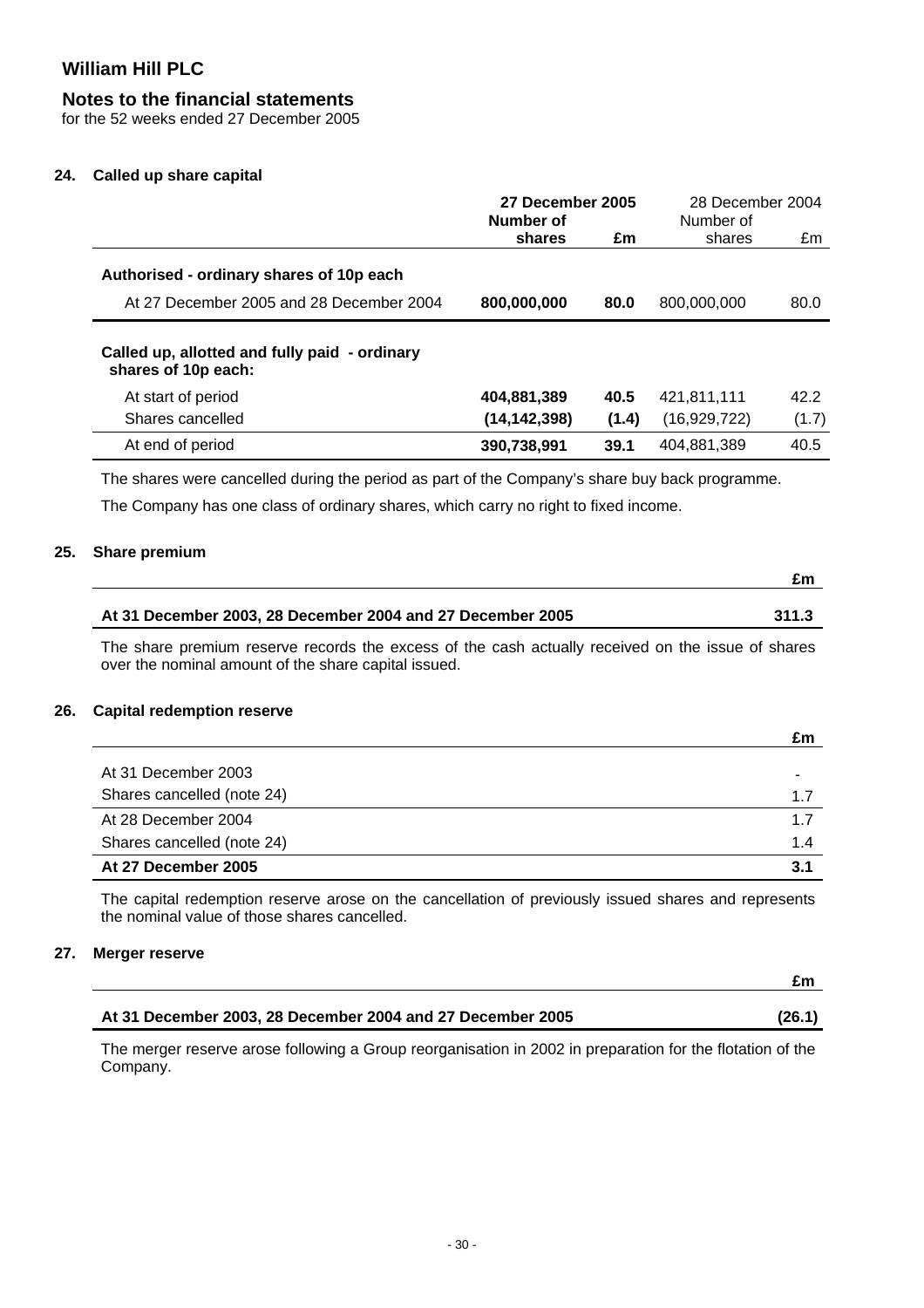### **Notes to the financial statements**

for the 52 weeks ended 27 December 2005

#### **28. Own shares**

|                                      | £m     |
|--------------------------------------|--------|
| At 31 December 2003                  | (5.0)  |
| Treasury shares purchased            | (56.1) |
| Transfer of own shares to recipients | 1.8    |
| At 28 December 2004                  | (59.3) |
| Transfer of own shares to recipients | 1.8    |
| At 27 December 2005                  | (57.5) |

Own shares held at 27 December 2005 amounting to £57.5m comprise 10.5m shares (nominal value - £1.1m) held in treasury purchased for £56.1m and 1.2m shares (nominal value - £0.1m) held in The William Hill Holdings 2001 Employee Benefit Trust purchased for £1.4m. The shares held in treasury were purchased at a weighted average price of £5.32. At 27 December 2005 the total market value of own shares held in treasury and in the Trust was £63.8m.

#### **29. Hedging and other reserves**

|                                             | Other<br>reserve | <b>Hedging</b><br>reserve | Total |
|---------------------------------------------|------------------|---------------------------|-------|
|                                             | £m               | £m                        | £m    |
| At 31 December 2003                         | 2.1              | (3.4)                     | (1.3) |
| Change in fair value of hedging derivatives |                  | (0.3)                     | (0.3) |
| Transferred to retained earnings            | (2.1)            |                           | (2.1) |
| Transfer to income                          |                  | 2.6                       | 2.6   |
| Deferred tax arising                        |                  | (0.6)                     | (0.6) |
| At 28 December 2004                         |                  | (1.7)                     | (1.7) |
| Change in fair value of hedging derivatives |                  | (0.5)                     | (0.5) |
| Transfer to income                          |                  | 1.4                       | 1.4   |
| Deferred tax arising                        |                  | (0.3)                     | (0.3) |
| At 27 December 2005                         |                  | (1.1)                     | (1.1) |

The other reserve arose on the granting of share options that were to be met by issuing shares. The options were exercised in the period and consequently the reserve was transferred to retained earnings.

The hedging reserve records the movements on derivative fair values, where movements on the fair value of those derivatives have qualified to be deferred to equity.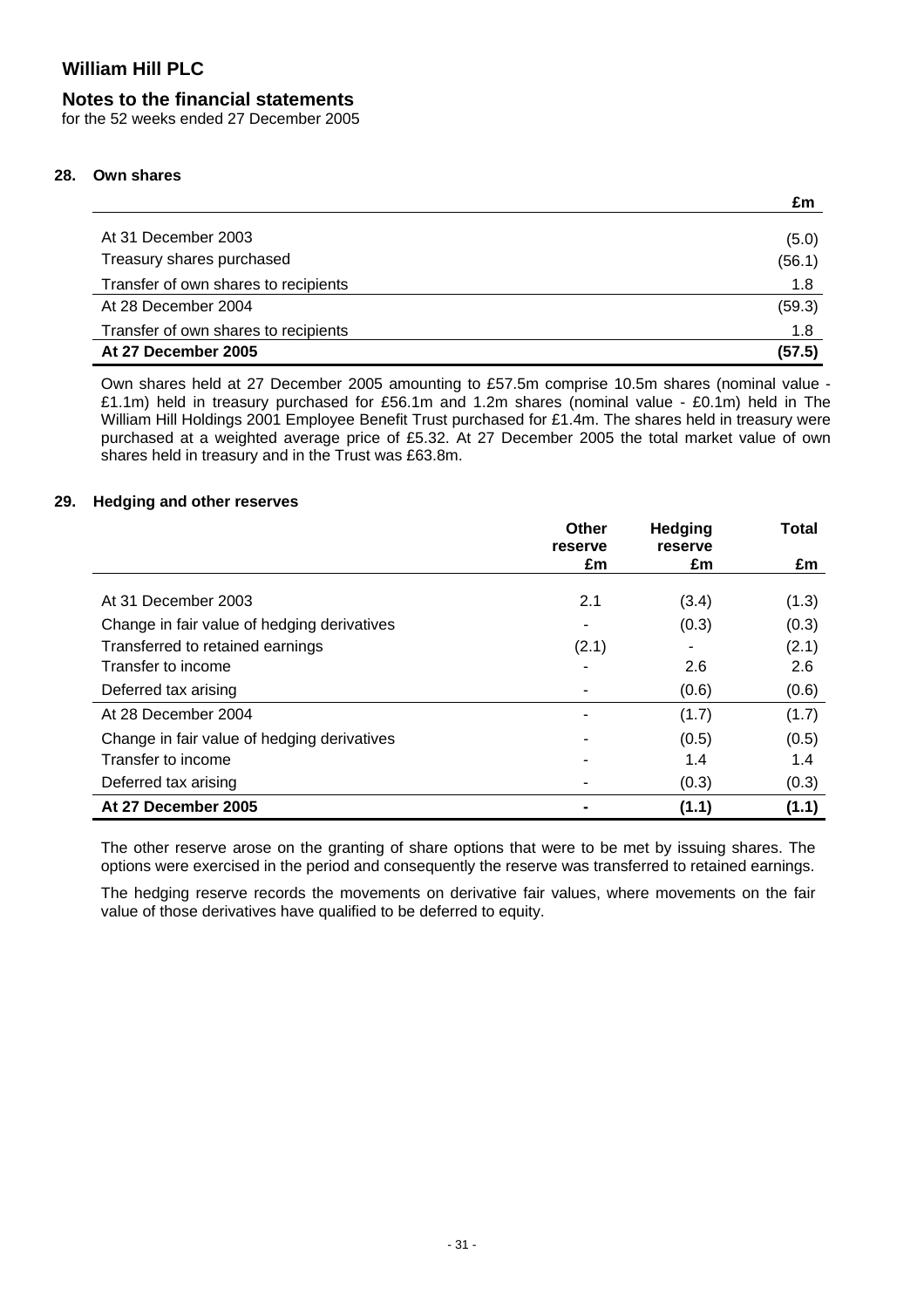# **Notes to the financial statements**

for the 52 weeks ended 27 December 2005

# **30. Retained earnings**

|                                                                      | £m     |
|----------------------------------------------------------------------|--------|
| At 31 December 2003                                                  | 15.8   |
| Dividends paid (note 10)                                             | (59.6) |
| Net profit for the period                                            | 148.9  |
| Actuarial loss recognised in the pension scheme                      | (10.7) |
| Deferred tax arising thereon                                         | 3.2    |
| Treasury shares purchased                                            | (89.3) |
| Expense recognised in respect of share remuneration                  | 1.3    |
| Transferred from other reserve                                       | 2.1    |
| Movements on reserves due to transfer of own shares to<br>recipients | (1.8)  |
| At 28 December 2004                                                  | 9.9    |
| Dividends paid (note 10)                                             | (66.6) |
| Net profit for the period                                            | 113.1  |
| Actuarial loss recognised in the pension scheme                      | (1.6)  |
| Deferred tax arising thereon                                         | 0.5    |
| Treasury shares purchased and cancelled                              | (78.3) |
| Expense recognised in respect of share remuneration                  | 2.2    |
| Movements on reserves due to transfer of own shares to               |        |
| recipients                                                           | 0.6    |
| At 27 December 2005                                                  | (20.2) |

Subsequent to the publication of the accounts prepared in accordance with IFRS for the 52 weeks ended 28 December 2004, an additional deferred tax liability of £12.3m has been recognized in respect of properties previously acquired by acquisition.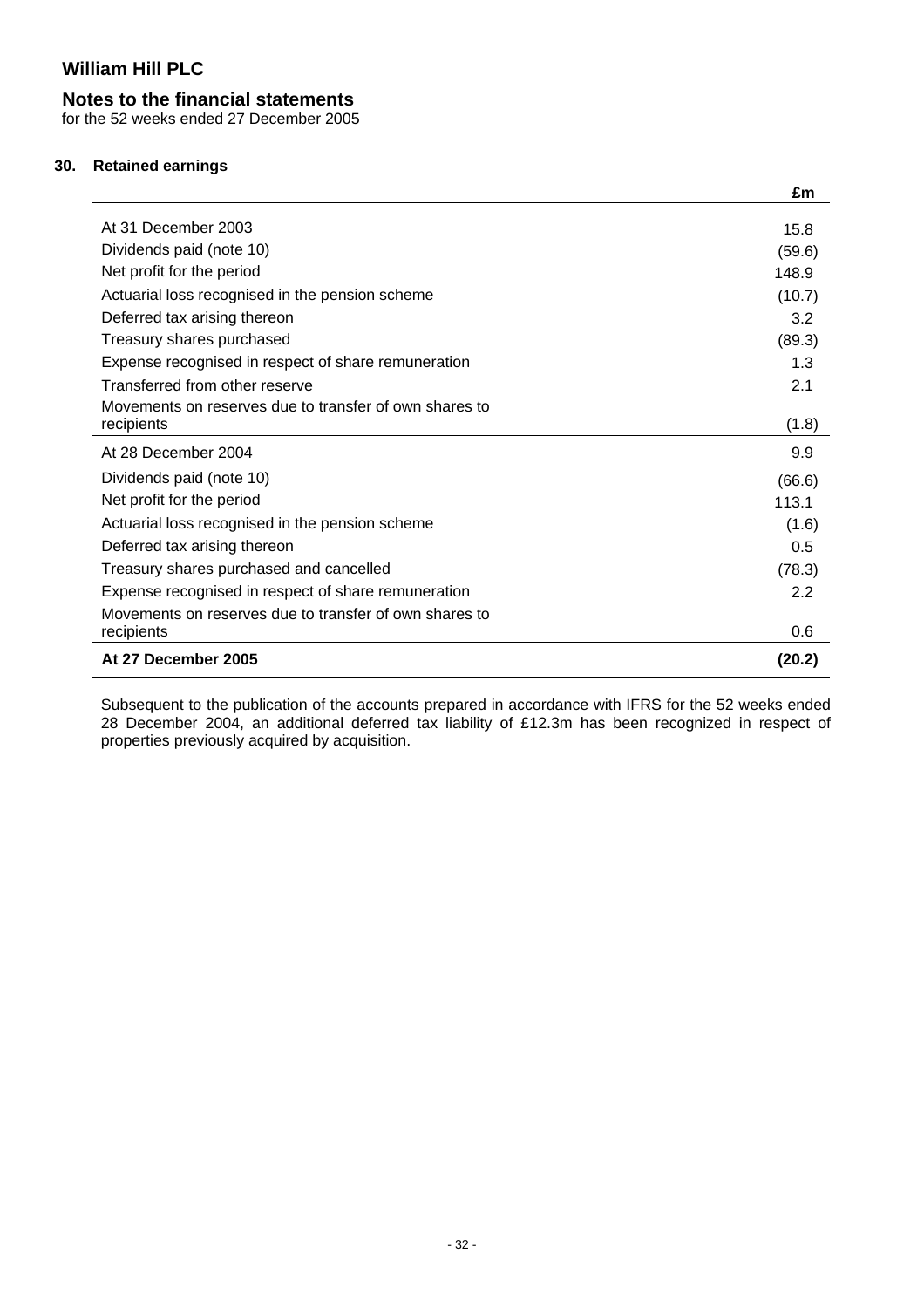### **Notes to the financial statements**

for the 52 weeks ended 27 December 2005

#### **31. Acquisition of subsidiary**

#### *Stanley Retail*

On 18 June 2005, the Group acquired Stanley Leisure plc's retail bookmaking operations in Great Britain, Northern Ireland, the Republic of Ireland, Jersey and the Isle of Man (Stanley Retail) for total cash consideration of £506.6m including costs of £6.6m.

Both of these transactions have been accounted for by the purchase method of accounting. The goodwill arising on this transaction is subject to an annual impairment review in accordance with IAS 36 'Impairment of assets'.

Note 3 details the reorganisation costs incurred in respect of this acquisition.

The following table sets out the amalgamated book values of the acquired identifiable assets and liabilities of Stanley Retail and their provisional fair value to the Group:

|                          | <b>Book</b> | <b>Fair value</b> |         | <b>Fair value</b> |
|--------------------------|-------------|-------------------|---------|-------------------|
|                          | value       | adjustments       |         | to Group          |
|                          | £m          | £m                |         | £m                |
| <b>Fixed assets</b>      |             |                   |         |                   |
| Intangible assets        |             | 447.0             | a       | 447.0             |
| Tangible assets          | 257.9       | (214.0)           | b, c, d | 43.9              |
| <b>Current assets</b>    |             |                   |         |                   |
| <b>Stocks</b>            | 0.2         | (0.1)             | e       | 0.1               |
| Debtors and prepayments  | 3.2         | (0.3)             | с       | 2.9               |
| Assets held for resale   |             | 31.1              | с       | 31.1              |
| Cash                     | 8.1         | (0.1)             | с       | 8.0               |
| <b>Total assets</b>      | 269.4       | 263.6             |         | 533.0             |
| Creditors                |             |                   |         |                   |
| Creditors and accruals   | (15.6)      | (1.6)             | c,f     | (17.2)            |
| Provisions               |             |                   |         |                   |
| Onerous contracts        |             | (1.4)             | f       | (1.4)             |
| Deferred tax             | (1.9)       | (140.0)           | g       | (141.9)           |
| <b>Total liabilities</b> | (17.5)      | (143.0)           |         | (160.5)           |
|                          |             |                   |         |                   |
| Net assets               | 251.9       | 120.6             |         | 372.5             |
|                          |             |                   |         |                   |
| Less: cash consideration |             |                   |         | 506.6             |
| <b>Goodwill arising</b>  |             |                   |         | 134.1             |

The explanations for the fair value adjustments are as follows:

- Adjustment reflecting fair value of betting licence acquired as determined by the consideration paid;
- <sup>b.</sup> Adjustment of £206.1m to property valuation reflecting the disaggregation of betting licence value which under Stanley Retail's accounting policy was included in tangible assets, while under the Group's accounting policy, are reflected in <sup>a</sup> above;
- $\degree$  Adjustments to various assets and liabilities reflecting the disposal in July 2005 of 28 LBOs to Tote Bookmakers Limited for total net consideration of £14.7m and the subsequent disposal in December 2005 of 36 LBOs also to Tote Bookmakers Limited for a total net consideration of £15.3m. In addition £1.1m has been included in this adjustment in respect of the profits earned by the disposed of Stanley Retail LBOs in their period of ownership by the Group;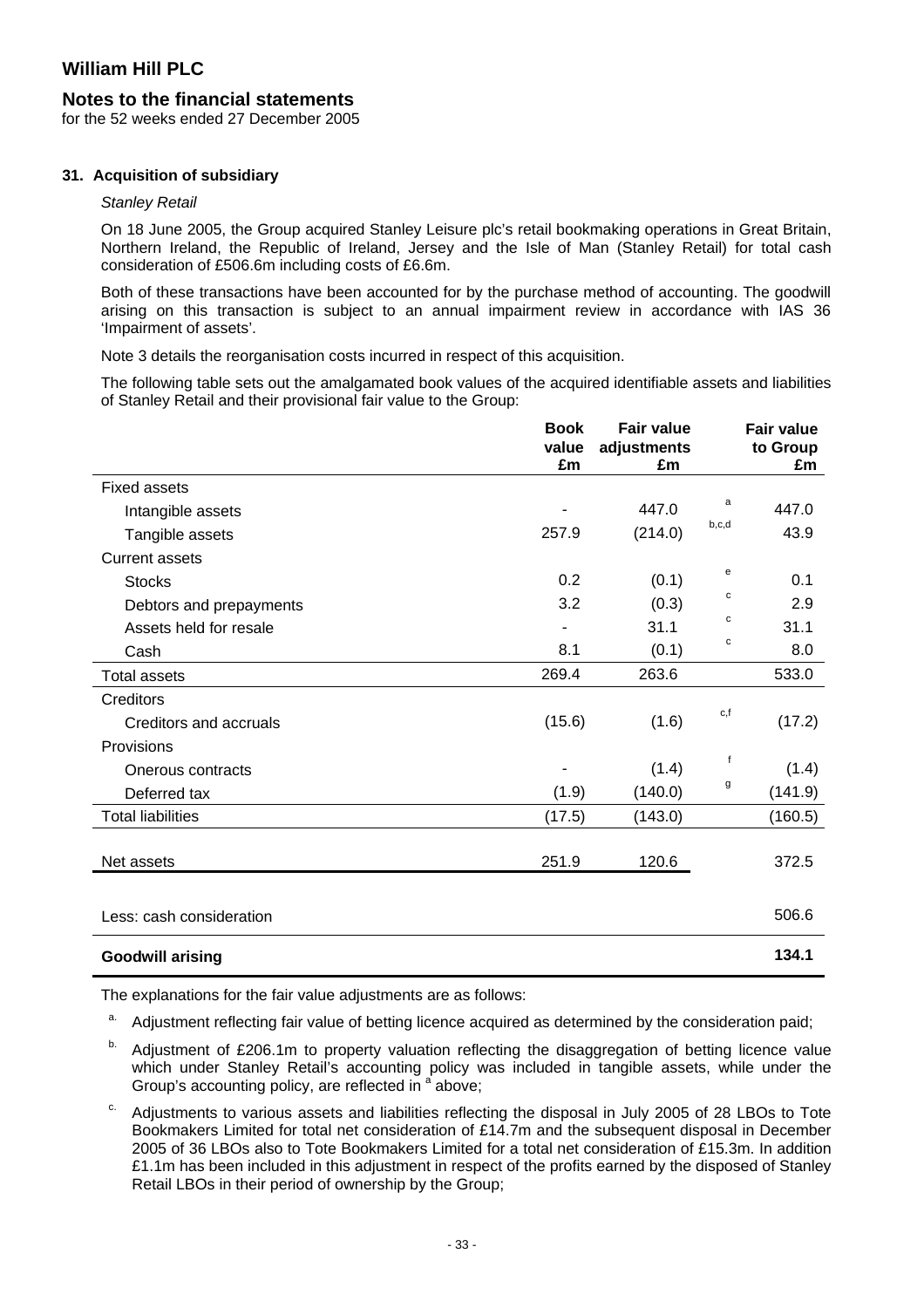# **Notes to the financial statements**

for the 52 weeks ended 27 December 2005

# **31. Acquisitions (continued)**

- $d$ . Reduction of £7.8m to reflect the depreciated replacement cost of the assets and a £2.6m increase in values representing IS assets in use in Stanley Retail which were previously shown as having no net book value;
- <sup>e.</sup> Adjustment of £0.1m to stock items reflecting the Group's policy in respect of certain consumables;
- $<sup>f.</sup>$  Adjustment for ante post and sleeper bets (£0.8m), dilapidations and vacant properties (£0.7m),</sup> holiday pay (£0.4m) and onerous contracts (£1.4m); and
- $9 -$  Adjustment of £140.0m relates to the recognition of deferred tax in respect of licences in  $^{\rm a}$  above and in respect of properties acquired.

The cash consideration for the purchase of Stanley Retail comprised the headline figure of £504.0m, less adjustment for working capital of £4.0m plus professional fees and stamp duty of £6.6m.

Net cash outflows in respect of the acquisitions comprised:

|                                   | £m      |
|-----------------------------------|---------|
| Cash consideration                | (506.6) |
| Cash at bank and in hand acquired | 8.0     |
|                                   | (498.6) |

Included in cash consideration of £506.6m is £6.6m in respect of professional fees and stamp duty.

Stanley Retail recorded a loss after taxation of £4.4m (excluding any capital gains on the sale of LBOs to the Tote) in the period between its acquisition by the Group and 27 December 2005.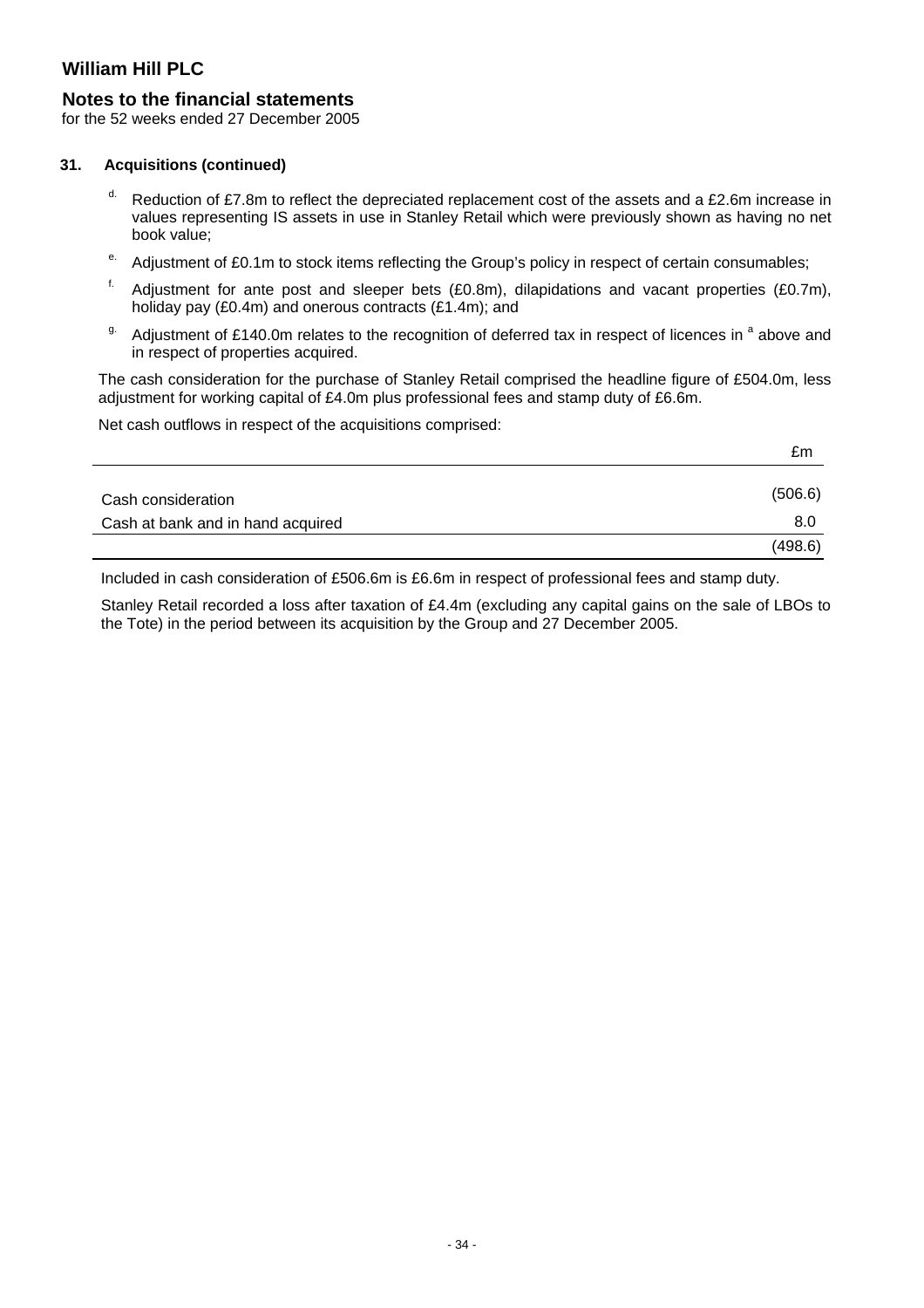### **Notes to the financial statements**

for the 52 weeks ended 27 December 2005

#### **32. Notes to the cash flow statement**

|                                                           | 52 weeks    | 52 weeks    |
|-----------------------------------------------------------|-------------|-------------|
|                                                           | ended       | ended       |
|                                                           | 27 December | 28 December |
|                                                           | 2005        | 2004        |
|                                                           | £m          | £m          |
| Operating profit                                          | 218.1       | 233.0       |
| Adjustments for:                                          |             |             |
| Share of result of associate                              | (2.6)       | (2.1)       |
| Depreciation of property, plant and equipment             | 24.3        | 15.3        |
| Depreciation of computer software                         | 2.7         | 0.9         |
| Gain on disposal of property, plant and equipment         | (0.2)       | (0.6)       |
| Gain on disposal of LBOs                                  | (2.5)       |             |
| Cost charged in respect of share remuneration             | 2.2         | 1.3         |
| Defined benefit pension cost less cash contributions      | (8.7)       | (2.6)       |
| Movement in provisions                                    | 7.2         |             |
|                                                           | 240.5       | 245.2       |
| Operating cash flows before movements in working capital: |             |             |
| (Increase)/decrease in receivables                        | (1.6)       | 0.5         |
| Increase in payables                                      | 3.1         | 1.6         |
| Cash generated by operations                              | 242.0       | 247.3       |
| Income taxes paid                                         | (49.4)      | (57.4)      |
| Interest paid                                             | (36.0)      | (25.2)      |
| Net cash from operating activities                        | 156.6       | 164.7       |

Cash and cash equivalents (which are presented as a single class of assets on the face of the balance sheet) comprise cash at bank and other short-term highly liquid investments with a maturity of three months or less.

Stanley Retail has generated a total net cash inflow since its acquisition of £4.3m, comprising an operating profit of £15.6m, offset by exceptional costs incurred of £19.0m and with depreciation and impairment provisions added back of £7.7m.

### **33. Operating lease arrangements**

At the balance sheet date, the Group had outstanding commitments for future minimum lease payments under non-cancellable operating leases, which fall due as follows:

|                                        | 27 December<br>2005 | 28 December<br>2004 |
|----------------------------------------|---------------------|---------------------|
|                                        | £m                  | £m                  |
| Within one year                        | 36.2                | 28.2                |
| In the second to fifth years inclusive | 121.7               | 94.9                |
| After five years                       | 179.0               | 130.9               |
|                                        | 336.9               | 254.0               |

Operating lease payments represent rentals payable by the Group for certain of its LBO, office properties and amounts payable for the use of certain office and computer equipment.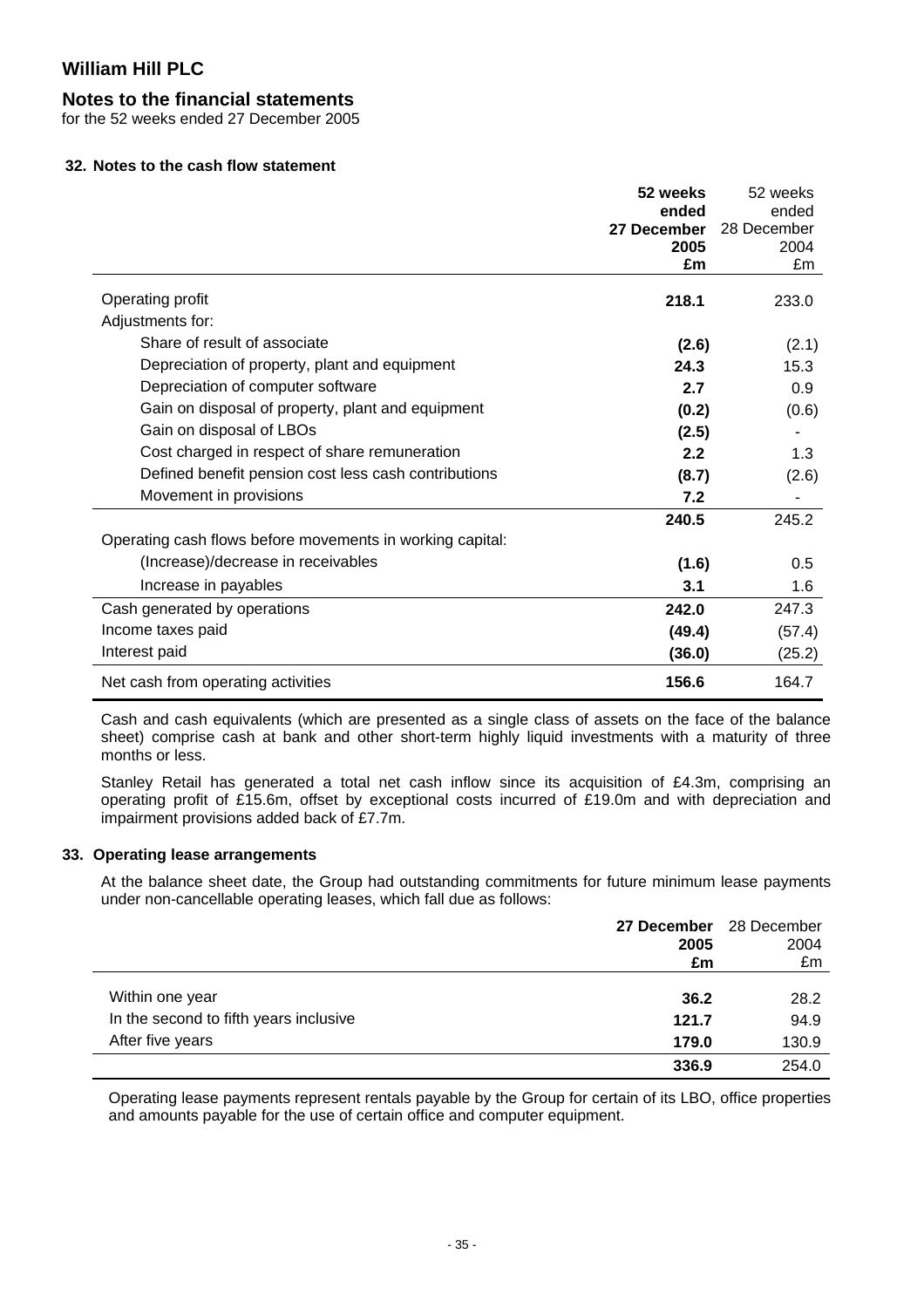### **Notes to the financial statements**

for the 52 weeks ended 27 December 2005

#### **34. Share based payments**

The Group had the following share-based payment schemes in operation during the period, all of which will be settled by equity:

- (a) Profit Share Plan (PSP) and Long Term Incentive Plan (LTIP) encompassing awards made in the three years from 2003 to 2005;
- (b) Save As You Earn share option scheme involving options granted after 7 November 2002 (SAYE) encompassing grants made in the three years from 2003 to 2005;
- (c) Float bonus;
- (d) Executive Director Incentive Plan (EDIP); and
- (e) Save As You Earn share option schemes involving options granted before 7 November 2002 (2002 SAYE) encompassing a grant made in 2002.

Details of these schemes are provided in the Directors' Remuneration Report published within the Group's 2005 Annual Report.

In accordance with the transition provisions included in IFRS2, the Group has recognised an expense in respect of all grants after 7 November 2002 that were unvested as of 31 December 2003. In the context of the Group's schemes, this includes items (a) and (b) above. The total expense recognised (excluding employers' National Insurance costs) in respect of these schemes was £2.2m in the 52 weeks ended 27 December 2005 (52 weeks ended 28 December 2004 - £1.3m).

(a) Profit Share Plan (PSP) and Long Term Incentive Plan (LTIP)

The PSP provides conditional awards of shares dependent equally on the Group's earnings per share growth and Total Shareholder Return (TSR) performance over a three-year period as well as continued employment of the individual at the date of vesting (awards are usually forfeited if the employee leaves the Group voluntarily before the awards vest). The LTIP provides conditional awards of shares dependent exclusively on the Group's Total Shareholder Return (TSR) performance over a three-year period and continued employment of the individual at the date of vesting. In the case of both plans, if the options remain unexercised after a period of ten years from the date of grant, the option lapses.

|                                        | 27 December   | 28 December |
|----------------------------------------|---------------|-------------|
|                                        | 2005          | 2004        |
|                                        | <b>Number</b> | Number      |
|                                        |               |             |
| Outstanding at beginning of the period | 2,287,528     | 1,749,011   |
| Granted during the period              | 2,481,919     | 981,307     |
| Forfeited during the period            | (27, 437)     | (372,504)   |
| Exercised during the period            | (6, 147)      | (70, 286)   |
| Outstanding at the end of the period   | 4,735,863     | 2,287,528   |
| Exercisable at the end of the period   | 10,470        |             |

As the PSP and LTIP are conditional awards of shares and therefore the recipients do not have to pay an exercise price, the shares have, in effect, a zero cost exercise price. The weighted average share price at the date of exercise for share awards exercised during the period was £5.76 (52 weeks ended 28 December 2004 - £5.31).

The awards outstanding at 27 December 2005 had a remaining weighted average contractual life of 8.5 years (28 December 2004 – 8.6 years).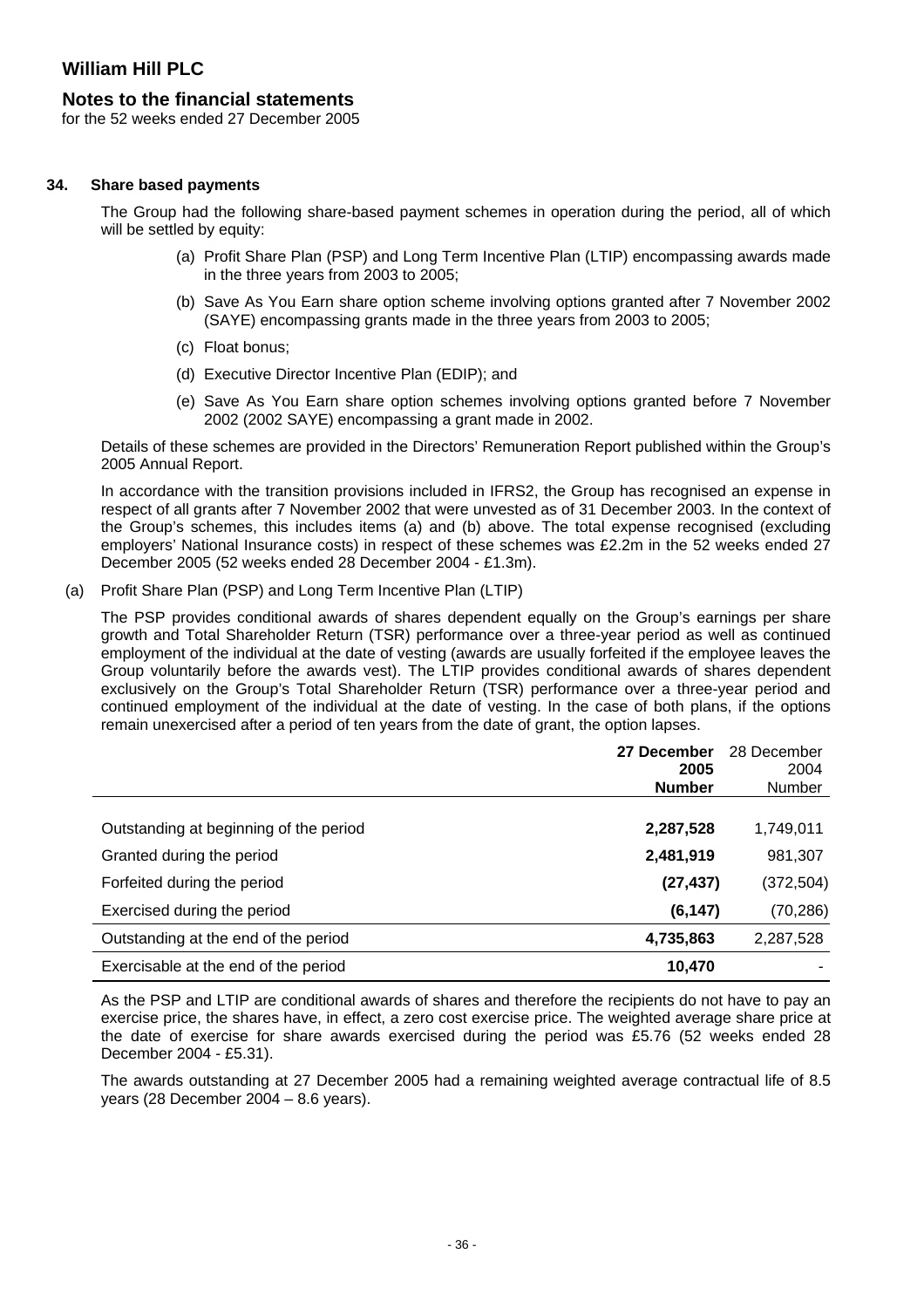### **Notes to the financial statements**

for the 52 weeks ended 27 December 2005

### **34. Share based payments (continued)**

The inputs into the Black-Scholes-Merton pricing formula in respect of these awards were as follows:

|                                               | 27 December<br>2005 | 28 December<br>2004 |
|-----------------------------------------------|---------------------|---------------------|
|                                               |                     |                     |
| Weighted average share price at date of grant | £4.16               | £3.17               |
| Weighted average exercise price               | <b>Nil</b>          | Nil                 |
| <b>Expected volatility</b>                    | 29%                 | 31%                 |
| Expected life                                 | 3.5 years           | 3.5 years           |
| Risk free interest rate                       | 4.4%                | 4.5%                |
| Expected dividend yield                       | 3.3%                | 3.4%                |

Expected volatility was determined by calculating the historical volatility of the Group's shares over a period matching the option life where possible and where this is not possible (due to the fact that the Company was only listed in June 2002), historical volatility has been calculated from a period commencing on 20 September 2002, being three months after the listing of the Company, and ending on the date of grant. This ensures that the volatility calculation is not unduly affected by erratic price movements that arose immediately after flotation. The expected life of the option used in the model has been adjusted, based on management's best estimate, for the effects of non-transferability, exercise restrictions and behavioural considerations. The value of the option has also been adjusted to take into account the market conditions applicable to the option (i.e. TSR requirements) by applying a discount to the option value. This discount is calculated based on an estimate of the probability of achieving the relevant condition.

The weighted average fair value of the awards granted under the PSP and LTIP schemes at the date of grant was £2.02 per option (28 December 2004 - £0.94). The expense recognised (excluding employers' national insurance costs) in respect of relevant PSP and LTIP schemes in the 52 weeks ended 27 December 2005 was £1.1m (52 weeks ended 28 December 2004 - £0.6m).

(b) SAYE scheme for grants made in the three years from 2003 to 2005

Options under the SAYE Share Option Scheme, which is open to all eligible employees, are based on a three, five or seven year monthly savings contract. Options under the scheme are granted with an exercise price up to 20% below the share price when the savings contract is entered into. The options remain valid for six months beyond the end of the relevant savings contract.

|                                        | 27 December 2005 | Weighted<br>average<br>exercise<br>price | 28 December 2004 | Weighted<br>average<br>exercise<br>price |
|----------------------------------------|------------------|------------------------------------------|------------------|------------------------------------------|
|                                        | <b>Number</b>    | £                                        | Number           | £                                        |
| Outstanding at beginning of the period | 1,828,281        | 2.62                                     | 1,262,604        | 1.76                                     |
| Granted during the period              | 621,898          | 4.57                                     | 782,534          | 3.93                                     |
| Forfeited during the period            | (200, 887)       | (3.47)                                   | (215, 114)       | (2.36)                                   |
| Exercised during the period            | (3,534)          | (2.68)                                   | (1,743)          | (1.76)                                   |
| Outstanding at the end of the period   | 2,245,758        | 3.08                                     | 1,828,281        | 2.62                                     |
| Exercisable at the end of the period   |                  |                                          |                  |                                          |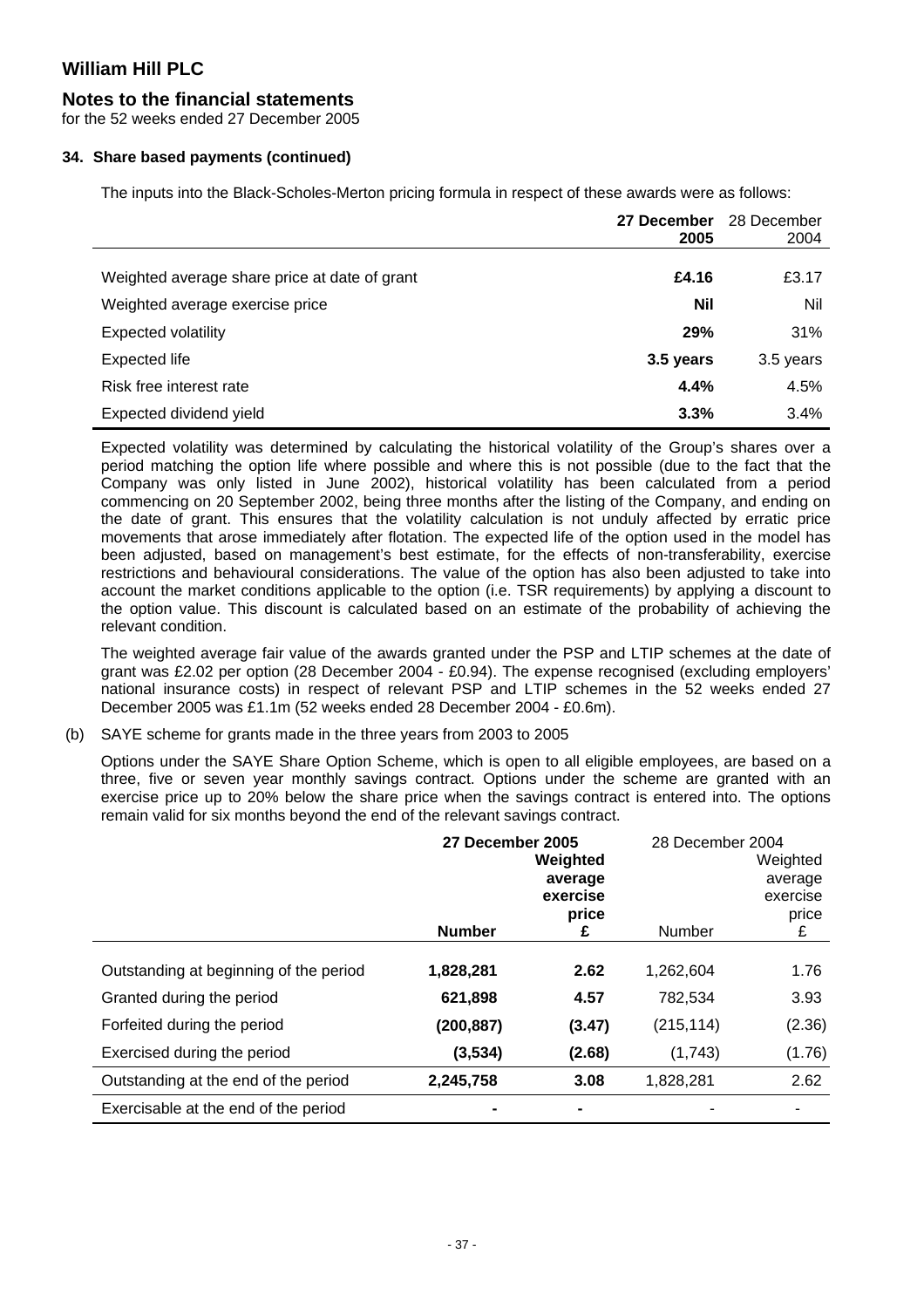### **Notes to the financial statements**

for the 52 weeks ended 27 December 2005

### **34. Share based payments (continued)**

The exercise price for the 2003, 2004 and 2005 SAYE schemes was £1.76, £3.93 and £4.57 respectively.

The weighted average share price at the date of exercise for share options exercised during the period was £5.42 (52 weeks ended 28 December 2004 - £4.89). The options outstanding at 27 December 2005 had a remaining weighted average contractual life of 3.0 years (28 December 2004 – 3.5 years).

The inputs into the Black-Scholes-Merton pricing formula in respect of these options were as follows:

|                                               | 27 December<br>2005 | 28 December<br>2004 |
|-----------------------------------------------|---------------------|---------------------|
|                                               |                     |                     |
| Weighted average share price at date of grant | £3.81               | £3.51               |
| Weighted average exercise price               | £2.98               | £2.56               |
| <b>Expected volatility</b>                    | 30%                 | 31%                 |
| Expected life                                 | 4.7 years           | 4.6 years           |
| Risk free interest rate                       | 4.7%                | 4.8%                |
| Expected dividend yield                       | 3.2%                | 3.1%                |

Expected volatility was determined by calculating the historical volatility of the Group's shares over a period matching the option life where possible and where this is not possible (due to the fact that the Company was only listed in June 2002), historical volatility has been calculated from a period commencing on 20 September 2002, being three months after the listing of the Company, and ending on the date of grant. This ensures that the volatility calculation is not unduly affected by erratic price movements that arose immediately after flotation. The expected life of the option used in the model has been adjusted, based on management's best estimate, for the effects of non-transferability, exercise restrictions and behavioural considerations.

The weighted average fair value of the options granted under these SAYE grants at the date of grant was £1.23 per option (28 December 2004 - £1.26). The expense recognised in respect of relevant SAYE grants in the 52 weeks ended 27 December 2005 was £1.1m (52 weeks ended 28 December 2004 - £0.7m).

#### (c) Pre 7 November 2002 schemes

In accordance with the transition provisions included in IFRS2, the Group has not recognised an expense in respect of all grants before 7 November 2002 that were unvested as of 31 December 2003. In the context of the Group's schemes, this includes options outstanding in relation to a float bonus, the Executive Director Incentive Plan (EDIP) and the 2002 SAYE Share Option Scheme. The float bonus and EDIP were incentive arrangements for Messrs. Harding and Singer arising out of the flotation of the Group. They were structured as zero cost options. The float bonus and 30% of the EDIP arrangement were exercised in the 52 weeks ended 28 December 2004. The remaining EDIP has now vested but has not been exercised by the period end.

|                                        | 27 December 2005 | Weighted<br>average<br>exercise<br>price | 28 December 2004 | Weighted<br>average<br>exercise<br>price |
|----------------------------------------|------------------|------------------------------------------|------------------|------------------------------------------|
|                                        | <b>Number</b>    | £                                        | Number           | £                                        |
| Outstanding at beginning of the period | 5,880,593        | 1.41                                     | 7,581,833        | 1.14                                     |
| Forfeited during the period            | (129, 724)       | (1.80)                                   | (179, 526)       | (1.80)                                   |
| Exercised during the period            | (1,503,470)      | (1.80)                                   | (1,521,714)      | (0.03)                                   |
| Outstanding at the end of the period   | 4,247,399        | 1.26                                     | 5,880,593        | 1.41                                     |
| Exercisable at the end of the period   | 1,294,728        | 0.02                                     | 550,000          | N/a                                      |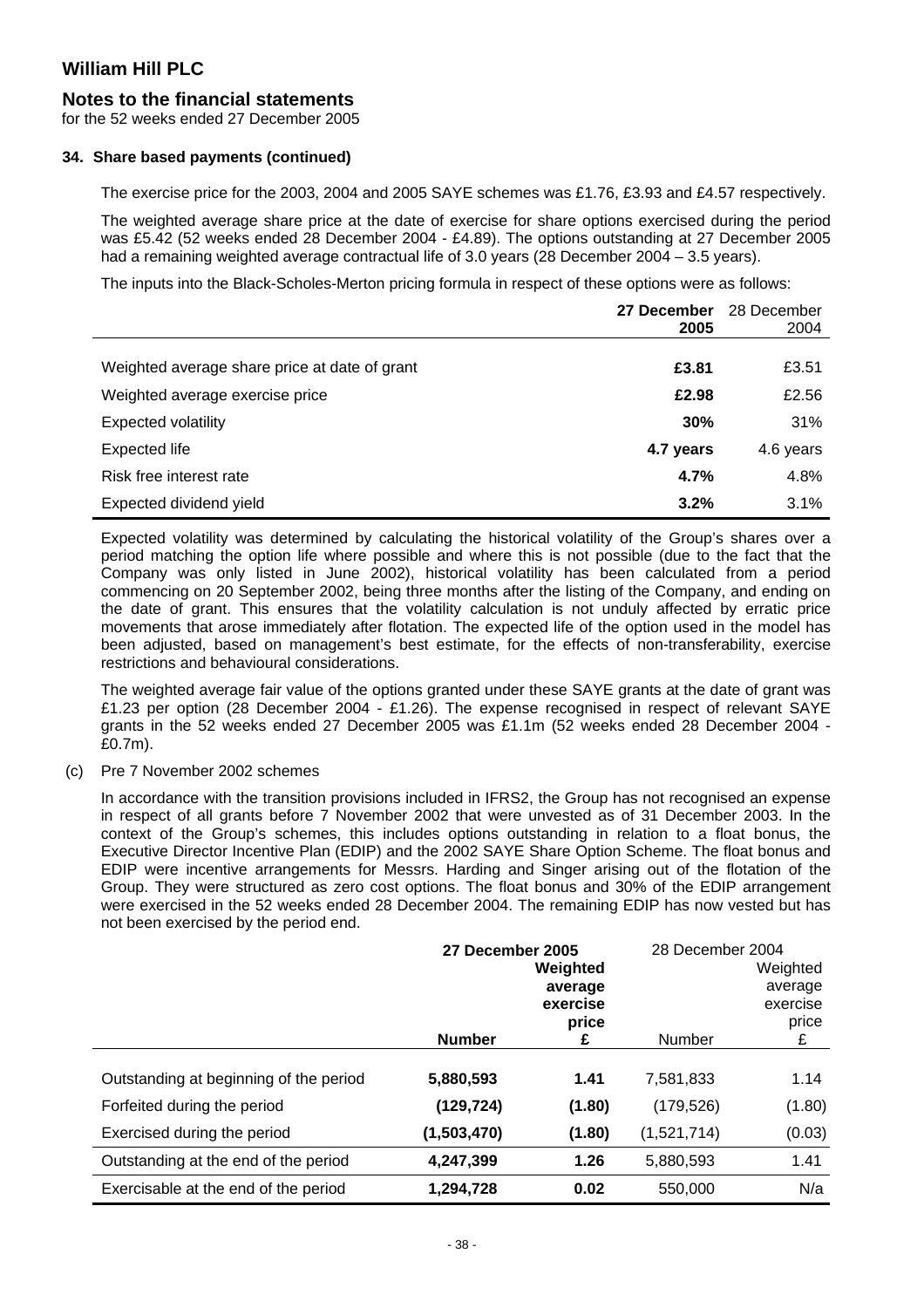# **Notes to the financial statements**

for the 52 weeks ended 27 December 2005

### **34. Share based payments (continued)**

The weighted average share price at the date of exercise for share options exercised during the period was £5.76 (28 December 2004 - £5.31). The options outstanding at 27 December 2005 had a remaining weighted average contractual life of 2.4 years (28 December 2004 – 3.4 years).

# **35. Retirement benefit schemes**

The Group operates a number of defined contribution and defined benefit pension schemes in the United Kingdom. The respective costs of these schemes are as follows:

|                                                                                                                                                            | 52 weeks<br>ended<br>27 December<br>2005<br>£m | 52 weeks<br>ended<br>28 December<br>2004<br>£m |
|------------------------------------------------------------------------------------------------------------------------------------------------------------|------------------------------------------------|------------------------------------------------|
|                                                                                                                                                            |                                                |                                                |
| Defined contribution scheme (charged to operating profit)                                                                                                  | 1.1                                            | 0.6                                            |
| Defined benefit scheme (charged to operating profit)                                                                                                       | 6.1                                            | 6.1                                            |
| Defined benefit scheme (charged/credited to other finance<br>costs/investment income)<br>Defined benefit scheme (charged to statement of recognised income | 1.1                                            | 1.5                                            |
| and expense)                                                                                                                                               | 1.6                                            | 10.7                                           |
|                                                                                                                                                            | 9.9                                            | 18.9                                           |

# *Defined contribution scheme*

The Group operates a defined contribution retirement benefit scheme for all eligible employees. The assets of the scheme are held separately from those of the Group in funds under the control of trustees. The Group is required to contribute a specified percentage of payroll costs to the retirement benefit scheme to fund the benefits. The only obligation of the Group with respect to the retirement benefit scheme is to make the specified contributions.

The total cost charged to income in respect of the scheme represents contributions payable to this scheme by the Group at rates specified in the rules of the scheme. As at 27 December 2005, contributions of £nil (28 December 2004 - £nil) due in respect of the current reporting period had not been paid over to the scheme.

# *Defined benefit scheme*

The Group operates a defined benefit scheme for eligible employees, which is now closed to new members. Under the scheme, the employees are entitled to retirement benefits varying between 1.67% and 3.33% of final salary for each year of service on attainment of a retirement age of 63. No other postretirement benefits are provided. The scheme is a funded scheme and the contribution rate for future service benefits for 2005 was 19.2% of members' pensionable pay. In addition, during 2005 the Group made an additional contribution of £9.4m as the first annual payment of a five-year funding plan agreed with the Trustee to remove the funding deficit disclosed at the last formal actuarial valuation at 30 September 2004. This funding plan will be reviewed following the next formal actuarial valuation, which is due as at 30 September 2007.

A full actuarial valuation of the scheme was carried out at 30 September 2004 and updated to 27 December 2005 by a qualified independent actuary. The present value of the defined benefit obligation, the related current service cost and past service cost were measured using the projected unit credit method.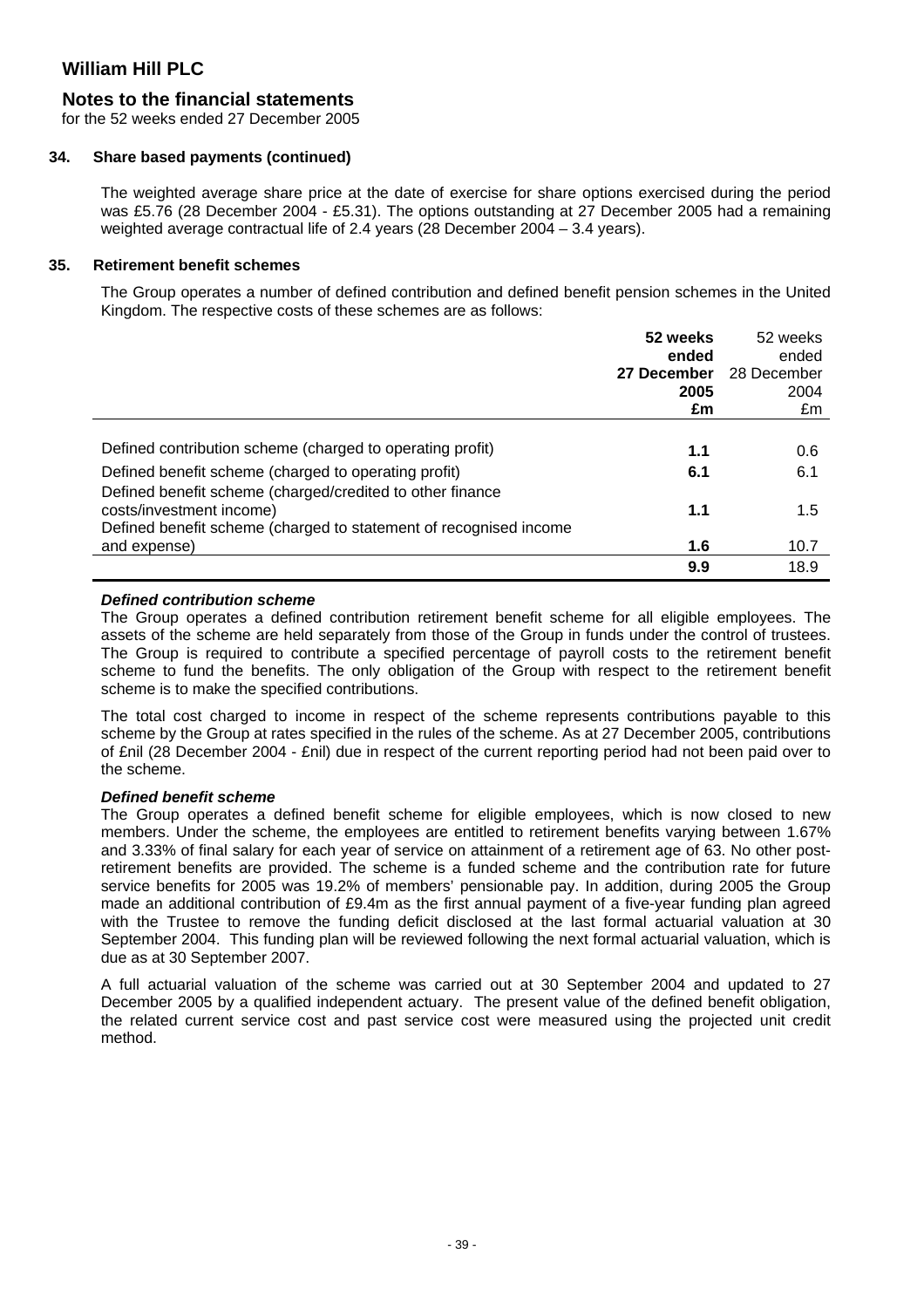### **Notes to the financial statements**

for the 52 weeks ended 27 December 2005

### **35. Retirement benefit schemes (continued)**

The major assumptions used by the actuary were:

|                                         | 27 December 28 December<br>2005 | 2004  |
|-----------------------------------------|---------------------------------|-------|
| Rate of increase of salaries            | 3.75%                           | 3.75% |
| Rate of increase of pensions in payment | 2.75%                           | 2.75% |
| Discount rate                           | 4.90%                           | 5.25% |
| Inflation assumption                    | 2.75%                           | 2.75% |

The mortality assumption adopted for these calculations reflects an assumed life expectancy of 22.1 years for a male, aged 63.

The assets in the scheme and their expected rate of return were as follows:

|                                     | 27 December 2005 |         |          | 28 December 2004 |
|-------------------------------------|------------------|---------|----------|------------------|
|                                     | <b>Expected</b>  |         | Expected |                  |
|                                     | return           | Value   | return   | Value            |
|                                     | %                | £m      | %        | £m               |
|                                     |                  |         |          |                  |
| <b>Equities</b>                     | 6.10             | 141.4   | 6.50     | 114.0            |
| Corporate bonds                     | 4.90             | 12.5    | 5.25     | 9.0              |
| Gilts and cash                      | 4.10             | 18.0    | 4.50     | 8.2              |
| Total market value of assets        |                  | 171.9   |          | 131.2            |
| Present value of scheme liabilities |                  | (221.2) |          | (186.5)          |
| Deficit in scheme                   |                  | (49.3)  |          | (55.3)           |

Analysis of the amount charged to operating profit:

|                        | 52 weeks    | 52 weeks    |
|------------------------|-------------|-------------|
|                        | ended       | ended       |
|                        | 27 December | 28 December |
|                        | 2005        | 2004        |
|                        | £m          | £m          |
|                        |             |             |
| Current service cost   | 5.9         | 5.7         |
| Past service cost      | 0.3         | 0.4         |
| Total operating charge | 6.2         | 6.1         |

Analysis of the amount charged to finance costs:

| 52 weeks                                          | 52 weeks    |
|---------------------------------------------------|-------------|
| ended                                             | ended       |
| 27 December                                       | 28 December |
| 2005                                              | 2004        |
| £m                                                | £m          |
|                                                   |             |
| Expected return on pension scheme assets<br>(8.6) | (7.1)       |
| Interest on pension scheme liabilities<br>9.7     | 8.6         |
| Net return<br>1.1                                 | 1.5         |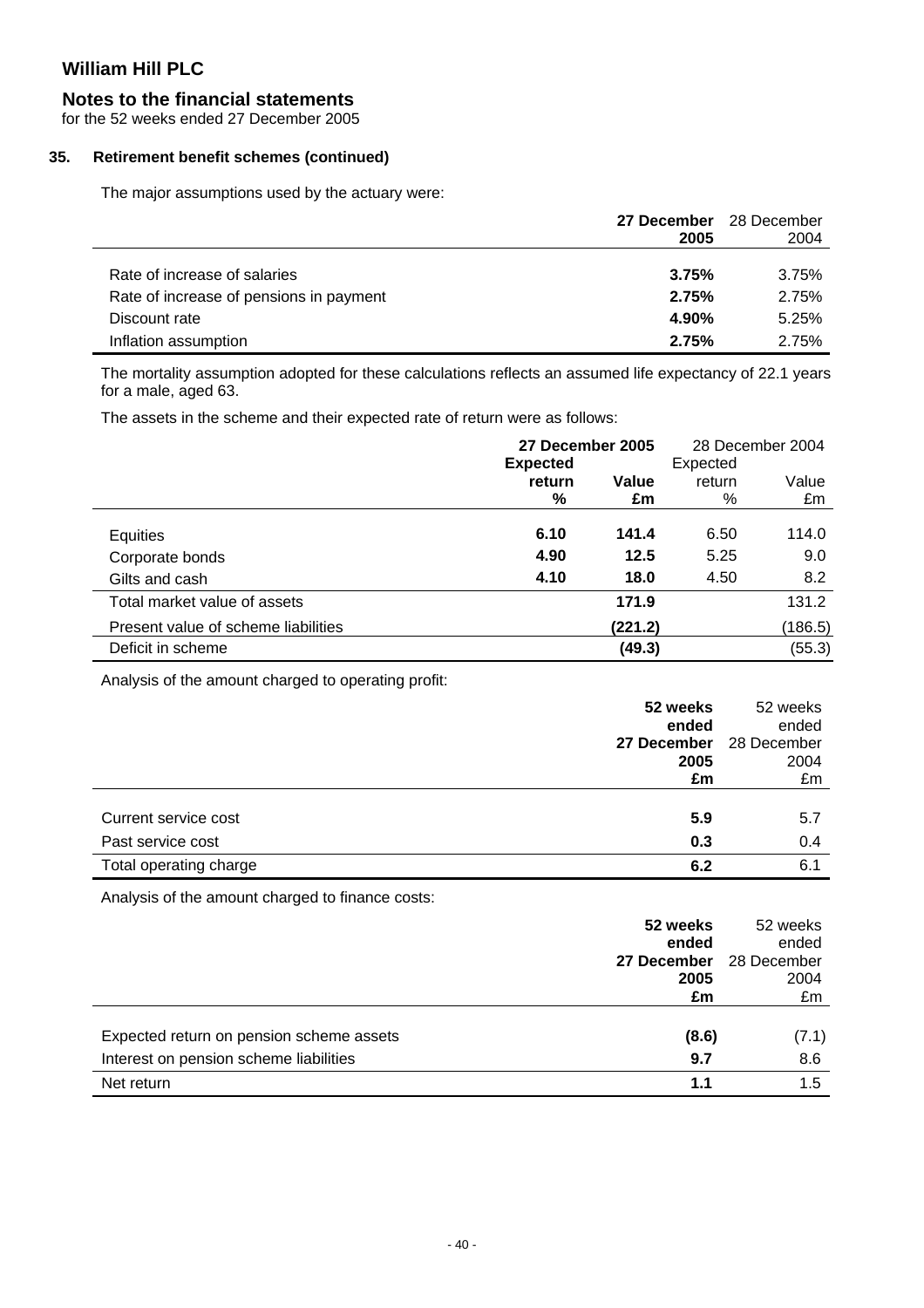### **Notes to the financial statements**

for the 52 weeks ended 27 December 2005

### **35. Retirement benefit schemes (continued)**

Analysis of the amount recognised in statement of recognised (income) and expenses:

|                                                                   | 52 weeks    | 52 weeks    |
|-------------------------------------------------------------------|-------------|-------------|
|                                                                   | ended       | ended       |
|                                                                   | 27 December | 28 December |
|                                                                   | 2005        | 2004        |
|                                                                   | £m          | £m          |
|                                                                   |             |             |
| Actual return less expected return on pension scheme assets       | (18.8)      | (4.3)       |
| Experience gains and losses arising on the scheme liabilities     | (2.1)       | (2.6)       |
| Changes in assumptions underlying the present value of the scheme | 22.5        | 17.6        |
|                                                                   | 1.6         | 10.7        |

Movements in the present value of defined benefit obligations in the current period were as follows:

|                                               | 27 December<br>2005<br>£m | 28 December<br>2004<br>£m |
|-----------------------------------------------|---------------------------|---------------------------|
| At beginning of period<br>Movement in period: | 186.5                     | 158.1                     |
| Service cost                                  | 5.9                       | 5.7                       |
| Interest cost                                 | 9.7                       | 8.6                       |
| Contributions from scheme members             | 1.4                       | 1.4                       |
| Actuarial gains and losses                    | 20.3                      | 15.0                      |
| Benefits paid                                 | (2.9)                     | (2.7)                     |
| Past service cost                             | 0.3                       | 0.4                       |
| At end of period                              | 221.2                     | 186.5                     |

Movements in the present value of fair value of scheme assets in the current period were as follows:

|                                             | 27 December<br>2005<br>£m | 28 December<br>2004<br>£m |
|---------------------------------------------|---------------------------|---------------------------|
| At beginning of period                      | 131.2                     | 112.5                     |
| Movement in period:                         |                           |                           |
| Expected return on scheme assets            | 8.6                       | 7.1                       |
| Actuarial gains and losses                  | 18.8                      | 4.3                       |
| Contributions from the sponsoring companies | 14.8                      | 8.7                       |
| Contributions from scheme members           | 1.4                       | 1.4                       |
| Benefits paid                               | (2.9)                     | (2.8)                     |
| At end of period                            | 171.9                     | 131.2                     |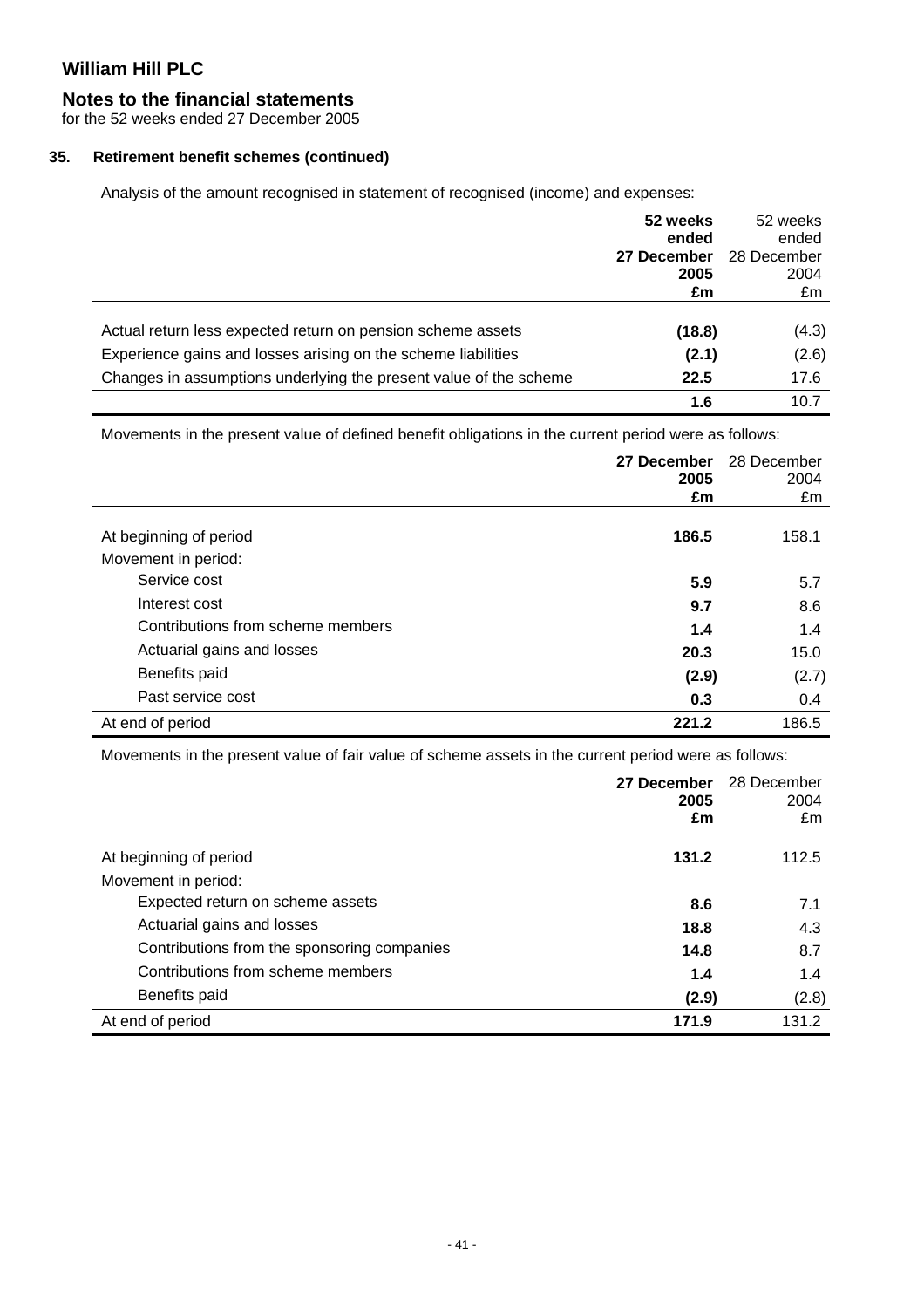### **Notes to the financial statements**

for the 52 weeks ended 27 December 2005

#### **35. Retirement benefit schemes (continued)**

History of experience gains and losses:

|                                                                     | 52 weeks<br>ended<br>27 December 28 December<br>2005 | 52 weeks<br>ended<br>2004 |
|---------------------------------------------------------------------|------------------------------------------------------|---------------------------|
| Difference between the expected and actual return on scheme assets: |                                                      |                           |
| Amount (£m)                                                         | 18.8                                                 | 4.3                       |
| % of scheme assets                                                  | 11%                                                  | 3%                        |
| Experience gains and losses on scheme liabilities:                  |                                                      |                           |
| Amount (£m)                                                         | 2.1                                                  | 2.6                       |
| % of the present value of the scheme liabilities                    | 1%                                                   | $1\%$                     |

#### **36. Related party transactions**

Transactions between the Company and its subsidiaries, which are related parties, have been eliminated on consolidation and are not disclosed in this note. Transactions between the Group and its associates are disclosed below. Transactions between the Company and its subsidiaries and associates are disclosed in the Company's separate financial statements.

#### *Trading transactions*

During the period the Group made purchases of £23.4m (52 weeks ended 28 December 2004 - £18.6m) from Satellite Information Services Limited, a subsidiary of the Group's associated undertaking, SIS. At 28 December 2004 the amount payable to Satellite Information Services Limited by the Group was £nil (28 December 2004 - £nil).

Purchases were made at market price. The amounts outstanding are unsecured and will be settled in cash. No guarantees have been given or received.

#### *Remuneration of key management personnel*

The remuneration of the directors, who are the key management personnel of the Group, is set out below in aggregate for each of the categories specified in IAS 24 'Related Party Disclosures'.

|                                                    | 52 weeks<br>ended<br>27 December | 52 weeks<br>ended<br>28 December |
|----------------------------------------------------|----------------------------------|----------------------------------|
|                                                    | 2005<br>£m                       | 2004<br>£m                       |
|                                                    |                                  |                                  |
| Short-term employee benefits (including salaries)  | 1.2                              | 1.6                              |
| Post-employment benefits (employer's contribution) | 0.1                              | 0.1                              |
| Other long-term benefits                           | $\blacksquare$                   |                                  |
| Share-based payment (IFRS 2 charges)               | 0.5                              | 0.2                              |
|                                                    | 1.8                              | 1.9                              |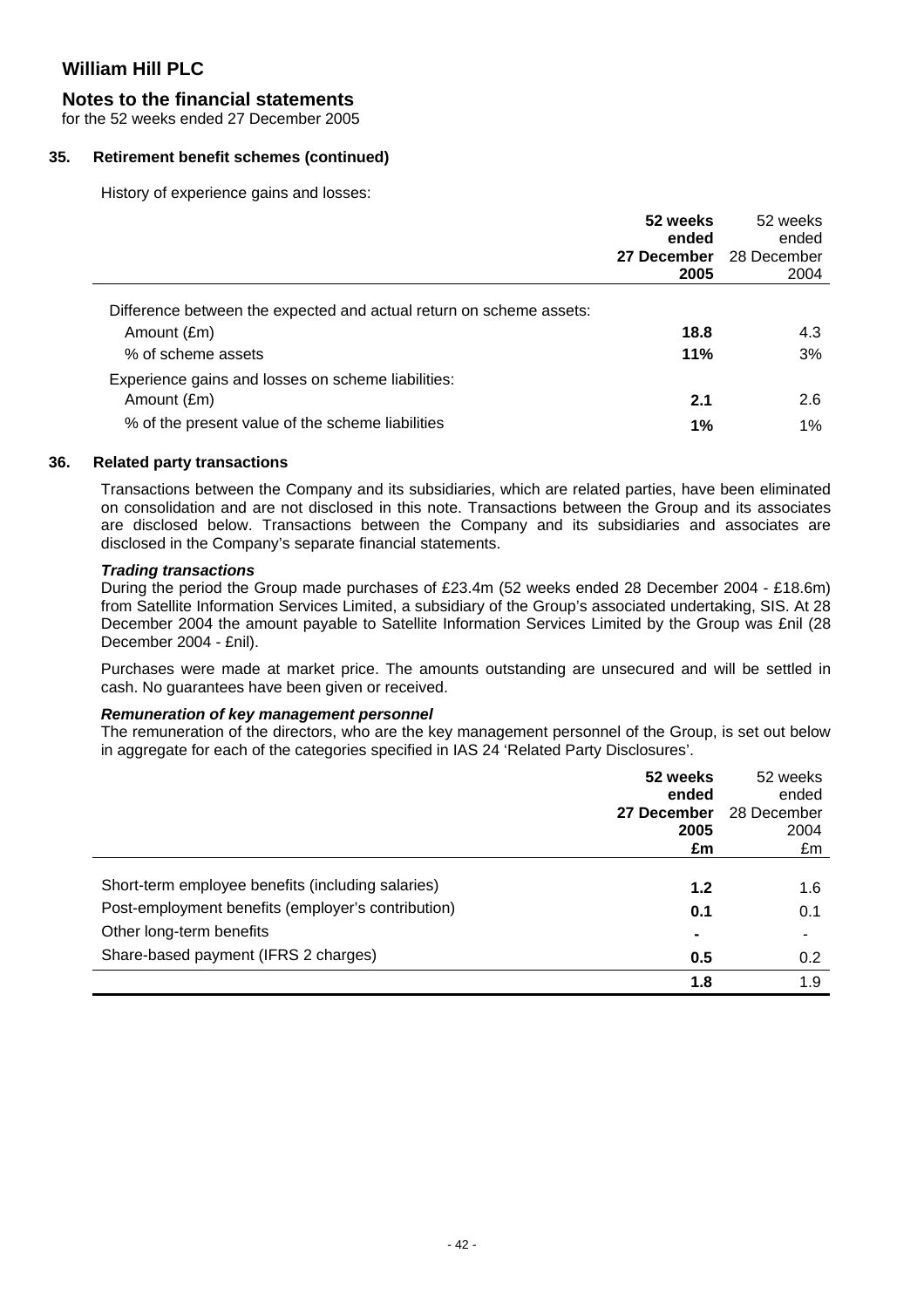# **Notes to the financial statements**

for the 52 weeks ended 27 December 2005

### **37. Explanation of transition to IFRSs**

This is the first year that the Group has presented its financial statements under IFRS. The following disclosures are required in the year of transition. For the purposes of these financial statements, the last financial statements prepared under UK GAAP were for the 52 weeks ended 28 December 2004 and the date of transition to IFRS was taken to be 31 December 2003.

# *Reconciliation of equity at 31 December 2003 (date of transition to IFRS):*

|                                         |              |                | Effects of<br>transition to |             |
|-----------------------------------------|--------------|----------------|-----------------------------|-------------|
|                                         |              | <b>UK GAAP</b> | <b>IFRS</b>                 | <b>IFRS</b> |
|                                         | <b>Notes</b> | £m             | £m                          | £m          |
| Goodwill                                |              | 732.3          |                             | 732.3       |
| Other intangible assets                 | a            |                | 2.8                         | 2.8         |
| Property, plant and equipment           | a            | 101.0          | (2.8)                       | 98.2        |
| Interest in associate                   |              | 0.8            |                             | 0.8         |
| Deferred tax assets                     | b,c,d,g      | 6.2            | 15.7                        | 21.9        |
| Total non-current assets                |              | 840.3          | 15.7                        | 856.0       |
| Inventories                             |              | 0.4            |                             | 0.4         |
| Trade and other receivables             |              | 15.7           |                             | 15.7        |
| Cash and cash equivalents               |              | 46.4           |                             | 46.4        |
| <b>Total current assets</b>             |              | 62.5           |                             | 62.5        |
| <b>Total assets</b>                     |              | 902.8          | 15.7                        | 918.5       |
| Trade and other payables                | d,e,f        | (93.1)         | 31.3                        | (61.8)      |
| <b>Tax liabilities</b>                  |              | (48.1)         |                             | (48.1)      |
| Bank overdraft and loans                |              | (45.9)         |                             | (45.9)      |
| Bank loans due after more than one year |              | (366.6)        |                             | (366.6)     |
| Retired benefit obligations             | b,g          | (31.7)         | (13.9)                      | (45.6)      |
| Deferred tax liabilities                | c,i          |                | (13.6)                      | (13.6)      |
| <b>Total liabilities</b>                |              | (585.4)        | 3.8                         | (581.6)     |
| Net assets                              |              | 317.4          | 19.5                        | 336.9       |
| <b>Equity</b>                           |              |                |                             |             |
| Called up share capital                 |              | 42.2           |                             | 42.2        |
| Share premium account                   |              | 311.3          |                             | 311.3       |
| Merger reserve                          |              | (26.1)         |                             | (26.1)      |
| Own shares                              |              | (5.0)          |                             | (5.0)       |
| Hedging and other reserves              | d            | 2.1            | (3.4)                       | (1.3)       |
| Retained earnings                       | e,f,g,i      | (7.1)          | 22.9                        | 15.8        |
| <b>Total equity</b>                     |              | 317.4          | 19.5                        | 336.9       |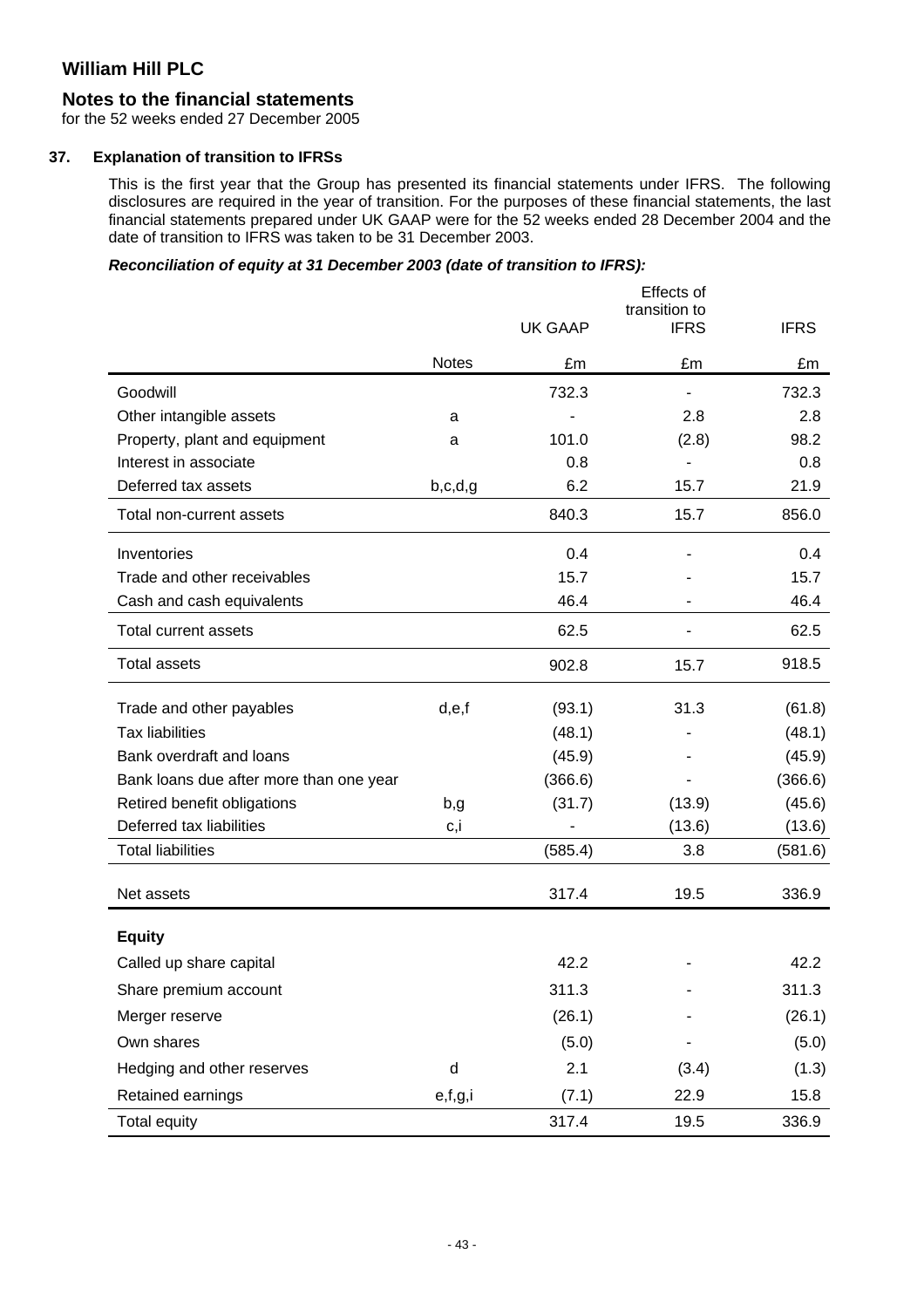# **Notes to the financial statements**

for the 52 weeks ended 27 December 2005

# **37. Explanation of transition to IFRS (continued)**

### *Reconciliation of equity at 28 December 2004:*

|                                         |              | <b>UK GAAP</b> | Effects of<br>transition to<br><b>IFRS</b> | <b>IFRS</b> |
|-----------------------------------------|--------------|----------------|--------------------------------------------|-------------|
|                                         | <b>Notes</b> | £m             | £m                                         | £m          |
| Goodwill                                | h            | 736.2          | (2.9)                                      | 733.3       |
| Other intangible assets                 | a,h          |                | 18.7                                       | 18.7        |
| Property, plant and equipment           | a            | 119.0          | (14.8)                                     | 104.2       |
| Interest in associate                   |              | 2.9            |                                            | 2.9         |
| Deferred tax assets                     | b,c,d,g      | 5.9            | 18.7                                       | 24.6        |
| Total non-current assets                |              | 864.0          | 19.7                                       | 883.7       |
| Inventories                             |              | 0.3            |                                            | 0.3         |
| Trade and other receivables             |              | 15.4           |                                            | 15.4        |
| Cash and cash equivalents               |              | 60.5           |                                            | 60.5        |
| <b>Total current assets</b>             |              | 76.2           | ä,                                         | 76.2        |
| <b>Total assets</b>                     |              | 940.2          | 19.7                                       | 959.9       |
| Trade and other payables                | d,e,f        | (106.9)        | 39.1                                       | (67.8)      |
| <b>Tax liabilities</b>                  |              | (46.9)         |                                            | (46.9)      |
| Bank overdraft and loans                |              | (49.8)         |                                            | (49.8)      |
| Bank loans due after more than one year |              | (447.7)        |                                            | (447.7)     |
| Retired benefit obligations             | b,g          | (38.5)         | (16.8)                                     | (55.3)      |
| Deferred tax liabilities                | c,h,i        |                | (16.1)                                     | (16.1)      |
| <b>Total liabilities</b>                |              | (689.8)        | 6.2                                        | (683.6)     |
| Net assets                              |              | 250.4          | 25.9                                       | 276.3       |
| <b>Equity</b>                           |              |                |                                            |             |
| Called up share capital                 |              | 40.5           |                                            | 40.5        |
| Share premium account                   |              | 311.3          |                                            | 311.3       |
| Capital redemption reserve              |              | 1.7            |                                            | 1.7         |
| Merger reserve                          |              | (26.1)         |                                            | (26.1)      |
| Own shares                              |              | (59.3)         |                                            | (59.3)      |
| Hedging and other reserves              | d            |                | (1.7)                                      | (1.7)       |
| Retained earnings                       | e,f,g,i      | (17.7)         | 27.6                                       | 9.9         |
| <b>Total equity</b>                     |              | 250.4          | 25.9                                       | 276.3       |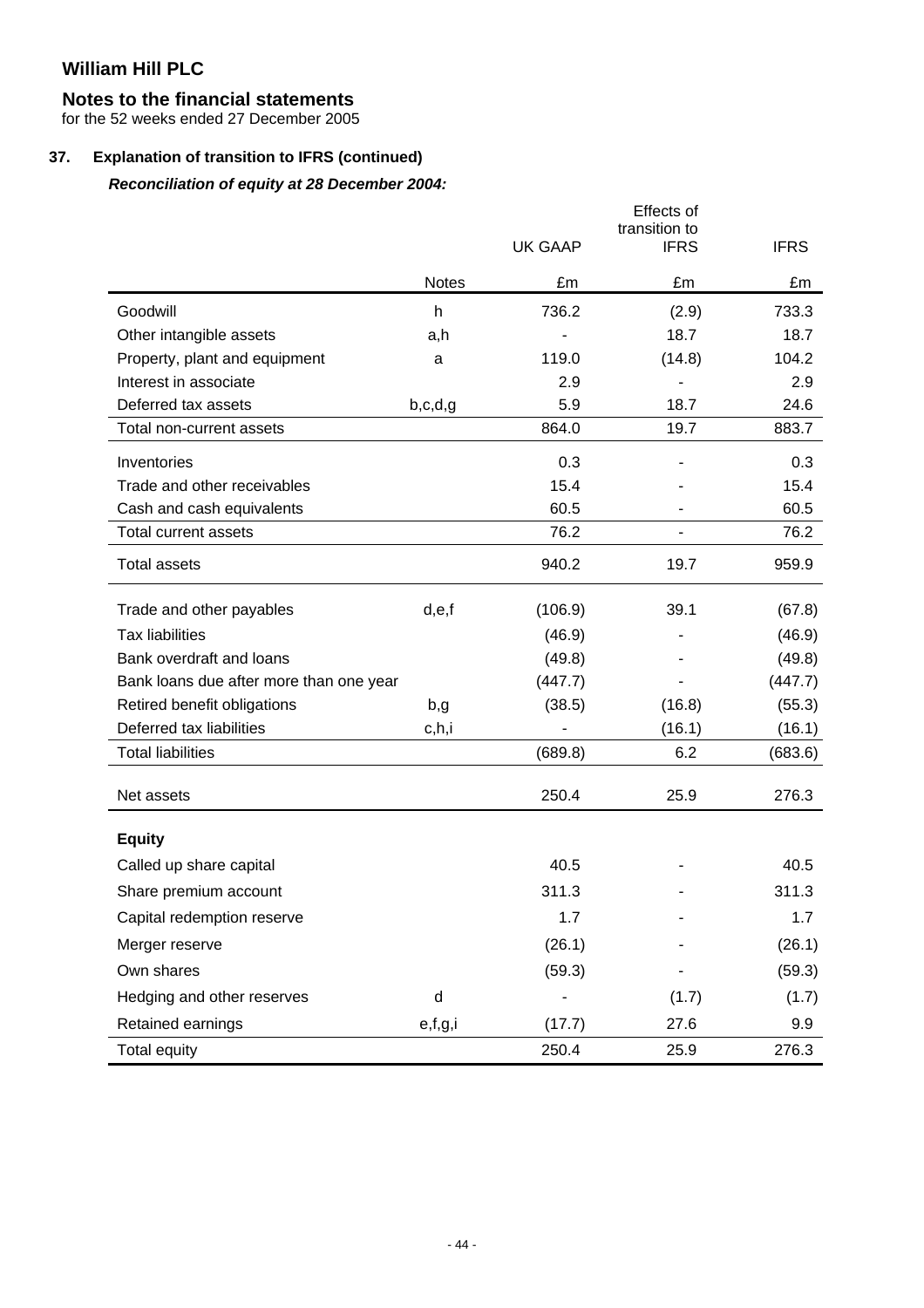# **Notes to the financial statements**

for the 52 weeks ended 27 December 2005

# **37. Explanation of transition to IFRS (continued)**

### *Reconciliation of equity at 27 December 2005:*

|                                         |              | <b>UK GAAP</b> | Effects of<br>transition to<br><b>IFRS</b> | <b>IFRS</b> |
|-----------------------------------------|--------------|----------------|--------------------------------------------|-------------|
|                                         | <b>Notes</b> | £m             | £m                                         | £m          |
| Goodwill                                | f,h          | 1,177.1        | (311.4)                                    | 865.7       |
| Other intangible assets                 | a,h          |                | 467.0                                      | 467.0       |
| Property, plant and equipment           | a            | 188.7          | (14.2)                                     | 174.5       |
| Interest in associate                   |              | 3.4            |                                            | 3.4         |
| Deferred tax assets                     | b,c,d,g      |                | 17.5                                       | 17.5        |
| Total non-current assets                |              | 1,369.2        | 158.9                                      | 1,528.1     |
| Inventories                             |              | 0.4            |                                            | 0.4         |
| Trade and other receivables             |              | 20.4           |                                            | 20.4        |
| Cash and cash equivalents               |              | 76.6           |                                            | 76.6        |
| <b>Total current assets</b>             |              | 97.4           | ä,                                         | 97.4        |
| <b>Total assets</b>                     |              | 1,466.6        | 158.9                                      | 1,625.5     |
| Trade and other payables                | d,e,f        | (129.6)        | 42.6                                       | (87.0)      |
| <b>Tax liabilities</b>                  |              | (56.7)         |                                            | (56.7)      |
| Bank overdraft and loans                |              |                |                                            |             |
| Bank loans due after more than one year |              | (1,016.1)      |                                            | (1,016.1)   |
| Retired benefit obligations             | b,g          | (31.8)         | (17.5)                                     | (49.3)      |
| Other provisions                        |              | (7.5)          |                                            | (7.5)       |
| Deferred tax liabilities                | c,h,i        | (5.0)          | (155.3)                                    | (160.3)     |
| <b>Total liabilities</b>                |              | (1, 246.7)     | 130.2                                      | (1,376.9)   |
| Net assets                              |              | 219.9          | 28.7                                       | 248.6       |
| <b>Equity</b>                           |              |                |                                            |             |
| Called up share capital                 |              | 39.1           |                                            | 39.1        |
| Share premium account                   |              | 311.3          |                                            | 311.3       |
| Capital redemption reserve              |              | 3.1            |                                            | 3.1         |
| Merger reserve                          |              | (26.1)         |                                            | (26.1)      |
| Own shares                              |              | (57.5)         |                                            | (57.5)      |
| Hedging and other reserves              | d            |                | (1.1)                                      | (1.1)       |
| Retained earnings                       | e,f,g,i      | (50.0)         | 29.8                                       | (20.2)      |
| <b>Total equity</b>                     |              | 219.9          | 28.7                                       | 248.6       |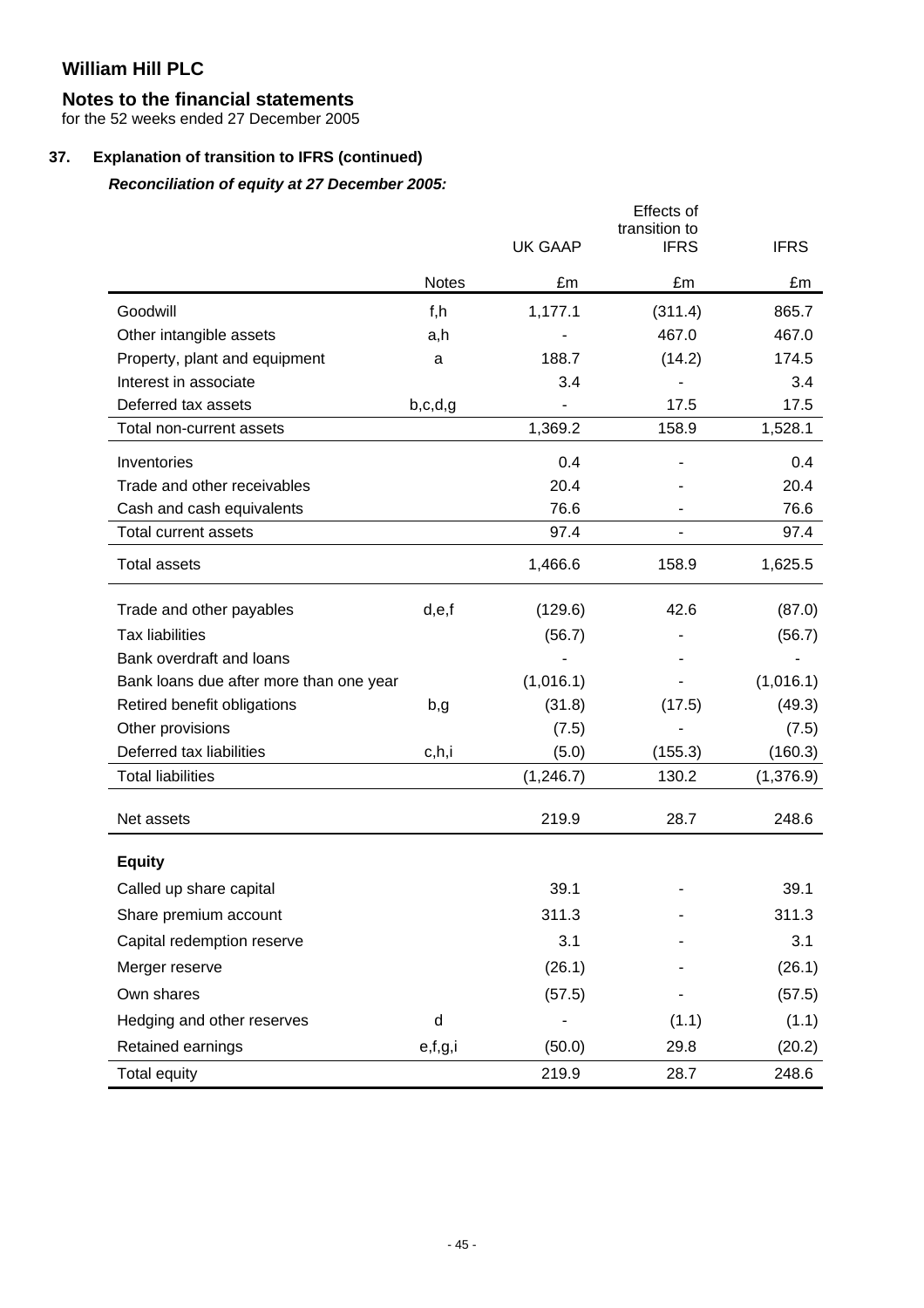### **Notes to the financial statements**

for the 52 weeks ended 27 December 2005

#### **37. Explanation of transition to IFRS (continued)**

#### *Notes to the reconciliation of equity*

- (a) Software classification application software, which can be run independently from any specific hardware configuration, is typically included within other intangibles under IFRS rather than tangible assets as is the norm under UK GAAP. The effect of this is to reclassify software of £14.2m (28 December 2004 - £14.8m; 30 December 2003 - £2.8m) from tangible assets to intangible assets. Total net assets are not affected by this adjustment.
- (b) Deferred tax associated with pension liabilities under IFRS deferred tax relating to the pension scheme cannot be netted off against the pension liability as it is under UK GAAP. This has the effect of increasing the Group's deferred tax asset by £13.6m (28 December 2004 - £16.5m; 30 December 2003 - £13.6m) with a consequent increase in the net pension liability presented. Net assets are not affected by this adjustment.
- (c) Deferred tax offset due to more restrictive rules on the ability to offset deferred tax liabilities and assets, the deferred tax liabilities and assets are grossed up by £2.2m (28 December 2004 - £1.3m; 30 December 2003 - £0.6m).
- (d) Financial instruments all derivative instruments are required by IFRS to be carried on the balance sheet at fair value. Under IFRS, hedge accounting for derivatives is only allowed where detailed documentation in accordance with IAS 39 is in place. This allows the movements in fair values of the relevant derivative instrument (but not the related borrowings) to be recognised directly in reserves and therefore not impact earnings. This issue will have no impact on the Group's earnings as acceptable hedge accounting documentation has been in place since 30 December 2003. However the balance sheet does reflect a financial liability of £1.6m (28 December 2004 - £2.5m; 30 December 2003 - £4.8m) representing the fair value of the relevant derivatives, as well as a related deferred tax asset of £0.5m (28 December 2004 - £0.8m; 30 December 2003 - £1.4m) offset by corresponding entries in a new 'hedging reserve'.
- (e) Dividends under IFRS dividends payable may only be recorded as a liability of the Group when a legal or constructive liability has been incurred. This is likely to be when the dividend proposed by the Board is made public on the announcement of the Group's results. Currently under UK GAAP, dividends are recorded in the period to which they relate, even if only proposed after the period end. This has the effect of increasing the net assets of the Group by the amount of the proposed dividend of £46.1m (28 December 2004 - £43.1m; 30 December 2003 - £37.6m).
- (f) Holiday pay it is accepted practice under IFRS to provide for pay for holidays to which staff are entitled but which they have not yet taken. This has resulted in the recognition of an accrual for holiday pay of £1.9m, £0.4m of which arises from the Stanley acquisition and affects goodwill calculation (28 December 2004 - £1.5m; 30 December 2003 - £1.5m).
- (g) Pensions a difference arises in the valuation of the pension scheme assets under IFRS, because pension assets must be valued using bid prices rather than using mid-market prices as is the convention under UK GAAP and there are also differences in measuring the value of life assurance schemes. This results in an increase in the pension scheme liability of £3.9m (28 December 2004 - £0.3m; 30 December 2003 - £0.3m) and a consequent adjustment to deferred tax assets of £1.2m (28 December 2004 - £0.1m; 30 December 2003 - £0.1m).
- (h) Acquisitions the Group has elected not to apply IFRS 3 'Business Combinations' retrospectively to business combinations that took place before 30 December 2003.

The Group has adopted IFRS 3 'Business combinations' in full for the 52 weeks ended 28 December 2004. This has resulted in the recognition of additional intangible fixed assets of £452.8m (28 December 2004 - £3.9m) and related deferred tax liabilities of £141.0m (28 December 2004 - £1.0m). Under UK GAAP the intangible fixed assets would have been recognised in goodwill and the deferred tax liability would not have arisen.

(i) Deferred tax on properties acquired via business combinations – under IFRS, a tax timing difference of £12.1m (28 December 2004 - £13.8m; 30 December 2003 - £13.0m) has been recognised in respect of properties previously acquired via acquisitions.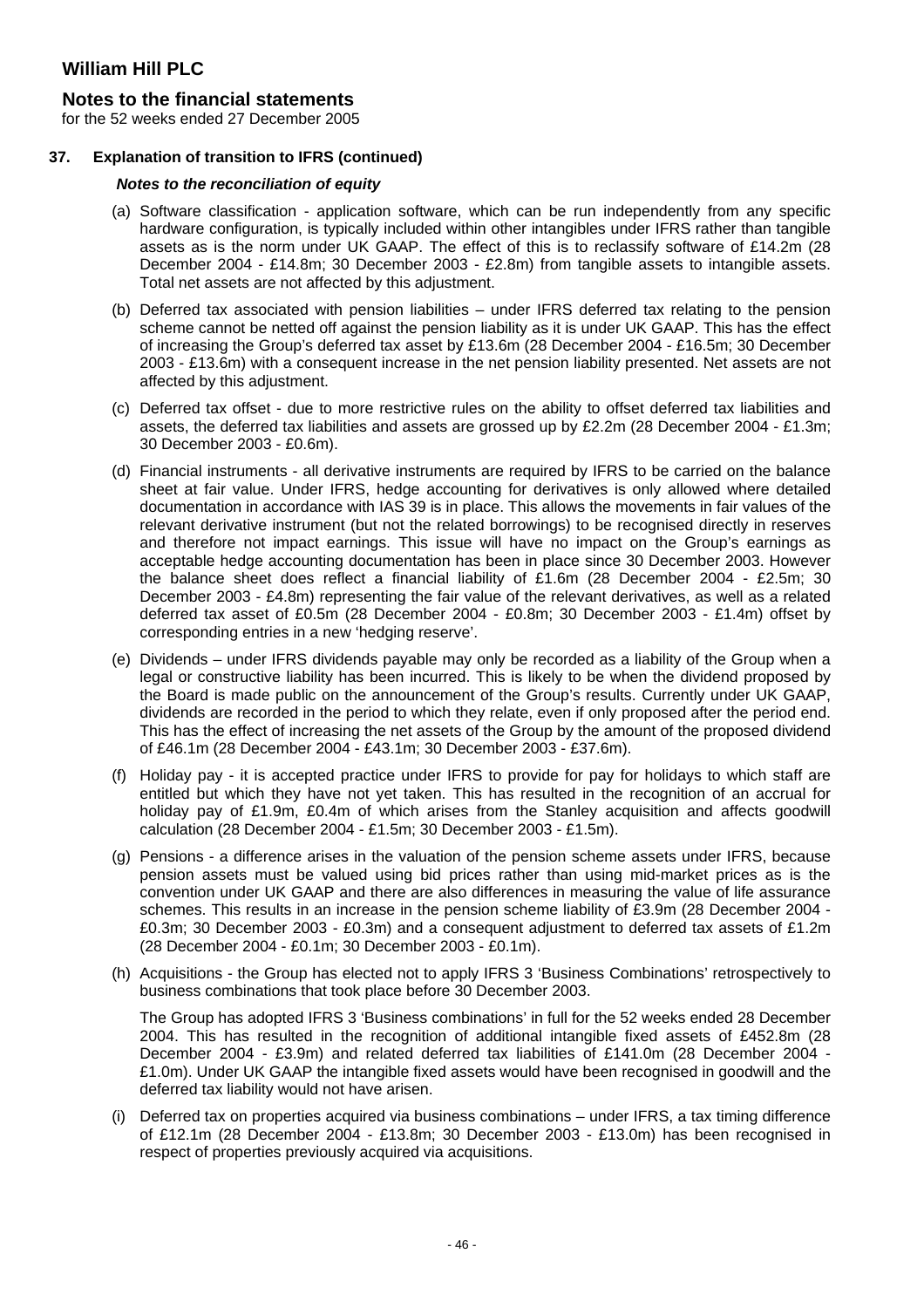## **Notes to the financial statements**

for the 52 weeks ended 27 December 2005

# **37. Explanation of transition to IFRS (continued)**

### *Reconciliation of profit or loss for 52 weeks ended 28 December 2004:*

|                               |              | <b>UK GAAP</b> | Effects of<br>transition to<br><b>IFRS</b> | <b>IFRS</b> |
|-------------------------------|--------------|----------------|--------------------------------------------|-------------|
|                               | <b>Notes</b> | £m             | £m                                         | £m          |
| Revenue                       | a            | 8,287.7        | (7, 565.6)                                 | 722.1       |
| Cost of sales                 | a            | (7, 726.3)     | 7,565.6                                    | (160.7)     |
| Gross profit                  |              | 561.4          |                                            | 561.4       |
| Other operating income        |              | 4.3            |                                            | 4.3         |
| Other operating expenses      |              | (334.8)        |                                            | (334.8)     |
| Share of results of associate |              | 3.1            | (1.0)                                      | 2.1         |
| Operating profit              |              | 234.0          | (1.0)                                      | 233.0       |
| Investment income             | b            | 9.0            |                                            | 9.0         |
| Finance costs                 |              | (35.7)         |                                            | (35.7)      |
| Profit before tax             |              | 207.3          | (1.0)                                      | 206.3       |
| Tax                           | C            | (57.5)         | 0.1                                        | (57.4)      |
| Profit for the period         |              | 149.8          | (0.9)                                      | 148.9       |

*Reconciliation of profit or loss for 52 weeks ended 27 December 2005:* 

|                               |              | <b>UK GAAP</b> | Effects of<br>transition to<br><b>IFRS</b> | <b>IFRS</b> |
|-------------------------------|--------------|----------------|--------------------------------------------|-------------|
|                               | <b>Notes</b> | £m             | £m                                         | £m          |
| Revenue                       | a            | 10,746.1       | (9,938.4)                                  | 807.7       |
| Cost of sales                 | a            | (10, 114.9)    | 9,938.4                                    | (176.5)     |
| Gross profit                  |              | 631.2          |                                            | 631.2       |
| Other operating income        |              | 5.9            |                                            | 5.9         |
| Other operating expenses      |              | (421.6)        |                                            | (421.6)     |
| Share of results of associate | b            | 3.6            | (1.0)                                      | 2.6         |
| Operating profit              |              | 219.1          | (1.0)                                      | 218.1       |
| Investment income             | b            | 11.2           | (0.1)                                      | 11.1        |
| Finance costs                 |              | (54.6)         |                                            | (54.6)      |
| Profit before tax             |              | 175.7          | (1.1)                                      | 174.6       |
| Tax                           | C            | (64.3)         | 2.8                                        | (61.5)      |
| Profit for the period         |              | 111.4          | 1.7                                        | 113.1       |